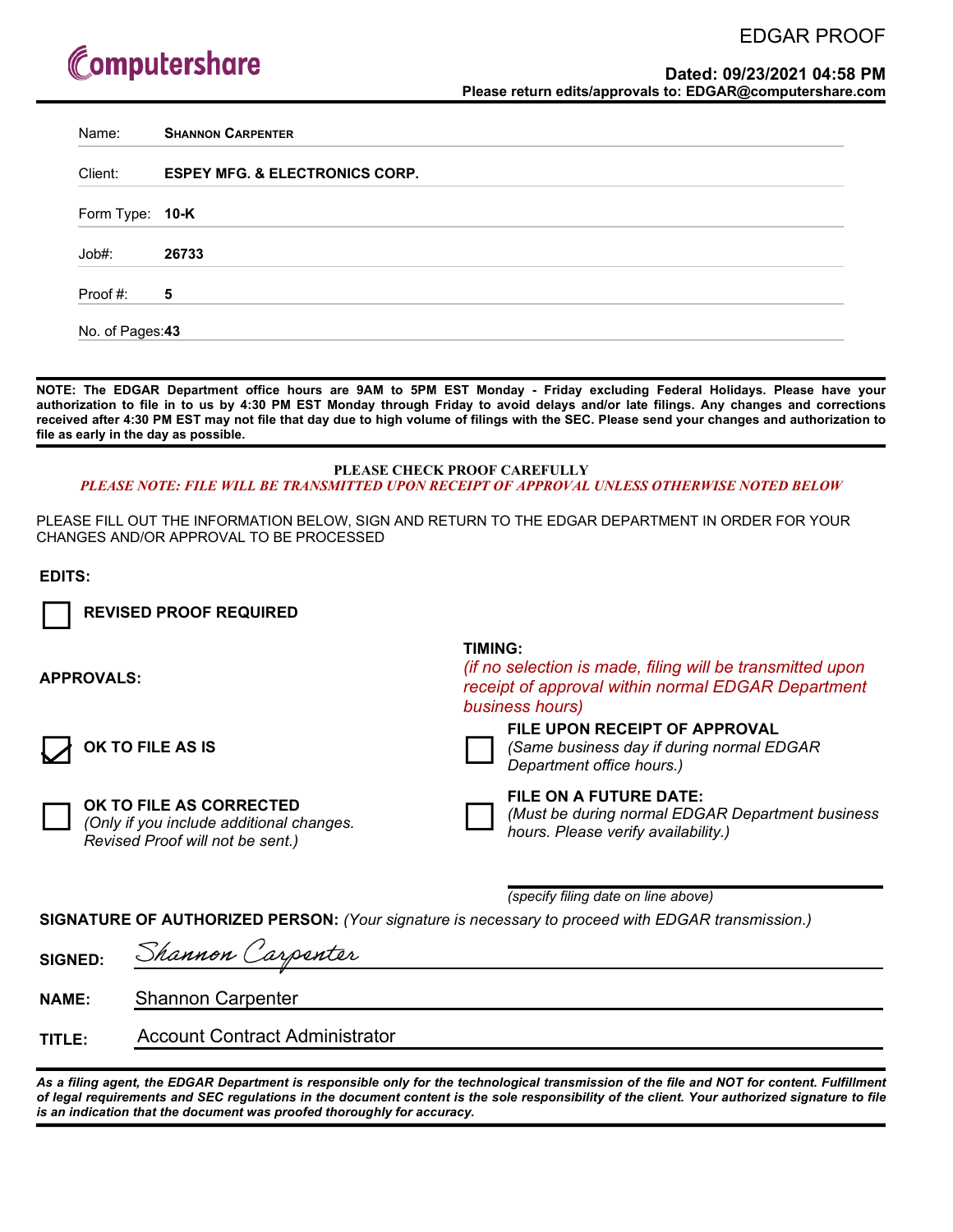# **Submission Data File**

| <b>General Information</b>                    |                                           |  |  |
|-----------------------------------------------|-------------------------------------------|--|--|
| Form Type*                                    | $10-K$                                    |  |  |
| <b>Contact Name</b>                           | Computershare                             |  |  |
| <b>Contact Phone</b>                          | 732-512-3048                              |  |  |
| Filer Accelerated Status*                     | Not Applicable                            |  |  |
| <b>Filer File Number</b>                      |                                           |  |  |
| Filer CIK*                                    | 0000033533 (ESPEY MFG & ELECTRONICS CORP) |  |  |
| Filer CCC <sup>*</sup>                        | **********                                |  |  |
| Filer is Shell Company*                       | N                                         |  |  |
| Filer is Smaller Reporting Company            | Yes                                       |  |  |
| Filer is Voluntary Filer*                     | N                                         |  |  |
| Filer is Well Known Seasoned Issuer*          | $\mathbf N$                               |  |  |
| Confirming Copy                               | $\overline{No}$                           |  |  |
| Notify via Website only                       | No                                        |  |  |
| Return Copy                                   | N <sub>o</sub>                            |  |  |
| SROS*                                         | <b>NYSE</b>                               |  |  |
| <b>Depositor CIK</b>                          |                                           |  |  |
| Period*                                       | 06-30-2021                                |  |  |
| <b>ABS Asset Class Type</b>                   |                                           |  |  |
| <b>ABS Sub Asset Class Type</b>               |                                           |  |  |
| <b>Sponsor CIK</b>                            |                                           |  |  |
| <b>Emerging Growth Company</b>                | No                                        |  |  |
| Elected not to use extended transition period | No                                        |  |  |
|                                               | (End General Information)                 |  |  |

| <b>Document Information</b>   |                           |  |  |  |
|-------------------------------|---------------------------|--|--|--|
| File Count*                   | 14                        |  |  |  |
| Document Name 1*              | $form 10k-26733$ esp.htm  |  |  |  |
| Document Type 1*              | $10-K$                    |  |  |  |
| <b>Document Description 1</b> | $10-K$                    |  |  |  |
| Document Name 2 <sup>*</sup>  | $ex11-1.htm$              |  |  |  |
| Document Type 2*              | EX-11.1                   |  |  |  |
| <b>Document Description 2</b> | $EX-11.1$                 |  |  |  |
| Document Name 3*              | $ex23-1.htm$              |  |  |  |
| Document Type 3 <sup>*</sup>  | EX-23.1                   |  |  |  |
| <b>Document Description 3</b> | EX-23.1                   |  |  |  |
| Document Name 4*              | $ex31-1.htm$              |  |  |  |
| Document Type 4*              | EX-31.1                   |  |  |  |
| <b>Document Description 4</b> | EX-31.1                   |  |  |  |
| Document Name 5 <sup>*</sup>  | $ex31-2.htm$              |  |  |  |
| Document Type 5*              | EX-31.2                   |  |  |  |
| Document Description 5        | EX-31.2                   |  |  |  |
| Document Name 6*              | $ex32-1.htm$              |  |  |  |
| Document Type 6*              | EX-32.1                   |  |  |  |
| Document Description 6        | EX-32.1                   |  |  |  |
| Document Name 7*              | $ex32-2.htm$              |  |  |  |
| Document Type 7*              | EX-32.2                   |  |  |  |
| <b>Document Description 7</b> | EX-32.2                   |  |  |  |
| Document Name 8*              | image $002.jpg$           |  |  |  |
| Document Type 8*              | <b>GRAPHIC</b>            |  |  |  |
| Document Description 8        | Graphic                   |  |  |  |
| Document Name 9*              | esp-20210630.xml          |  |  |  |
| Document Type 9*              | $EX-101$ . INS            |  |  |  |
| Document Description 9        | <b>XBRL</b> Instance File |  |  |  |
| Document Name 10*             | esp-20210630.xsd          |  |  |  |
| Document Type 10*             | $EX-101$ . SCH            |  |  |  |
| Document Description 10       | <b>XBRL</b> Schema File   |  |  |  |
| Document Name 11*             | esp-20210630 cal.xml      |  |  |  |
|                               |                           |  |  |  |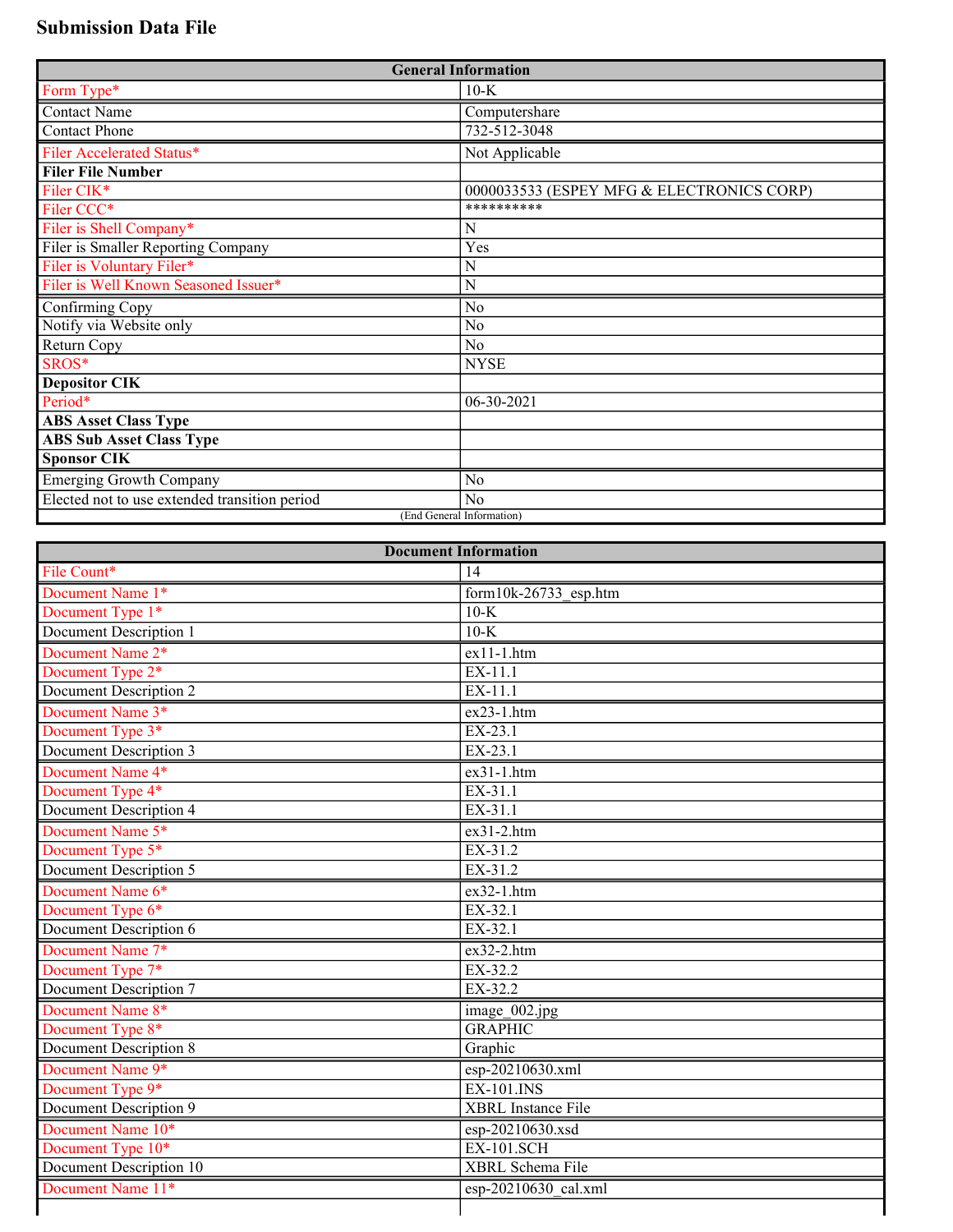| Document Type 11*       | <b>EX-101.CAL</b>             |
|-------------------------|-------------------------------|
| Document Description 11 | <b>XBRL Calculation File</b>  |
| Document Name 12*       | esp-20210630 def.xml          |
| Document Type 12*       | <b>EX-101.DEF</b>             |
| Document Description 12 | <b>XBRL Definition File</b>   |
| Document Name 13*       | esp-20210630 lab.xml          |
| Document Type 13*       | $EX-101.LAB$                  |
| Document Description 13 | XBRL Label File               |
| Document Name 14*       | esp-20210630 pre.xml          |
| Document Type 14*       | <b>EX-101.PRE</b>             |
| Document Description 14 | <b>XBRL Presentation File</b> |
|                         | (End Document Information)    |

| <b>Notifications</b>    |                              |  |
|-------------------------|------------------------------|--|
| Notify via Website only | No                           |  |
| E-mail                  | $edgar(a)$ computershare.com |  |
| (End Notifications)     |                              |  |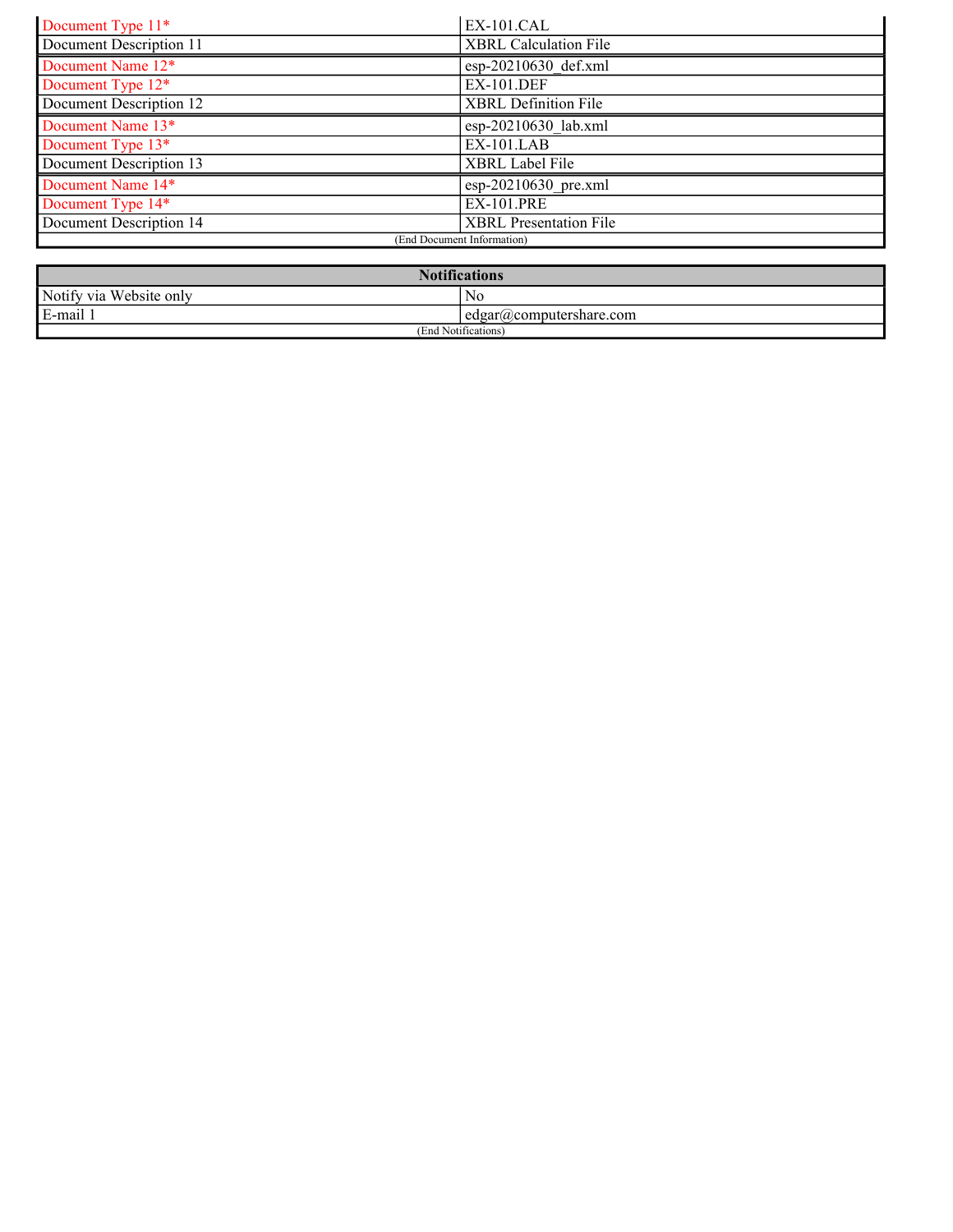#### **UNITED STATES SECURITIES AND EXCHANGE COMMISSION Washington, D. C. 20549**

# **FORM 10-K**

**ANNUAL REPORT PURSUANT TO SECTION 13 OR 15 (d) OF THE SECURITIES EXCHANGE ACT OF 1934 For the fiscal year ended June 30, 2021**

**Commission File Number I-4383**



# **ESPEY MFG. & ELECTRONICS CORP.**

(Exact name of registrant as specified in its charter)

**NEW YORK 14-1387171**

(State of incorporation) (I.R.S. Employer's Identification No.)

**233 Ballston Avenue, Saratoga Springs, New York 12866**

(Address of principal executive offices)

**518-584-4100**

(Registrant's telephone number, including area code)

**Securities registered pursuant to Section 12(b) of the Act**

| Title of each class              | <b>Trading Symbol</b> | Name of each exchange on which registered |
|----------------------------------|-----------------------|-------------------------------------------|
| Common Stock \$.33-1/3 par value | ESP                   | NYSE American                             |

**Securities registered pursuant to Section 12 (g) of the Act**

None

Indicate by check mark if the registrant is a well-known seasoned issuer, as defined in Rule 405 of the Securities Act.

Indicate by check mark if the registrant is not required to file reports pursuant to Section 13 or Section 15(d) of the Act.

☐ Yes ☒ No

 $\Box$  Yes  $\boxtimes$  No

Indicate by check mark whether the registrant (1) has filed all reports required to be filed by Section 13 or 15 (d) of the Securities Exchange Act of 1934 during the preceding 12 months (or for such shorter period that the registrant was required to file such reports), and (2) has been subject to such filing requirements for the past 90 days.

 $\nabla \times \mathbf{e}$   $\nabla \times \mathbf{e}$ 

Indicate by check mark whether the registrant has submitted electronically every Interactive Date File required to be submitted and posted pursuant to Rule 405 of Regulation S-T during the preceding 12 months (or for such shorter period that the registrant was required to submit and post such files).

☒ Yes ☐ No

Indicate by check mark whether the registrant is a large accelerated filer, an accelerated filer, a non-accelerated filer, or a smaller reporting company:  $\Box$  Large accelerated filer  $\Box$  Accelerated filer  $\Box$  Non-accelerated filer  $\boxtimes$  Smaller reporting company

If an emerging growth company, indicate by check mark if the registrant has elected not to use the extended transition period for complying with any new or revised financial accounting standards provided pursuant to Section 13(a) of the Exchange Act.  $\Box$ 

Indicate by check mark whether the registrant has filed a report on and attestation to its management's assessment of the effectiveness of its internal control over financial reporting under Section 404(b) of the Sarbanes-Oxley Act (15 U.S.C. 7262(b)) by the registered public accounting firm that prepared or issued its audit report.  $\Box$ 

Indicate by check mark whether the registrant is a shell company.  $\Box$  Yes  $\boxtimes$  No

The aggregate market value of the voting stock held by non-affiliates of the registrant was \$33,443,664 based upon the closing sale price of \$18.92 on the NYSE American on December 31, 2020.

At September 22, 2021 there were 2,702,633 shares outstanding of the registrant's Common stock, \$.33-1/3 par value.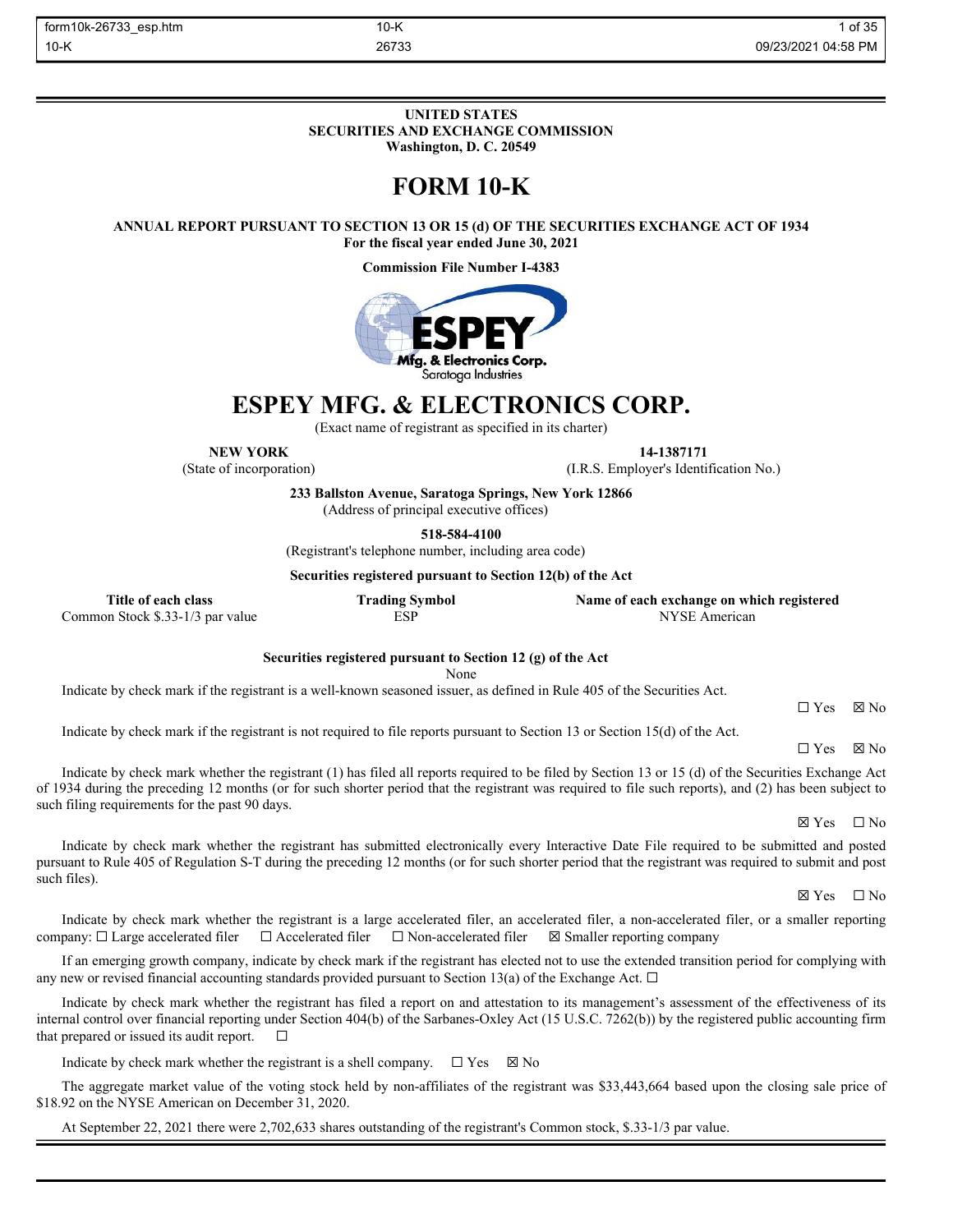#### DOCUMENTS INCORPORATED BY REFERENCE

Portions of the registrant's definitive proxy statement relating to the 2021 Annual Meeting of Shareholders, to be filed with the Securities and Exchange Commission, are incorporated by reference in Part III, Items 10 through 14 on Form 10-K as indicated herein.

Forward-Looking Statements

This Annual Report on Form 10-K contains forward-looking statements that are based on management's expectations, estimates, projections and assumptions. Words such as "expects," "anticipates," "plans," "believes," "scheduled," "estimates" and variations of these words and similar expressions are intended to identify forward-looking statements. Forward-looking statements are made pursuant to the safe harbor provisions of the Private Securities Litigation Reform Act of 1995, as amended. These statements are not guarantees of future performance and involve certain risks and uncertainties that are difficult to predict. Therefore, actual future results and trends may differ materially from what is forecast in forwardlooking statements due to a variety of factors, including, without limitation:

- Changing priorities or decreases in the U.S. government's defense budget (including changes in priorities in response to terrorist threats, improvement of homeland security and general U.S. Government budgetary issues);
- The impact of the COVID-19 pandemic on the United States economy and our operations;
- Termination of government contracts due to unilateral government action;
- Differences in anticipated and actual program performance, including the ability to perform under long-term fixed-price contracts within estimated costs, and performance issues with key suppliers and subcontractors;
- Potential of changing prices for energy and raw materials;
- General strength of the industry sectors in which our customers transact business

All forward-looking statements speak only as of the date of this report or, in the case of any document incorporated by reference, the date of that document. All subsequent written and oral forward-looking statements attributable to the Company or any person acting on the Company's behalf are qualified by the cautionary statements in this section. The Company does not undertake any obligation to update or publicly release any revisions to forward-looking statements to reflect events, circumstances or changes in expectations after the date of this report.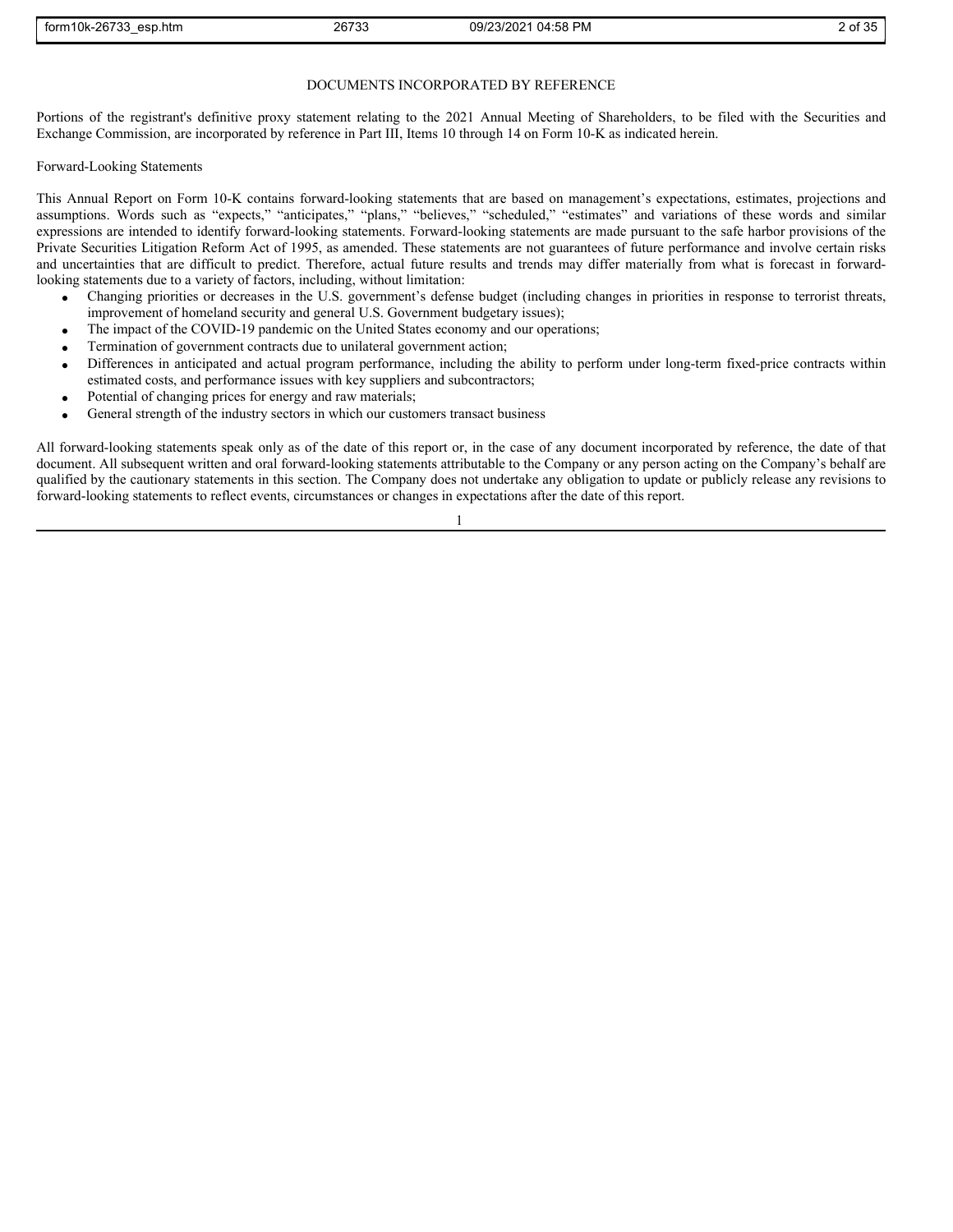PART I

#### Item 1. Business

General

Espey Mfg. & Electronics Corp. ("Espey") is a power electronics design and original equipment manufacturing (OEM) company with a long history of developing and delivering highly reliable products for use in military and severe environment applications. Design, manufacturing, and testing is performed in our 150,000+ square foot facility located at 233 Ballston Ave., Saratoga Springs, New York. Espey is classified as a "smaller reporting company" for purposes of the reporting requirements under the Securities Exchange Act of 1934, as amended. Espey's common stock is publiclytraded on the NYSE American under the symbol "ESP."

Espey began operations after incorporation in New York in 1928. We strive to remain competitive as a leader in high power energy conversion and transformer solutions through the design and manufacture of new and improved products by using advanced and "cutting edge" electronics technologies.

Espey is ISO 9001:2015 and AS9100:2016 certified. Our primary products are power supplies, power converters, filters, power transformers, magnetic components, power distribution equipment, UPS systems, antennas and high power radar systems. The applications of these products include AC and DC locomotives, shipboard power, shipboard radar, airborne power, ground-based radar, and ground mobile power.

Espey's services include design and development to specification, build to print, design services, design studies, environmental testing services, metal fabrication, painting services, and development of automatic testing equipment. Espey is vertically integrated, meaning that the Company produces individual components (including inductors), populates printed circuit boards, fabricates metalwork, paints, wires, qualifies, and fully tests items, mechanically, electrically and environmentally, in house. Portions of the manufacturing and testing process are subcontracted to vendors from time to time.

In fiscal years ended June 30, 2021 and 2020, the Company's total sales were \$27,734,598 and \$31,526,231, respectively. Sales to four domestic customers, accounted for 16%, 15%, 14% and 14%, respectively, of total sales in 2021. Sales to two domestic customers accounted for 24%, and 14%, respectively, of total sales in 2020. Although we have made improvement in the number of significant customers, this concentration level still presents significant risk. A loss of one of these customers or programs related to these customers could significantly impact the financial performance of the Company. Historically, a small number of customers have accounted for a large percentage of the Company's total sales in any given fiscal year.

Export sales in fiscal years 2021 and 2020 were approximately \$2,019,000 and \$2,077,000, respectively. The decrease is primarily due to the decrease in magnetic sales offset, in part, by an increase in power supply shipments.

#### Sources of Raw Materials

The Company has at least two potential sources of supply for a majority of its raw materials. However, certain components used in its products are available from a single or a limited number of sources. Despite the risk associated with single or limited source suppliers, the benefits of higher quality goods and timely delivery minimize and often limit any potential risk and can eliminate problems with part failures during production. At times replacements are required to cover obsolete parts.

Historically, the Company has not typically experienced any significant delays or shortages with respect to the purchase of raw materials and components used in the manufacture of its products. However, over the past several years, the growth and continuing demand in the power electronics industry across multiple manufacturing sectors has created volatility and unpredictability in the availability of certain electronic components and, in some cases, continues to create industry shortages. These shortages have and will likely continue to impact our ability to support our customer's schedule demands, as lead times for these components have, in some instances, increased from readily available to waiting times of nearly a year or more. In addition, we continue to incur delays in material deliveries from some company suppliers due to the COVID-19 pandemic. We continue to work with our customers to mitigate any adverse impact upon our ability to service their requirements.

The President of the United States continued the imposition of tariffs on steel and aluminum imports from various countries in 2021. Although we are not currently experiencing any significant financial or raw material sourcing issues resulting from the product tariffs, the Company cannot provide any assurance that the existing tariffs, the potential of additional tariffs, and the associated volatility arising from the Administration's foreign trade policies, will not have a negative impact on our future earnings by increasing our raw material prices and augmenting the lead time for the availability of raw materials. From time to time the Company must identify parts to replace parts which are no longer produced.

 $\mathcal{D}$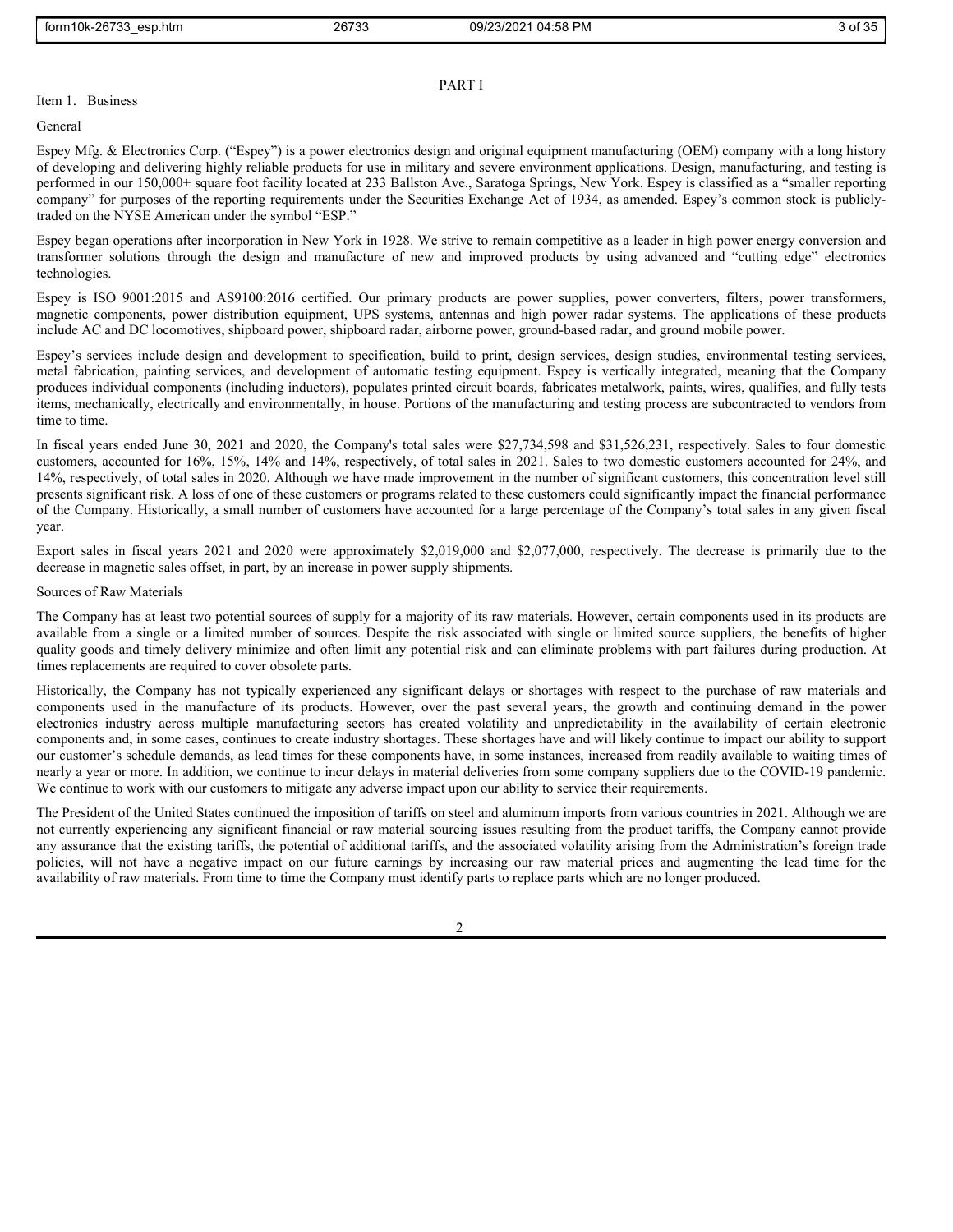form10k-26733\_esp.htm 26733 09/23/2021 04:58 PM 4 of 35

#### Sales Backlog

The total backlog at June 30, 2021 was approximately \$65.6 million compared to approximately \$54.9 million at June 30, 2020. The Company's total backlog represents the estimated remaining sales value of work to be performed under firm contracts. The funded portion of this backlog at June 30, 2021 is approximately \$63.5 million. This includes items that have been authorized and appropriated by Congress and/or funded by the customer. The unfunded backlog at June 30, 2021 is approximately \$2.1 million and represents two firm multi-year orders from a single customer for which funding has not yet been appropriated by Congress or funded by our customer. While there is no guarantee that future budgets and appropriations will provide funding for individual programs, management has included in unfunded backlog only those programs that it believes are likely to receive funding based on discussions with customers and program status. The unfunded backlog at June 30, 2020 was approximately \$1 million, comprised of one of the same multi-year orders from a single customer. Contracts are subject to modification, change or cancellation, and the Company accounts for these changes as they are probable and estimable. The Company evaluates the impact of any scope modifications and will adjust reserves as information is known and estimable.

It is presently anticipated that a minimum of \$38 million of orders comprising the June 30, 2021 backlog will be filled during the fiscal year ending June 30, 2022. The minimum of \$38 million does not include any shipments which may be made against orders received subsequently to the fiscal year ending June 30, 2021. The estimate of the June 30, 2021 backlog to be shipped in fiscal year 2022 is subject to future events, which may cause the amount of the backlog actually shipped to differ from such estimate.

#### Marketing and Competition

The Company markets its products primarily through its own direct sales organization and through outside sales representatives. Business is solicited from large industrial manufacturers and defense companies, the government of the United States, foreign governments and major foreign electronic equipment companies. Espey is also on the eligible list of contractors with the United States Department of Defense. We pursue opportunities for prime contracts directly with the Department of Defense and are generally automatically solicited by Department of Defense procurement agencies for their needs falling within the major classes of products produced by the Company. Espey contracts with the Federal Government under cage code 20950 as Espey Mfg. & Electronics Corp.

There is competition in all classes of products manufactured by the Company ranging from divisions of the largest electronic companies, to many small companies. The Company's sales do not represent a significant share of the industry's market for any class of its products. The principal methods of competition for electronic products of both a military and industrial nature include, among other factors, price, product performance, the experience of the particular company and history of its dealings in such products.

Our business is not seasonal. However, the concentration of our business in the rail industry, and in equipment for military applications and industrial applications and our customer concentrations expose us to on-going associated risks. These risks include, without limitation, requirements for power supplies in the rail industry, dependence on appropriations from the United States Government and the governments of foreign nations, program allocations, the potential of governmental termination of orders for convenience, and the general strength of the industry sectors in which our customers transact business.

Future procurement needs supporting the military and the rail industry continue to drive competition. Many of our competitors have invested, and they continue to invest aggressively in upfront product design costs and accept lower profit margins as a strategic means of maintaining existing business and enhancing market share. This continues to put pressure on the pricing of our current products and has lowered our profit margins on some of our new business. In order to compete effectively for new business, in some cases we have invested in upfront design costs, thereby reducing initial profitability as a means of procuring new long-term programs. As part of our strategy, we adjust our pricing in order to achieve a balance which enables us both to retain repeat programs while being more competitive in bidding on new programs.

We continue to place an emphasis on securing "build to print" opportunities, which allows production work to go directly to the manufacturing floor, limiting the impact on our engineering staff. This allows us to keep our manufacturing team busy while the products being developed in-house transition to production.

#### Research and Development

Some of the Company's engineers and technicians spend varying amounts of time on either the development of new products or improvements to existing products. A majority of the resulting costs we incur relate to research that is required to support a request for quotation from a customer product-specific need usually associated with stringent size and weight requirements. We do very little pure research as our business primarily is driven by customer product needs and custom product development with some customer funding. The Company's expenditures for research and development were approximately \$40,912 and \$44,738 in fiscal year 2021 and 2020, respectively.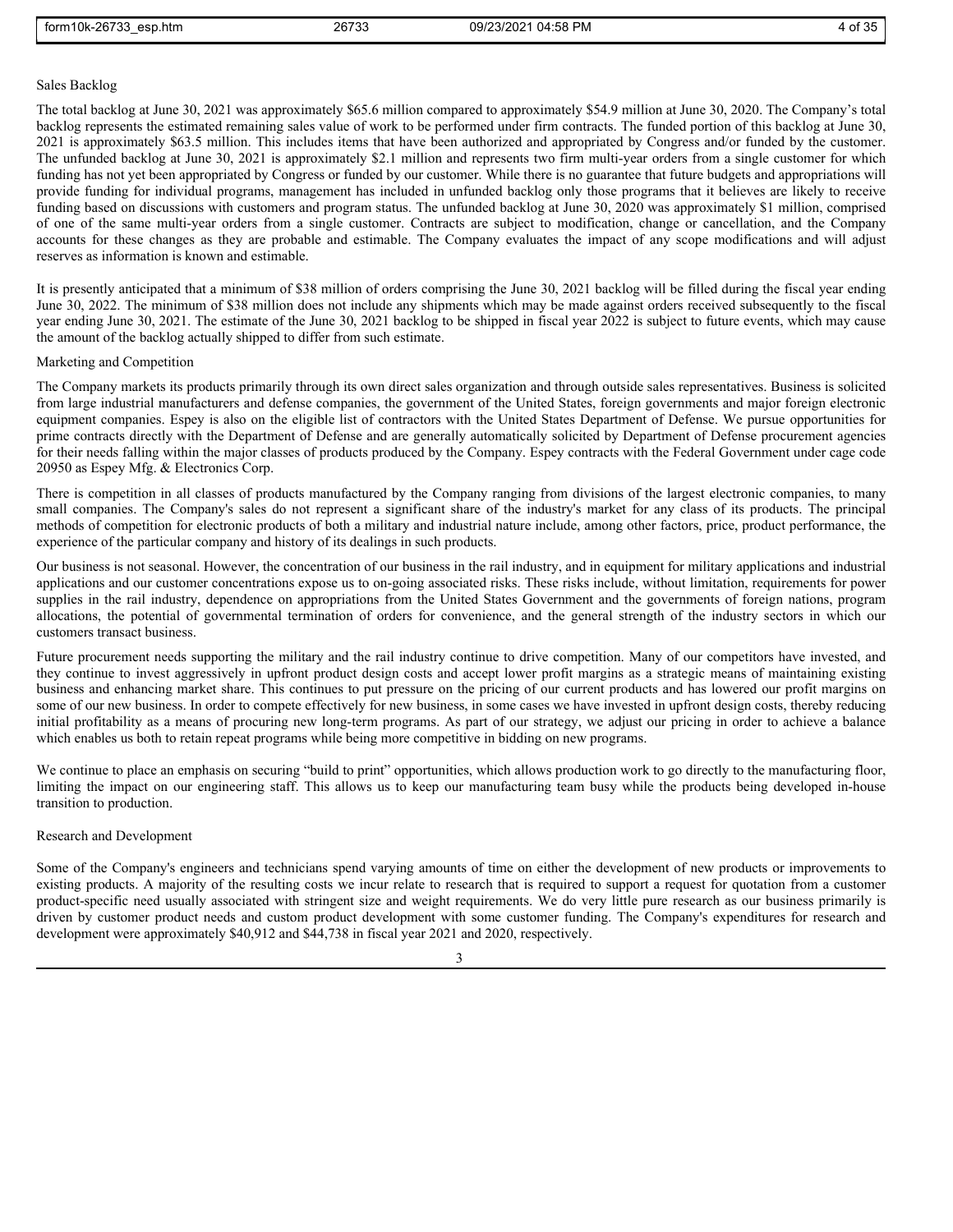#### Employees

The Company had 150 employees as of August 31, 2021. Approximately 39% of the employees are represented by the International Brotherhood of Electrical Workers. The current collective bargaining agreement expires on June 30, 2022. Relations with the Union are considered good.

#### Government Regulations

Compliance with federal, state and local laws regulating the discharge of materials into the environment, or otherwise relating to the protection of the environment, did not in fiscal year 2021, and the Company believes will not in fiscal year 2022, have a material effect upon the capital expenditures, net income, or competitive position of the Company.

The Company's U.S. Government contract and subcontract orders are funded by government budgets, which operate on an October-to-September fiscal year. Normally, in February of each year, the President of the United States presents to Congress a proposed budget for the upcoming fiscal year. This budget includes recommended appropriations for every federal agency and is the result of months of policy and program reviews throughout the executive branch. From February through September of each year, the appropriations and authorization committees of Congress review the President's budget proposals and establish the funding levels for the upcoming fiscal year in appropriations and authorization legislation. Once these levels are enacted into law, the Executive Office of the President administers the funds to the agencies.

There are two primary risks associated with this process. First, the process may be delayed or disrupted because of congressional schedules, negotiations over funding levels for programs or unforeseen world events, which could, in turn, alter the funding for a program or contract. Second, funding for multi-year contracts can be changed by future appropriations, which could affect the timing of funds, schedules and program content.

Also, our international sales are denominated in United States dollars. Consequently, a strengthening of the United States dollar against foreign currencies could increase the price in local currencies of our products in foreign markets and make our products relatively more expensive than competitors' products.

#### U.S. Government Defense Contracts and Subcontracts

Generally, U.S. Government contracts are subject to procurement laws and regulations. Some of the Company's contracts are governed by the Federal Acquisition Regulation (FAR), which lays out uniform policies and procedures for acquiring goods and services by the U.S. Government, and agency-specific acquisition regulations that implement or supplement the FAR. For example, the Department of Defense implements the FAR through the Defense Federal Acquisition Regulation (DFAR).

The FAR also contains guidelines and regulations for managing a contract after award, including conditions under which contracts may be terminated, in whole or in part, at the government's convenience or for default. If a contract is terminated for the convenience of the government, a contractor is entitled to receive payments for its allowable costs and, in general, the proportionate share of fees or earnings for the work done. If a contract is terminated for default, the government generally pays for only the work it has accepted. These regulations also subject the Company to financial audits and other reviews by the government of its costs, performance, accounting and general business practices relating to its contracts, which may result in adjustment of the Company's contract-related costs and fees.

#### Cyber or Other Security Threats or Other Disruptions

We routinely experience cybersecurity threats in the form of unauthorized attempts to gain access to our sensitive information. The threats we face vary from attacks common to most industries to more advanced attacks with the specific objective of accessing national security information. We believe our threat detection and mitigation processes and procedures are above adequate. The processes and procedures in place are designed to detect, manage and prevent current threats and respond quickly to detect and mitigate new threats. To ensure our systems remain protected, we continually assess and acquire, as appropriate, new available technology and provide employee training to utilize effectively our technological assets. Prior cyberattacks directed at us have not had a material impact on our financial results nor restricted us from being awarded contracts from other defense companies or directly from the United States Department of Defense. However, we can provide no assurance that the occurrence of any future event would not adversely affect our internal operations, our reputation and competitive advantage, and our future financial results.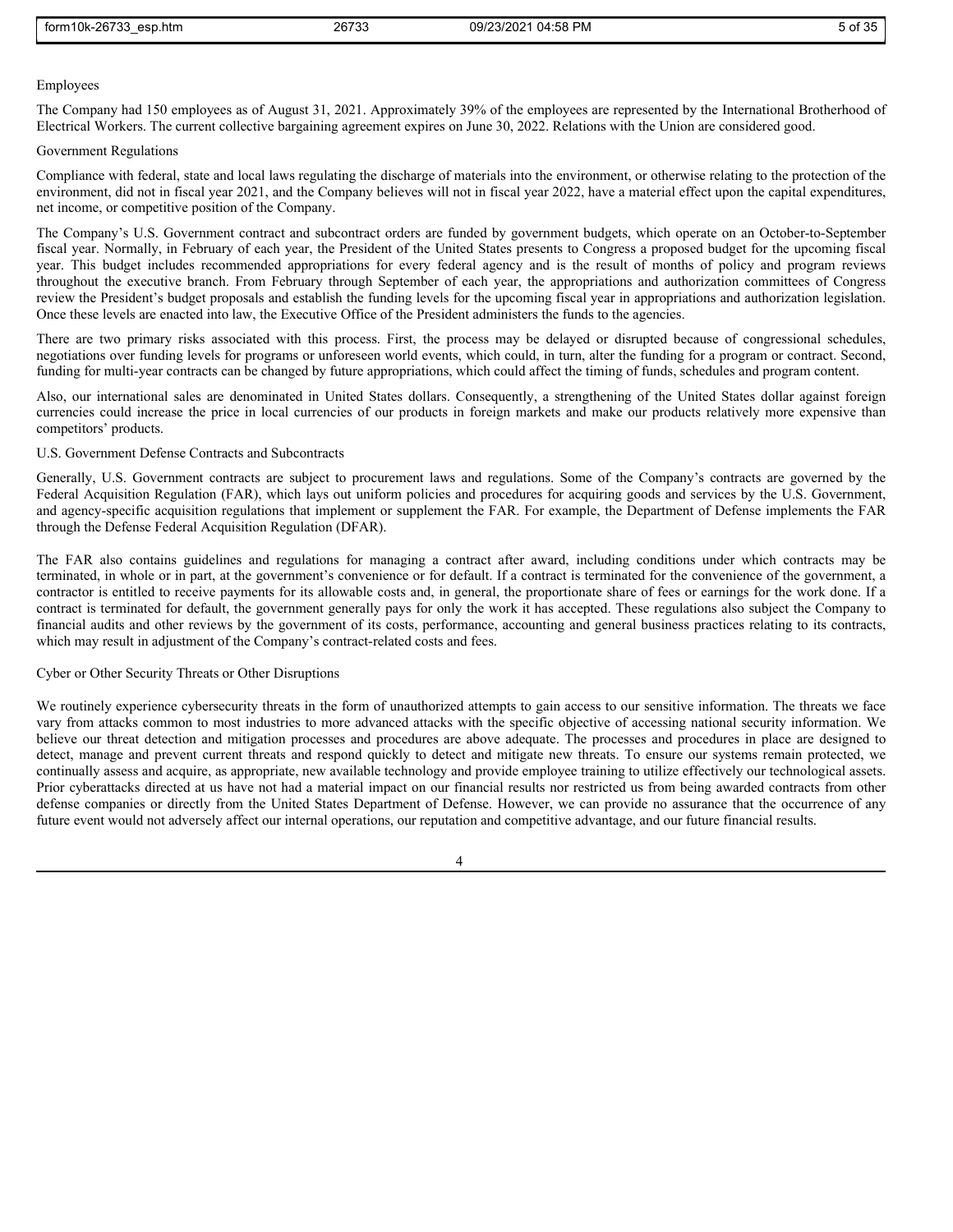| 10k-26733<br>esp.htm<br>torm<br>501 م | 26733 | 04:58 PM<br>$\sim$ 0001.<br>09/23/202 | $\sim$ $\sim$ $\sim$<br>ורז ו<br>. .<br>ື |
|---------------------------------------|-------|---------------------------------------|-------------------------------------------|

#### Item 2. Property

The Company's entire operation, including administrative, manufacturing and engineering facilities, is located in Saratoga Springs, New York.

The Saratoga Springs plant, which the Company owns, consists of various adjoining buildings on a 22 acre site, approximately eight acres of which is unimproved. The property is not subject to mortgage indebtedness or any other material encumbrance. The plant has a sprinkler system throughout and contains approximately 151,000 square feet of floor space, of which 90,000 is used for manufacturing, 24,000 for engineering, 33,000 for shipping and climatically secured storage, and 4,000 for offices. The offices, engineering and some manufacturing areas are air-conditioned. In addition to assembly and wiring operations, the plant includes facilities for varnishing, potting, impregnation and spray-painting operations. The manufacturing operation also includes a complete machine shop, with welding and sheet metal fabrication facilities adequate for substantially all of the Company's current operations. Besides normal test equipment, the Company maintains a sophisticated on-site environmental test facility. In addition to meeting all of the Company's in-house needs, the machine shop and environmental facilities are available to other companies on a contract basis.

#### Item 3. Legal Proceedings

We are party to various litigation matters and claims arising from time to time in the ordinary course of business. While the results of such matters cannot be predicted with certainty, we believe that the final outcome of such matters will not have a material adverse effect on our business, financial condition, results of operations or cash flows. Currently, there are no matters pending.

Item 4. Mine Safety Disclosures

Not applicable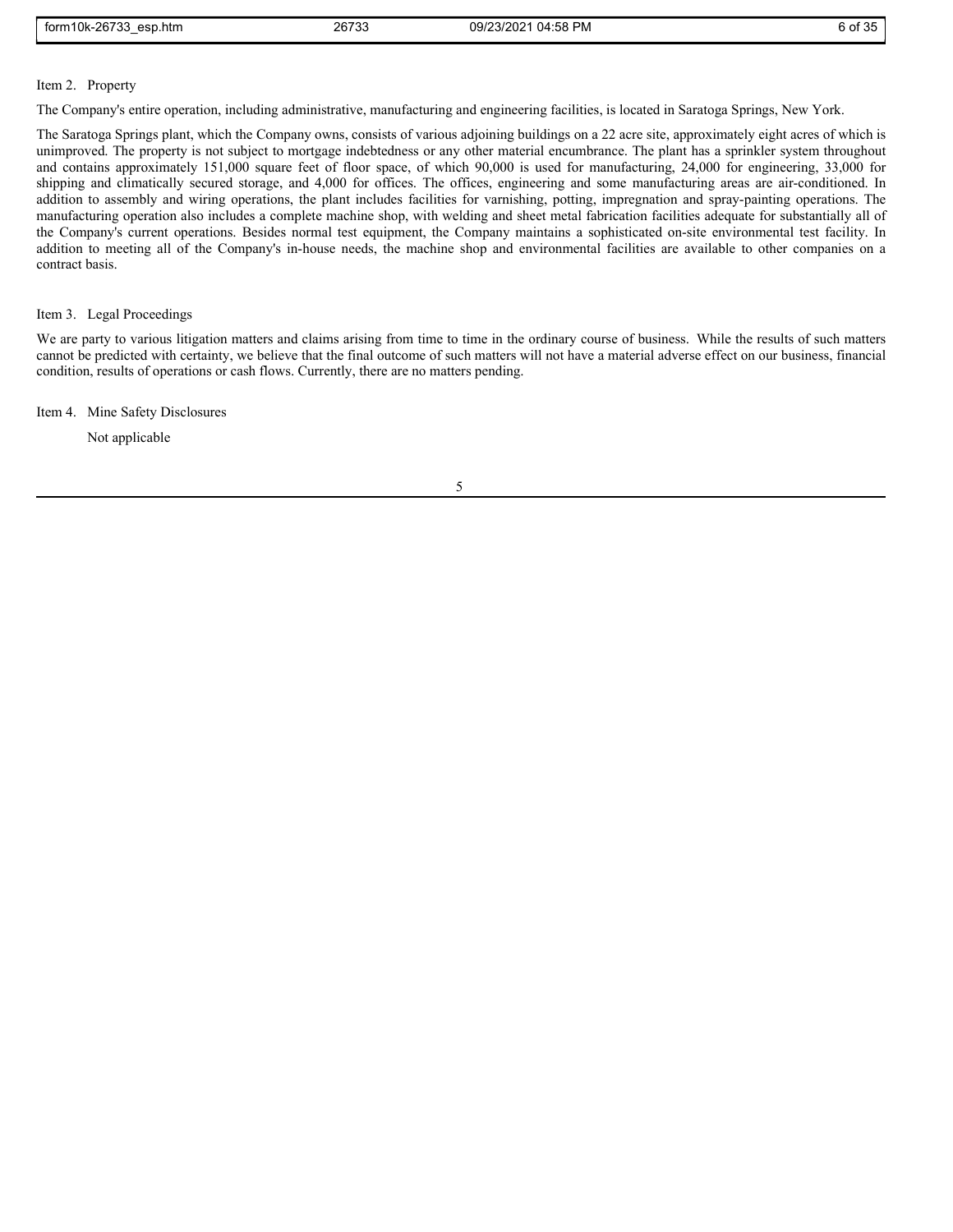| 700<br>റമ<br>w<br>esp.htm<br>torm<br><b>ACP</b><br>. IUN-<br>201 J.J | วดววว<br><b>LUIJU</b> | <b>PM</b><br>09/<br>$ \sim$<br>יחריו דר<br>04:58<br>$\mathbf{r}$<br>∠∪∠<br>. | $\sim$ $\sim$<br>Ωt |
|----------------------------------------------------------------------|-----------------------|------------------------------------------------------------------------------|---------------------|
|----------------------------------------------------------------------|-----------------------|------------------------------------------------------------------------------|---------------------|

# PART II

Item 5. Market for the Registrant's Common Equity and Related Stockholder Matters and Issuer Purchases of Equity Securities

Price Range of Common Stock

The table below shows the range of high and low prices for the Company's common stock on the NYSE American (symbol "ESP"), the principal market for trading in the common stock, for each quarterly period for the last two fiscal years ended June 30:

| High  | Low   |
|-------|-------|
| 20.41 | 15.97 |
| 23.00 | 17.48 |
| 20.80 | 14.49 |
| 16.47 | 14.50 |
|       |       |

| 2020                 | High  | Low   |
|----------------------|-------|-------|
| <b>First Ouarter</b> | 27.00 | 23.25 |
| Second Quarter       | 24.00 | 20.00 |
| Third Ouarter        | 22.90 | 16.62 |
| Fourth Quarter       | 20.00 | 16.75 |

#### Holders

The approximate number of holders of record of the common stock was 61 on September 20, 2021 according to records of the Company's transfer agent. Included in this number are shares held in "nominee" or "street" name and, therefore, the number of beneficial owners of the common stock is believed to be substantially in excess of the foregoing number.

#### Dividends

Effective March 9, 2021, the Company suspended the payment of regular quarterly dividends. The Company paid regular cash dividends on common stock of \$0.50 per share for the fiscal year ended June 30, 2021 and paid regular cash dividends on common stock of \$1.00 per share for the fiscal year ended June 30, 2020. Our Board of Directors assesses the Company's dividend policy periodically.

During fiscal year 2021, the Company sold 300,000 shares of its common stock to the Trustees of The Espey Mfg. & Electronics Corp. Employee Stock Ownership Plan Trust (the "ESOP"). The ESOP paid \$18.29 per share, for an aggregate purchase price of \$5,487,000. The ESOP borrowed from the Corporation an amount equal to the purchase price.

The Company did not make any open market purchases of equity securities in the fiscal year 2021 fourth quarter.

The following table sets forth information as of June 30, 2021 with respect to compensation plans under which equity securities of the Company may be issued.

#### Equity Compensation Plan Information

| of outstanding options,<br>outstanding options,<br>equity compensation plan (excluding<br>warrants and rights<br>warrants and rights<br>Plan Category | securities reflected in column (a)) |
|-------------------------------------------------------------------------------------------------------------------------------------------------------|-------------------------------------|
| (b)<br>(a)                                                                                                                                            | l C                                 |
| Equity compensation                                                                                                                                   |                                     |
| plans approved by<br>23.37<br>304,662                                                                                                                 | 212,988                             |
| security holders                                                                                                                                      |                                     |
| Equity compensation                                                                                                                                   |                                     |
| plans not approved                                                                                                                                    |                                     |
| by security holders                                                                                                                                   |                                     |
| 304,662<br><b>Total</b>                                                                                                                               | 212,988                             |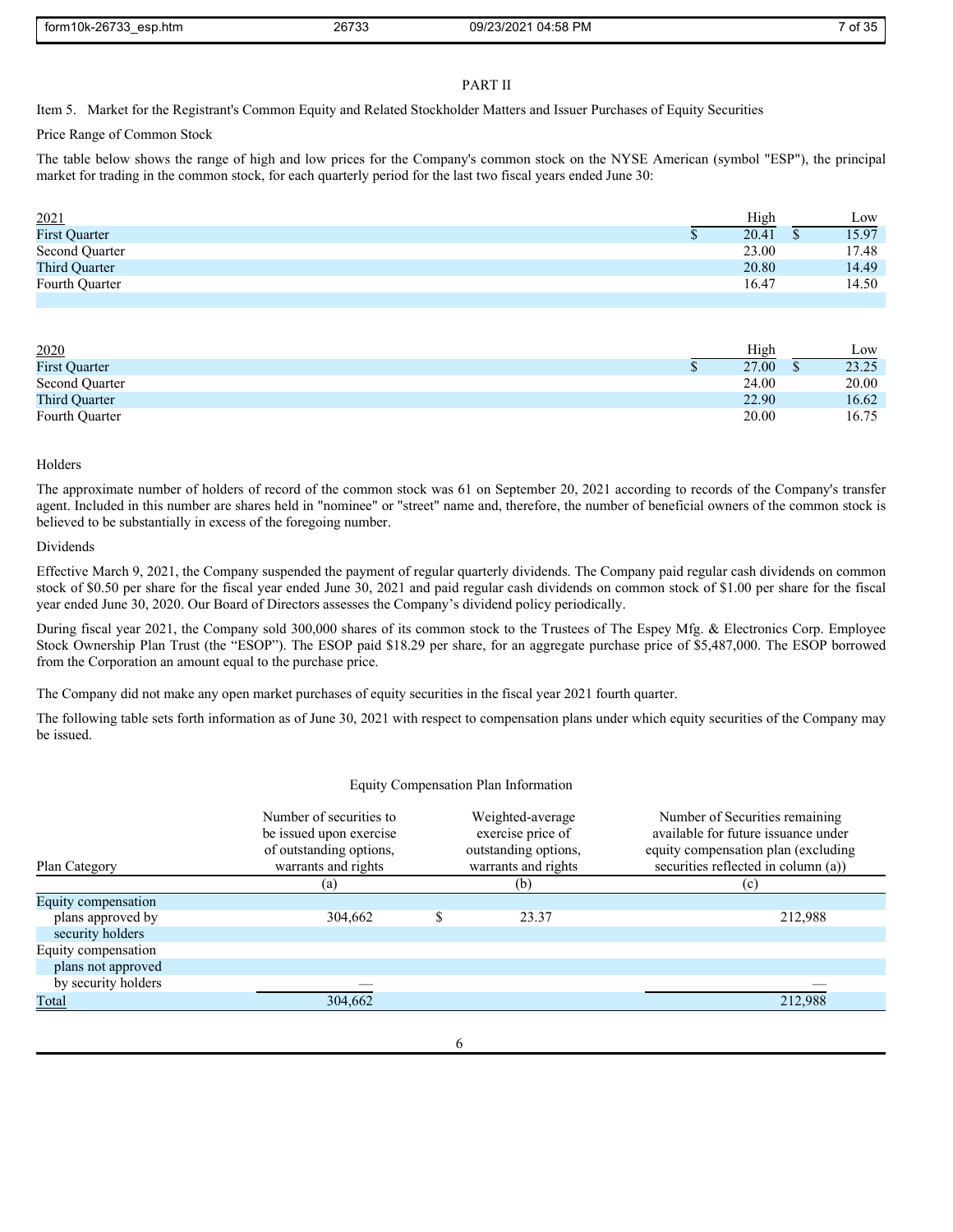Item 7. Management's Discussion and Analysis of Financial Condition and Results of Operations

Business Outlook

Management expects revenues in fiscal year 2022 to be higher than revenues during fiscal year 2021 and expects to generate net income per share as compared to the net loss per share realized during fiscal year 2021. These expectations are driven by orders already in our sales backlog.

Management continues to closely monitor the impact of evolving workforce and supplier constraints, primarily from the effects from the pandemic, to our planned delivery schedules. We continue to experience disruptions from workforce absences due to COVID-19 illnesses and direct contact exposures, resulting in self-isolating protocols to be followed to ensure the safety of company personnel. In addition, we are experiencing disruptions from workforce turnover, as local businesses emerging from the pandemic compete for personnel. Many of our positions require certain skillsets resulting in longer than average time to fill position vacancies. Some company suppliers continue to incur similar disruptions, in addition to incurring longer lead times on certain raw materials.

Successful conversion of engineering program backlog into sales is largely dependent on the execution and completion of our engineering design efforts. It is not uncommon to experience technical or scheduling delays which arise from time to time as a result of, among other reasons, design complexity, the availability of personnel with the requisite expertise, and the requirements to obtain customer approval at various milestones. Cost overruns which may arise from technical and schedule delays could negatively impact the timing of the conversion of backlog into sales, or the profitability of such sales. We continue to experience technical and schedule delays with certain development programs. However, these delays are being resolved as they arise and we do not expect any negative impact on our customer order fulfillment projections for fiscal year 2022. In April 2021, we received qualification approval on a significant engineering design and production contract which allows us to begin the manufacturing of end units. Engineering programs in both the funded and unfunded portions of the current backlog aggregate \$8.9 million.

The Company currently expects new orders in fiscal 2022 to approximate those received in fiscal year 2021. As market factors including competition and product costs impact gross profit margins, management will continue to evaluate our sales strategy, employment levels, and facility costs.

During fiscal year 2021 the Company received \$38.5 million in new orders. Our total backlog at June 30, 2021 was \$65.6 million, as compared to \$54.9 million at June 30, 2020. Currently, we expect a minimum of \$38 million of orders comprising the June 30, 2021 backlog will be filled during the fiscal year ending June 30, 2022. This \$38 million will be supplemented by shipments which may be made against orders received during the 2022 fiscal year.

In addition to the backlog, the Company currently has outstanding opportunities representing in excess of \$75.3 million in the aggregate as of August 31, 2021, for both repeat and new programs. The outstanding quotations encompass various new and previously manufactured power supplies, transformers, and subassemblies. However, there can be no assurance that the Company will acquire any of the anticipated orders described above, many of which are subject to allocations of the United States defense spending and factors affecting the defense industry. Four significant customers represented approximately 59.4% of the Company's total sales in fiscal year 2021 and two significant customers represented 38% of the Company's total sales in fiscal year 2020. These sales are in connection with multiyear programs in which the Company is a significant contractor. The June 30, 2021 backlog of \$65.6 million included orders from five customers that represent 15%, 15%, 14%, 13%, and 10%, respectively, of the total backlog. The June 30, 2020 backlog of \$54.9 million includes orders from four customers that represent 19%, 13%, 10%, and 10%, respectively, of the total backlog. Although improvement has been made in customer concentrations, this high customer concentration level continues to present significant risk. A loss of one of these customers or programs related to these customers, or customer requested deferrals of product delivery could significantly impact the Company.

Historically, a small number of customers have accounted for a large percentage of the Company's total sales in any given fiscal year. Management continues to pursue opportunities with current and new customers with an overall objective of lowering the concentration of sales, mitigating excessive reliance upon a single major product of a particular program and minimizing the impact of the loss of a single significant customer. Given the nature of our business, we believe our existing sales order backlog is fairly diversified in terms of customers and the category of products on order.

Management, along with the Board of Directors, continues to evaluate the need and use of the Company's working capital. Capital expenditures, primarily for machinery and equipment, are expected to be approximately \$200,000 for fiscal year 2022. A majority of these expenditures will be made to stay competitive in the marketplace and to meet the needs of current contracts. Expectations are that the working capital will be required to fund orders, general operations of the business and dividend payments when applicable. Management along with the Mergers and Acquisitions Committee of the Board of Directors will examine opportunities involving acquisitions or other strategic options, including buying certain products or product lines, provided that such opportunities demonstrate synergies with the Company's existing product base and accretion to earnings.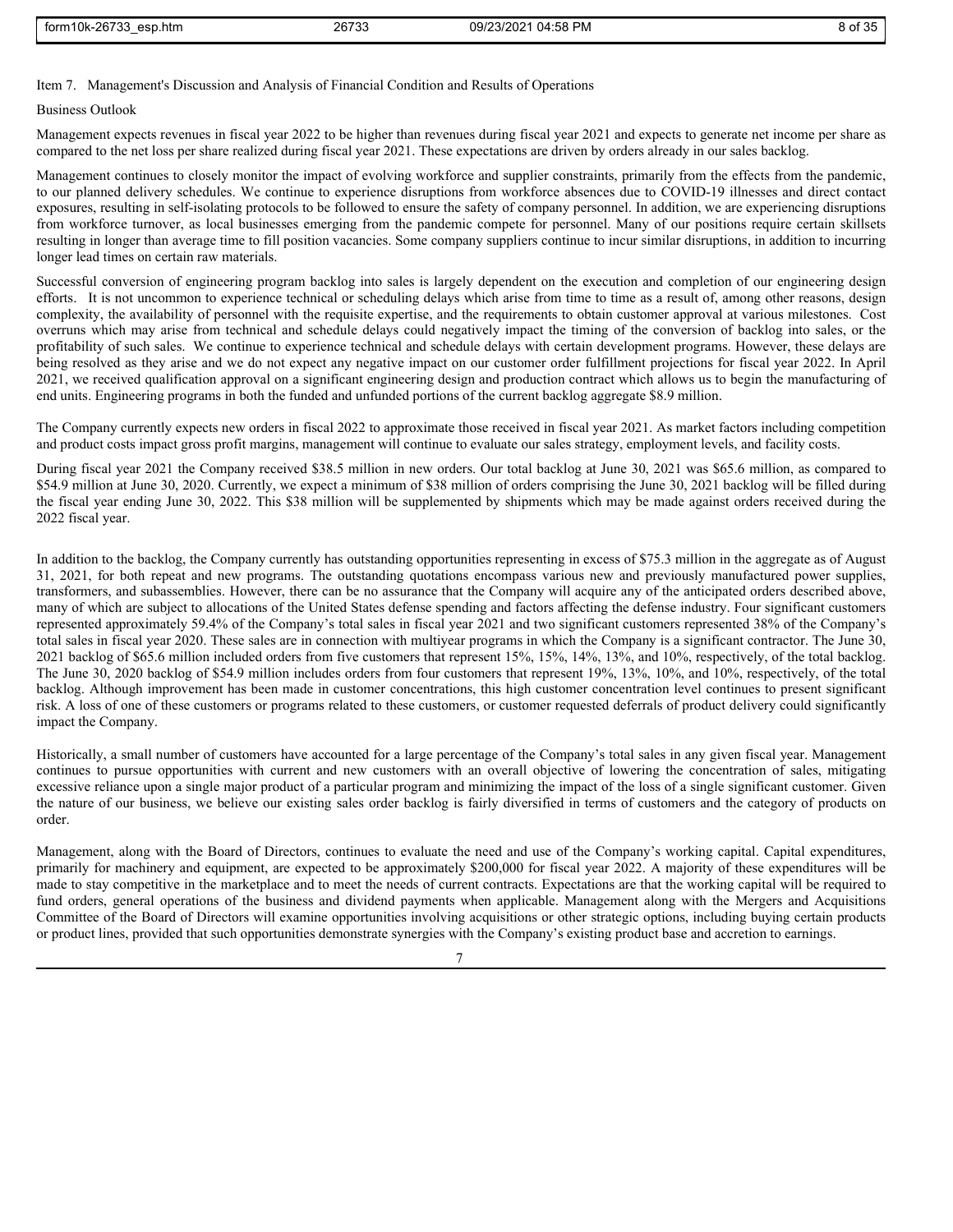form10k-26733\_esp.htm 26733 09/23/2021 04:58 PM 9 of 35

#### Results of Operations

Net sales for the years ended June 30, 2021 and 2020 were \$27,734,598 and \$31,526,231, respectively, a 12% decrease. The decrease in net sales in fiscal year 2021 is primarily due to a decrease in power supply and magnetics sales offset, in part, by an increase in build to print shipments. In general, sales fluctuations within product categories will occur during a comparable fiscal period as the direct result of product mix, influenced by the duration of specific programs and the contractual terms of firm orders placed for product and services under those programs including contract value, scope of work and duration. Deliverables within firm contracts are often subject to delivery schedules. Internal and external constraints, at times, impact our ability to ship. Sales results during the twelve months ended June 30, 2021 were impacted by our inability to manufacture and ship product during the third quarter due to an unplanned facility closure resulting from a significant workforce COVID-19 exposure. This closure lasted approximately 10 days with the facility re-opening at less than full capacity. These delays in production placed strain on an already aggressive production and shipment schedule in place for the fourth quarter. Also impacting sales during the fiscal year ended June 30, 2021, specific to power supply shipments, is the decline in procurement for product supporting the rail industry and the decrease in shipments against a single military contract which had no sales in the fiscal year when compared to the prior year. This decline was offset, in part, by an increase in build to print contracts of varying size, scope and duration.

In addition, we continued to be constrained by (i) engineering design changes required to meet customer requirements, (ii) certain supplier product non-conformances, (iii) delays in obtaining timely resolutions on issues encompassing build to print customer-owned drawings, and (iv) an increase in lead times for many parts, including certain electronic components due to industry shortages and volatility within the power electronics industry. We are also experiencing an increase in delays with certain supplier deliveries resulting from effects of the COVID-19 pandemic. Engineering, program management, and supply chain personnel are working closely with our customers and suppliers to execute on our past due deliveries and we do not expect this situation to affect future business opportunities. We anticipate that many of these issues will be resolved in the near future. As of April 2021, we received qualification approval on a significant engineering design and production contract which allows us to begin the manufacturing of end units.

Gross profits for the twelve months ended June 30, 2021 and 2020 were \$3,359,607 and \$5,558,615, respectively. Gross profit as a percentage of sales was approximately 12.1% and 17.6%, for the same periods, respectively. The primary factors in determining the change in gross profit and net income (loss) are overall sales levels and product mix. The gross profits on mature products and build to print contracts are typically higher as compared to products which are still in the engineering development stage or in early stages of production. In the case of the latter, the Company can incur what it refers to as "loss contracts," primarily on engineering design contracts in which the Company invests with the objective of developing future product sales. In any given accounting period the mix of product shipments between higher margin programs and less mature programs, and expenditures associated with loss contracts, has a significant impact on gross profit and net income. Impacting sales and gross profits in the current fiscal year, when compared to the prior year, was an unplanned facility shutdown during the third quarter which lasted approximately 10 days due to the COVID-19 pandemic.

Several additional factors contributed to a decrease in the gross profit and the gross profit percentage in the twelve months ended June 30, 2021 as compared to the same period in 2020. Most significantly, the Company recognized as a reduction to income, increased costs on two specific engineering design and production contracts, one of which incurred an increase in both material and labor anticipated costs and the other primarily consisting of unforeseen material escalation costs to complete the production builds. Second, the Company wrote down the value of inventory pertaining to a certain design and production contract serving the airline industry which was cancelled by the customer during the second quarter of the fiscal year. Finally, sales on several build to print contracts and one specific large magnetics contract, which yielded lower margins, represented a higher volume of the overall product mix in fiscal 2021, thereby resulting in lower gross profit realized in the year.

Selling, general and administrative expenses were \$3,785,746 for the fiscal year ended June 30, 2021; a decrease of \$600,561 compared to the fiscal year ended June 30, 2020. The decrease for the fiscal year ended June 30, 2021 as compared to the same period in 2020 relates primarily to the decrease in costs incurred for employee compensation, travel, board of director's fees due to a reduction of one director, outside services supporting sales leads, outside selling costs for commissions paid on certain contracts, and outgoing freight costs due to a decrease in shipments. These decreases were offset in part by an increase in costs associated with recruiting for position vacancies. Employee compensation decreased due to a reduction in workforce and cost reduction measures implemented that included forgoing cost of living increases and the payment of bonuses during the current fiscal year.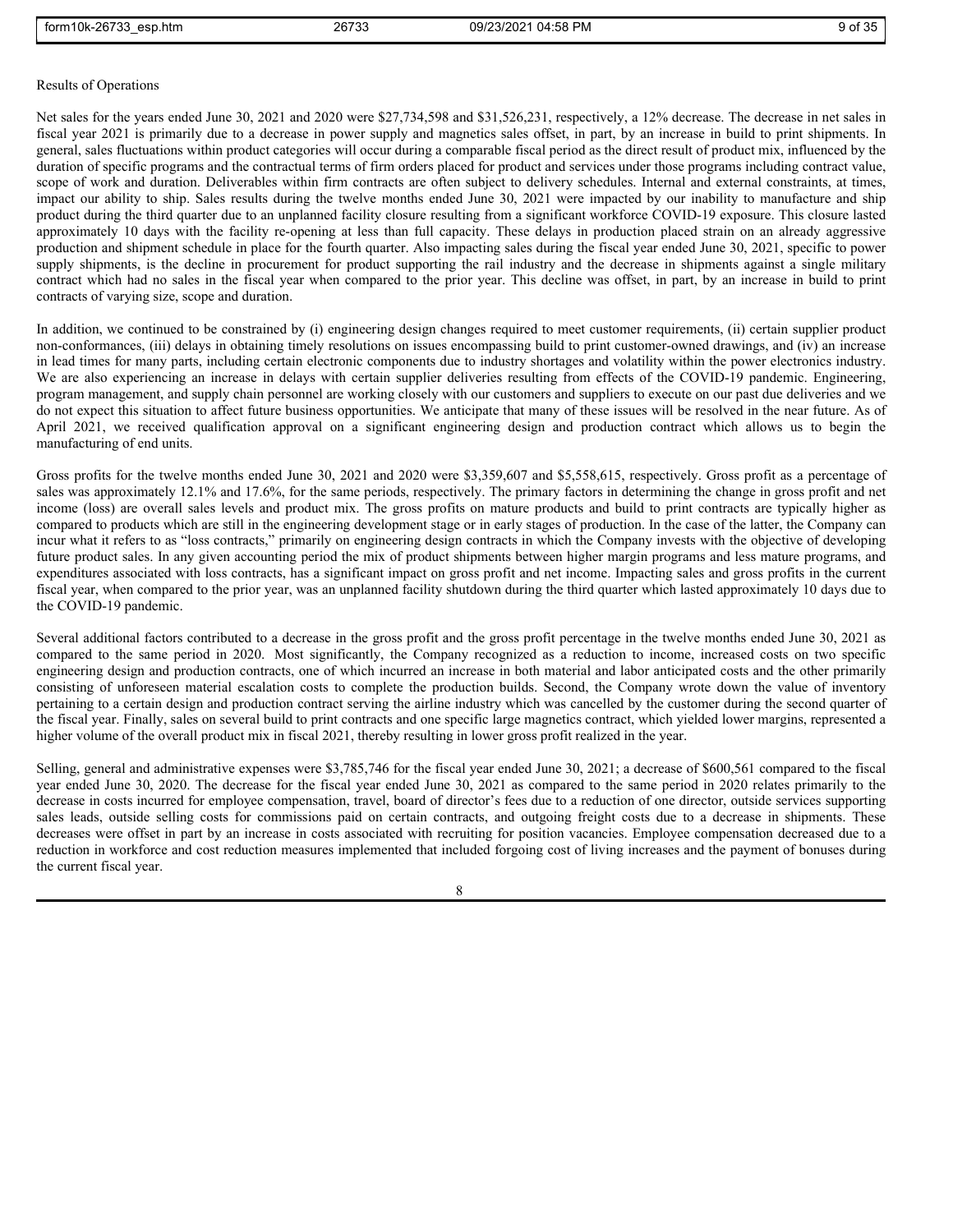| form10k-2673 <sup>2</sup><br>esp.htm | าครว<br>26733<br>. | 04:58 PM<br>09/23/2021 | $\alpha$ f 3 $\epsilon$<br>$\overline{\phantom{a}}$<br>טט וט טו |
|--------------------------------------|--------------------|------------------------|-----------------------------------------------------------------|

Other income for the fiscal year ended June 30, 2021 and 2020 was \$57,942 and \$136,881, respectively. The decrease in the twelve months ended is primarily due to a decrease in interest income. Interest income is a function of the level of investments and investment strategies that generally tend to be conservative. The decrease in interest income in the current fiscal year resulted from the reduction and timing of investments made, offset in part, by a gradual decrease in overall current yield percentages earned on those investments.

The Company's effective tax rate was 50.7% in the fiscal year 2021 and 11.1% in fiscal year 2020. The effective tax rate in fiscal 2021 and 2020 varies from the statutory tax rate mainly due to the benefit derived from the ESOP dividends paid on allocated shares. The increase in the effective tax rate between periods is primarily due to the reduction in income before taxes and the benefits received in the current fiscal year on the ESOP dividends paid as well as the tax rate differential associated with the net operating loss carryback which resulted from the net loss incurred in the current fiscal year.

The Company had a net loss for fiscal year 2021 of \$(181,543) or \$(0.08) per share, basic and diluted compared to net income of \$1,163,668 or \$0.49 per share, basic and diluted, for fiscal year 2020. The decrease in net income in the twelve months ended June 30, 2021 compared to the same period in 2020 is primarily attributable to lower sales, a lower gross profit margin percentage, and a decrease in other income offset, in part, by a decrease in selling, general, and administrative expenses and the benefit derived from the increase in the effective tax rate, all discussed above.

#### Liquidity and Capital Resources

The Company's working capital is an appropriate indicator of the liquidity of its business, and during the past two fiscal years, the Company, when possible, has funded all of its operations with cash flows resulting from operating activities and when necessary from its existing cash and investments. The Company did not borrow any funds during the last two fiscal years. Management has available a \$3,000,000 line of credit to help fund further growth or working capital needs, if necessary, but does not anticipate the need for any borrowed funds in the foreseeable future. Contingent liabilities on outstanding standby letters of credit agreements aggregated to zero at June 30, 2021 and 2020. The line of credit is reviewed annually in November for renewal by December 1st.

The Company's working capital as of June 30, 2021 and 2020 was \$27.5 million and approximately \$28 million, respectively. The Company may at times be required to repurchase shares at the ESOP participants' request at the fair market value. During the twelve months ended June 30, 2021 the Company did not repurchase any shares held by the ESOP. During the twelve months ended June 30, 2020 the Company repurchased 2,180 shares of its common stock previously held by the ESOP for a purchase price of \$47,949. Under existing authorizations from the Company's Board of Directors, as of June 30, 2021, management is authorized to purchase an additional \$783,460 of Company stock.

The table below presents the summary of cash flow information for the fiscal years indicated:

|                                           | 2021        | 2020        |
|-------------------------------------------|-------------|-------------|
| Net cash provided by operating activities | 594.996     | 5.968.511   |
| Net cash provided by investing activities | 2.006.910   | 326.010     |
| Net cash used in financing activities     | (1.201.316) | (2,355,160) |

Net cash provided by operating activities fluctuates between periods primarily as a result of differences in sales and net income, provision for income taxes, the timing of the collection of accounts receivable, purchase of inventory, and payment of accounts payable. The decrease in cash provided by operating activities compared to the prior year primarily relates to the decrease in net income, the increase in inventory purchases, the decrease in cash collected from customers as cash advances and an increase in payments to vendors offset, in part, by an increase in trade accounts receivables collected. Net cash provided by investing activities increased in the twelve months ended June 30, 2021 as compared to the same period in 2020 primarily due to maturing investments that were not reinvested during this period when compared to the same period last year. Cash used in financing activities decreased during the fiscal year ended June 30, 2021. The decrease is primarily due to the suspension and non-payment of the quarterly dividend during the last two quarters of the fiscal year and a decrease in cash proceeds collected from the exercise of stock options, offset by the decrease in the purchase of treasury stock as compared to the same period last year.

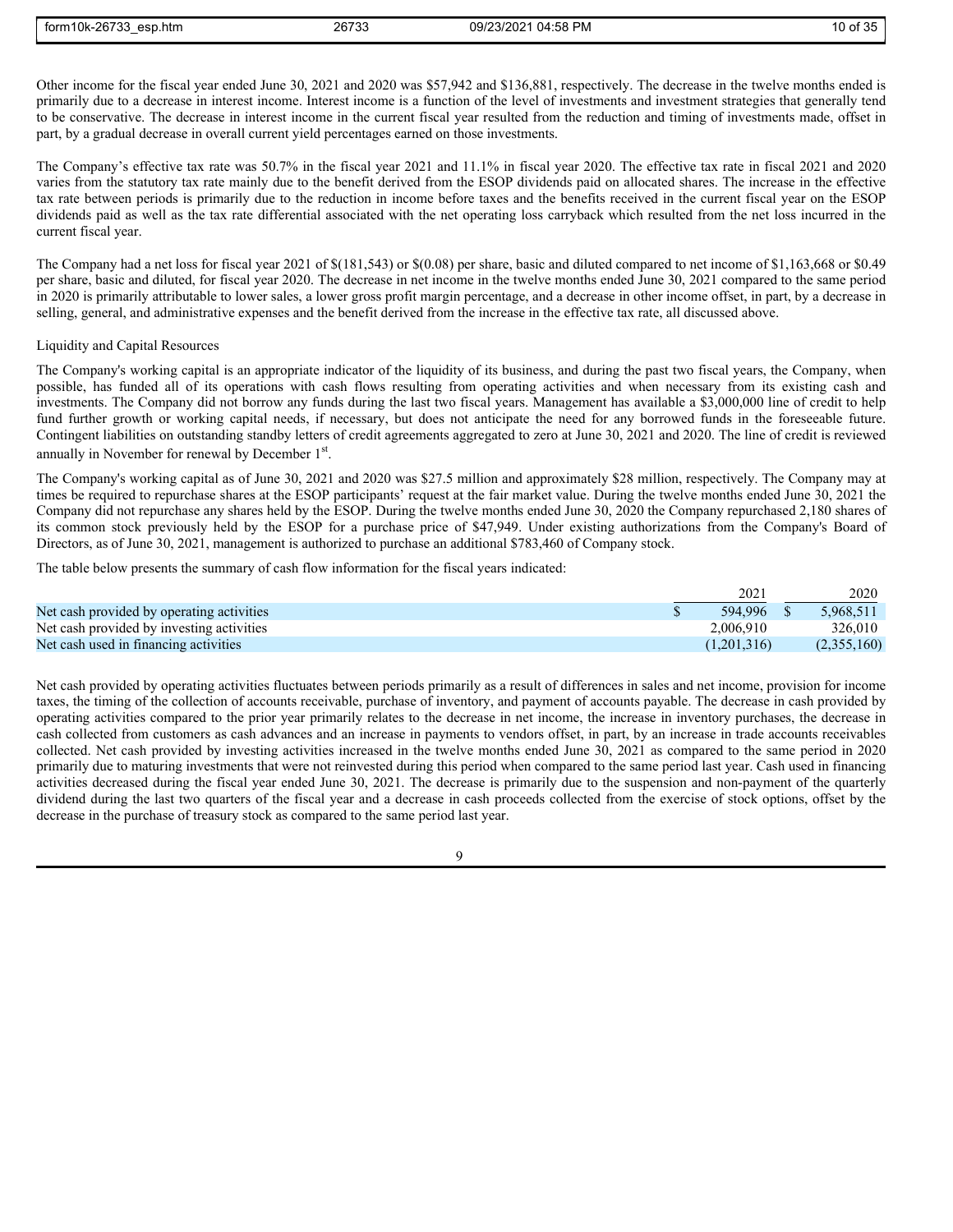| form10k-26733<br>esp.htm<br>- | 26733 | 04:58 PM<br>09/23/2021 | $\alpha$ f 3 $\epsilon$<br>. .<br>טט וט |
|-------------------------------|-------|------------------------|-----------------------------------------|

The Company currently believes that the cash flow generated from operations and when necessary, from cash and cash equivalents will be sufficient to meet its long-term funding requirements for the foreseeable future.

During the fiscal years ended June 30, 2021 and 2020, the Company expended \$43,554 and \$214,421, respectively, for plant improvements and new equipment. The Company has budgeted approximately \$200,000 for new equipment and plant improvements in fiscal year 2022. Management anticipates that the funds required will be available from current operations.

Management believes that the Company's reserve for bad debts of \$3,000 is adequate given the customers with whom the Company does business. Historically, bad debt expense has been minimal.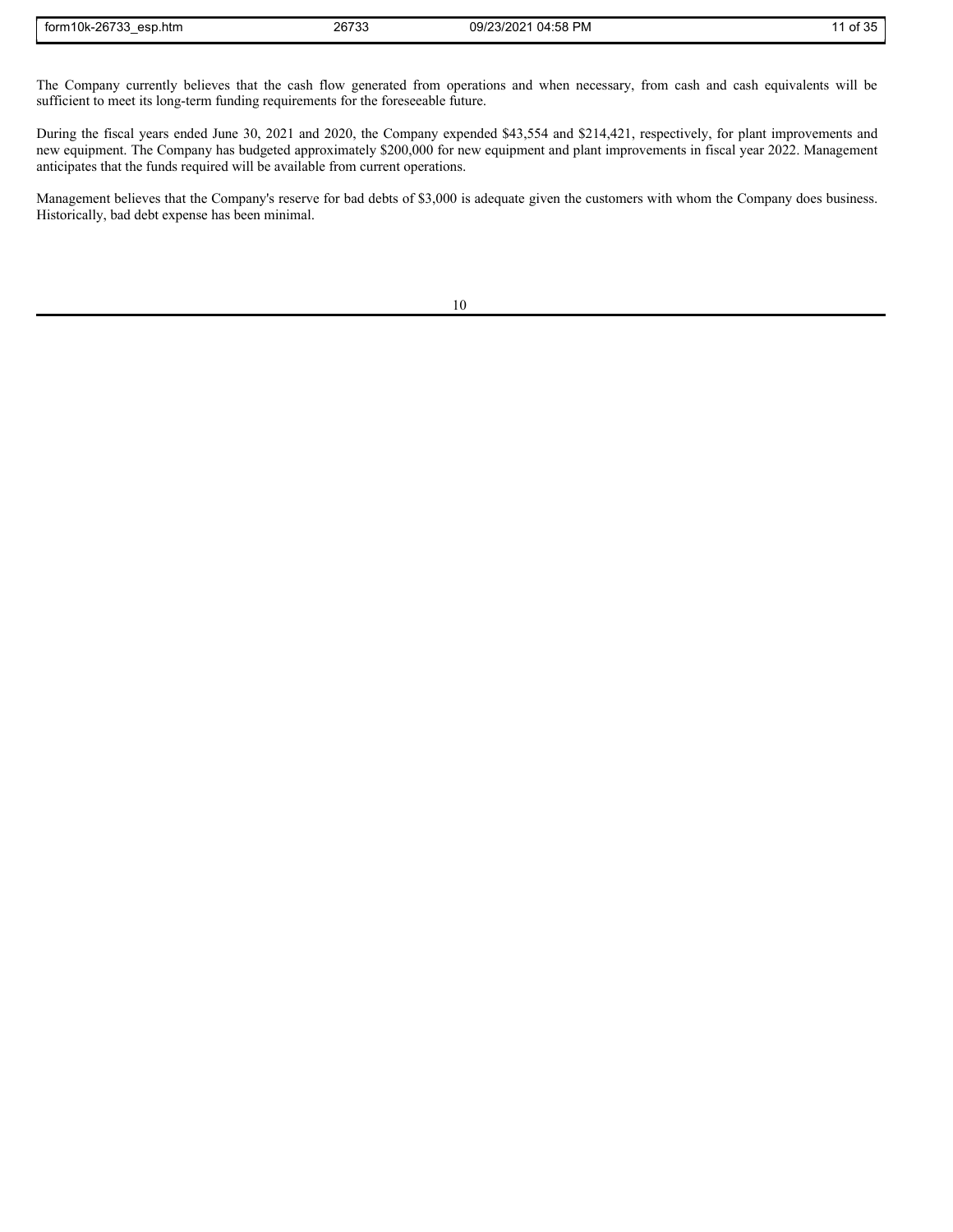| …∪к-267 <u>?</u> ^<br>$\sim$<br>†orm <sup>∽</sup><br>esp.htm<br>$\overline{\phantom{0}}$ | 26737<br>201 JU<br>. | :58 PM<br>09/23/2021<br>04:58 | $\sim$ $\sim$ $\sim$<br>` ດ†<br>ັບປ |
|------------------------------------------------------------------------------------------|----------------------|-------------------------------|-------------------------------------|
|                                                                                          |                      |                               |                                     |

Item 8. Financial Statements and Supplementary Data

#### REPORT OF INDEPENDENT REGISTERED PUBLIC ACCOUNTING FIRM

To the Board of Directors and Stockholders of Espey Mfg. & Electronics Corp. Opinion on the Financial Statements

#### **Opinion on the Financial Statements**

We have audited the accompanying balance sheets of Espey Mfg. & Electronics Corp. (the Company) as of June 30, 2021 and 2020, the related statements of comprehensive (loss) income, changes in stockholders' equity and cash flows for the years then ended, and the related notes to the financial statements (collectively, the financial statements). In our opinion, the financial statements present fairly, in all material respects, the financial position of the Company as of June 30, 2021 and 2020, and the results of its operations and its cash flows for the years then ended, in conformity with accounting principles generally accepted in the United States of America.

#### **Basis for Opinion**

These financial statements are the responsibility of the Company's management. Our responsibility is to express an opinion on the Company's financial statements based on our audits. We are a public accounting firm registered with the Public Company Accounting Oversight Board (United States) (PCAOB) and are required to be independent with respect to the Company in accordance with U.S. federal securities laws and the applicable rules and regulations of the Securities and Exchange Commission and the PCAOB.

We conducted our audits in accordance with the standards of the PCAOB. Those standards require that we plan and perform the audit to obtain reasonable assurance about whether the financial statements are free of material misstatement, whether due to error or fraud. The Company is not required to have, nor were we engaged to perform, an audit of its internal control over financial reporting. As part of our audits we are required to obtain an understanding of internal control over financial reporting but not for the purpose of expressing an opinion on the effectiveness of the Company's internal control over financial reporting. Accordingly, we express no such opinion.

Our audits included performing procedures to assess the risks of material misstatement of the financial statements, whether due to error or fraud, and performing procedures that respond to those risks. Such procedures included examining, on a test basis, evidence regarding the amounts and disclosures in the financial statements. Our audits also included evaluating the accounting principles used and significant estimates made by management, as well as evaluating the overall presentation of the financial statements. We believe that our audits provide a reasonable basis for our opinion.

# **Critical Audit Matters**

The critical audit matters communicated below are matters arising from the current period audit of the financial statements that were communicated or required to be communicated to the audit committee and that:  $(1)$  relate to accounts or disclosures that are material to the financial statements and (2) involved our especially challenging, subjective, or complex judgments. The communication of critical audit matters does not alter in any way our opinion on the financial statements, taken as a whole, and we are not, by communicating the critical audit matters below, providing separate opinions on the critical audit matters or on the accounts or disclosures to which they relate.

#### **Valuation of Inventory Costs Related to Contracts in Process and Work in Process**

As discussed in Notes 2 and 5 to the financial statements, inventoried work relating to contracts in process and work in process is valued at actual production cost, including factory overhead incurred to date. Contract costs include material, subcontract costs, labor, and an allocation of overhead costs. The costs attributed to units delivered under contracts are based on the estimated average cost of all units expected to be produced. Certain contracts are expected to extend beyond twelve months.

The estimation of total cost at completion of a contract is subject to numerous variables involving contract costs and estimates as to the length of time to complete the contract. Given the significance of the estimation processes and judgments described above, it is possible that materially different amounts of expected sales and contract costs could be recorded if different assumptions were used, based on changes in circumstances, in the estimation process. When a change in expected sales value or estimated cost is determined, changes are reflected in current period earnings. Due to the magnitude of the inventory, and the subjectivity involved in estimating the total cost at completion we identified the evaluation of the estimate to complete as a critical audit matter, which required a high degree of auditor judgment.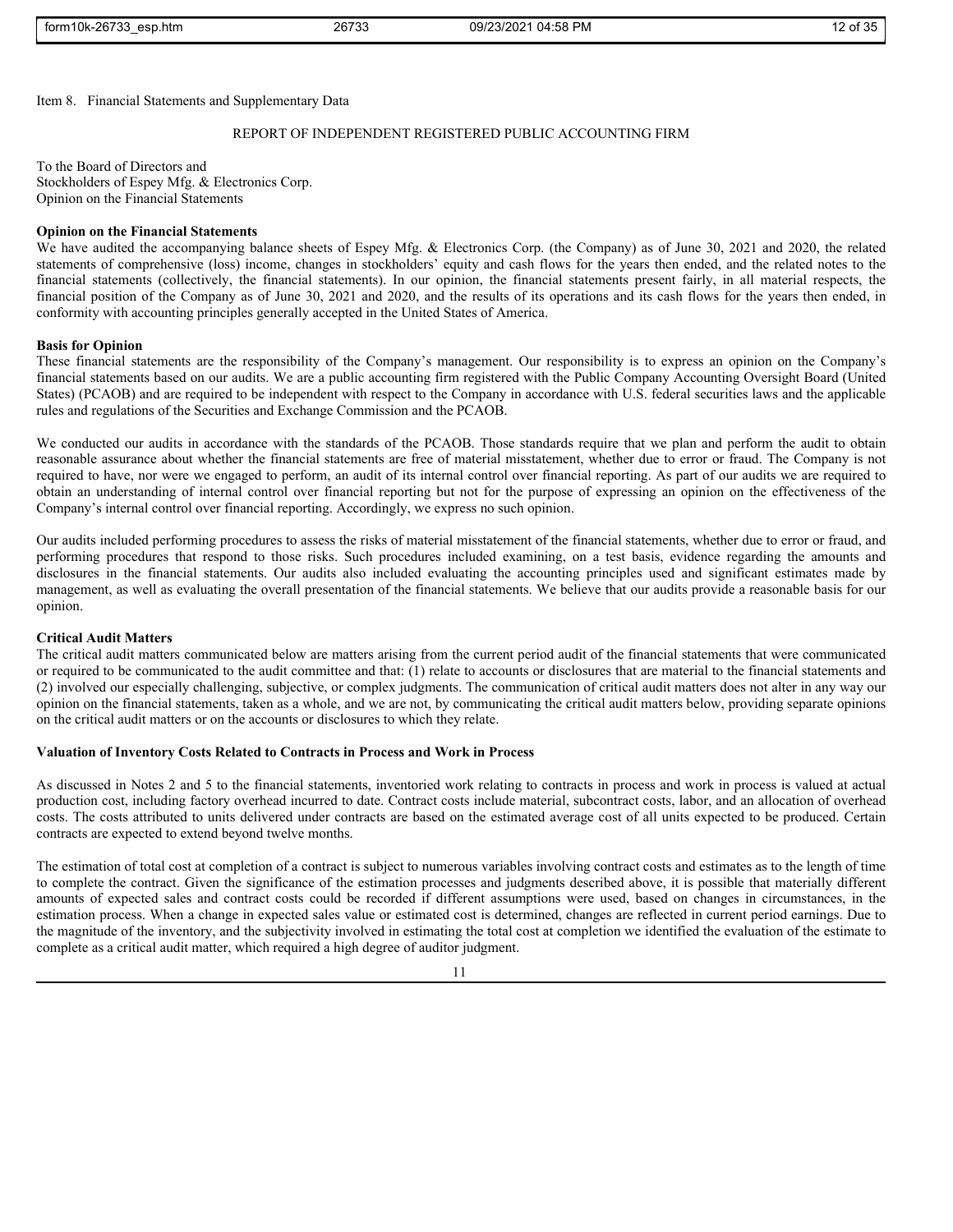| <b>מדמר</b><br>10k-<br>htm.<br>form1<br>ว⊳<br>esp<br>201 V<br>ື<br>- | oczos<br>20733 | 58 PM<br>י פריו ה'<br>ം ഹി<br>$\sim$<br>na<br>. 04''<br>ZUZ<br>. JO<br>JJ/ | $\epsilon$ or<br>^*<br>ີ<br>u |
|----------------------------------------------------------------------|----------------|----------------------------------------------------------------------------|-------------------------------|

Addressing the matter involved performing subjective procedures and evaluating audit evidence in connection with forming our overall opinion on the financial statements. The primary procedures performed included the following:

- We obtained an understanding of the process and assumptions used by management to develop estimates to complete including labor, overhead and materials.
	- We tested total cost at completion of a contract by using process employed by management:
		- o Testing the completeness and accuracy of the source information used;
		- o Testing the mathematical accuracy of management's calculations;
		- o Reviewing expected gross margin on contracts;
		- o Evaluating the reasonableness and consistency of methodology and assumptions applied by management; and
		- o Performing a retrospective review of the prior-year estimates used to identify potential bias of management judgements.

# /s/ Freed Maxick CPAs, P.C.

We have served as the Company's auditor since 2014.

Buffalo, New York September 24, 2021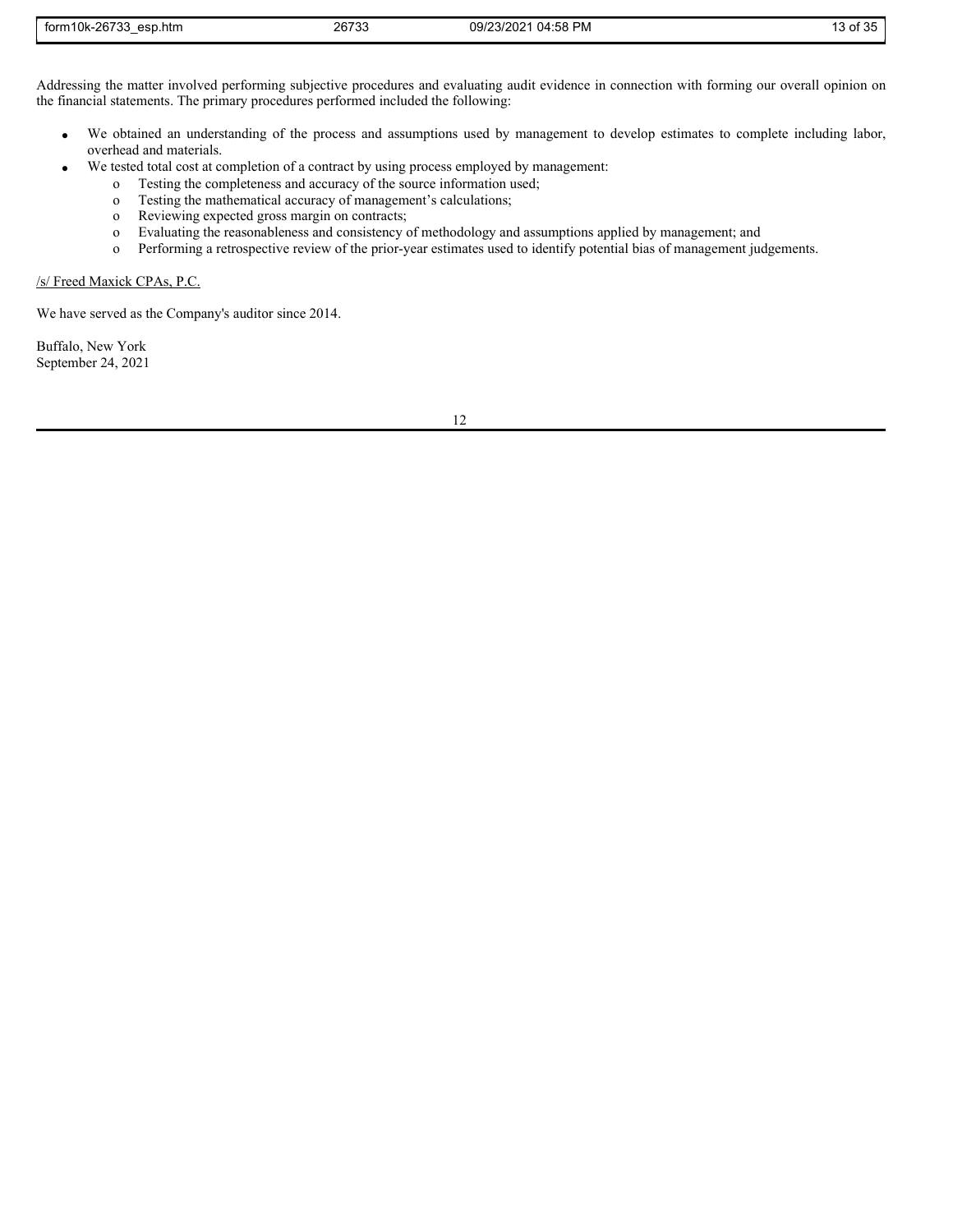| forr<br><sub>∙</sub> ∿-267?ົ<br>esp.htm<br>. UN - -<br>- | 26733 | l:58 PM<br>ົ′?3/2021 ພ<br>04:58<br>09/2<br>. | $\sim$ $\sim$ $\sim$<br>0t<br>$\overline{\phantom{a}}$<br>ັບປ |
|----------------------------------------------------------|-------|----------------------------------------------|---------------------------------------------------------------|

#### Espey Mfg. & Electronics Corp. Balance Sheets June 30, 2021 and 2020

| <b>ASSETS</b><br>Cash and cash equivalents<br>\$<br>6,802,712<br><sup>\$</sup><br>Investment securities<br>3,092,000<br>Trade accounts receivable, net of allowance of \$3,000<br>5,353,781<br>Income tax receivable<br>249,602<br>Inventories:<br>Raw materials<br>2,111,058<br>Work-in-process<br>326,198<br>Costs related to contracts in process<br>16,354,636<br>18,791,892<br>Total inventories<br>Prepaid expenses and other current assets<br>700,297<br>396,886<br>34,990,284<br>34,741,988<br>Total current assets<br>Property, plant and equipment, net<br>2,990,519<br>\$<br>37,980,803<br>$\mathbb{S}$<br>38,208,766<br><b>Total assets</b><br>LIABILITIES AND STOCKHOLDERS' EQUITY<br>Accounts payable<br>\$<br>2,718,173<br>2,861,696<br>\$<br>Accrued expenses:<br>Salaries and wages<br>475,667<br>469,201<br>672,611<br>689,834<br>Vacation<br>Other<br>126,014<br>318,322<br>186,970<br>Payroll and other taxes withheld<br>409,881<br>Contract liabilities<br>3,077,605<br>2,175,235<br>Income taxes payable<br>47,707<br>6,748,965<br>Total current liabilities<br>7,479,951<br>Deferred tax liabilities<br>168,557<br>232,953<br>6,981,918<br>7,648,508<br><b>Total liabilities</b><br>Commitments and Contingencies (See Note 14)<br>Common stock, par value \$.33-1/3 per share<br>Authorized 10,000,000 shares; Issued 3,129,874 and 3,029,874<br>shares as of June 30, 2021 and 2020, respectively. Outstanding 2,702,633<br>and 2,402,633 as of June 30, 2021 and 2020, respectively<br>(includes 279,429 and 0 Unearned ESOP Shares,<br>respectively)<br>1,043,291<br>Capital in excess of par value<br>23,026,096<br>Accumulated other comprehensive loss<br>(2,361)<br>Retained earnings<br>17,414,730 |  | 2021       | 2020        |
|--------------------------------------------------------------------------------------------------------------------------------------------------------------------------------------------------------------------------------------------------------------------------------------------------------------------------------------------------------------------------------------------------------------------------------------------------------------------------------------------------------------------------------------------------------------------------------------------------------------------------------------------------------------------------------------------------------------------------------------------------------------------------------------------------------------------------------------------------------------------------------------------------------------------------------------------------------------------------------------------------------------------------------------------------------------------------------------------------------------------------------------------------------------------------------------------------------------------------------------------------------------------------------------------------------------------------------------------------------------------------------------------------------------------------------------------------------------------------------------------------------------------------------------------------------------------------------------------------------------------------------------------------------------------------------------------------------------------------------------|--|------------|-------------|
|                                                                                                                                                                                                                                                                                                                                                                                                                                                                                                                                                                                                                                                                                                                                                                                                                                                                                                                                                                                                                                                                                                                                                                                                                                                                                                                                                                                                                                                                                                                                                                                                                                                                                                                                      |  |            |             |
|                                                                                                                                                                                                                                                                                                                                                                                                                                                                                                                                                                                                                                                                                                                                                                                                                                                                                                                                                                                                                                                                                                                                                                                                                                                                                                                                                                                                                                                                                                                                                                                                                                                                                                                                      |  |            | 5,402,122   |
|                                                                                                                                                                                                                                                                                                                                                                                                                                                                                                                                                                                                                                                                                                                                                                                                                                                                                                                                                                                                                                                                                                                                                                                                                                                                                                                                                                                                                                                                                                                                                                                                                                                                                                                                      |  |            | 5,141,520   |
|                                                                                                                                                                                                                                                                                                                                                                                                                                                                                                                                                                                                                                                                                                                                                                                                                                                                                                                                                                                                                                                                                                                                                                                                                                                                                                                                                                                                                                                                                                                                                                                                                                                                                                                                      |  |            | 9,013,405   |
|                                                                                                                                                                                                                                                                                                                                                                                                                                                                                                                                                                                                                                                                                                                                                                                                                                                                                                                                                                                                                                                                                                                                                                                                                                                                                                                                                                                                                                                                                                                                                                                                                                                                                                                                      |  |            |             |
|                                                                                                                                                                                                                                                                                                                                                                                                                                                                                                                                                                                                                                                                                                                                                                                                                                                                                                                                                                                                                                                                                                                                                                                                                                                                                                                                                                                                                                                                                                                                                                                                                                                                                                                                      |  |            |             |
|                                                                                                                                                                                                                                                                                                                                                                                                                                                                                                                                                                                                                                                                                                                                                                                                                                                                                                                                                                                                                                                                                                                                                                                                                                                                                                                                                                                                                                                                                                                                                                                                                                                                                                                                      |  |            | 2,057,778   |
|                                                                                                                                                                                                                                                                                                                                                                                                                                                                                                                                                                                                                                                                                                                                                                                                                                                                                                                                                                                                                                                                                                                                                                                                                                                                                                                                                                                                                                                                                                                                                                                                                                                                                                                                      |  |            | 614,521     |
|                                                                                                                                                                                                                                                                                                                                                                                                                                                                                                                                                                                                                                                                                                                                                                                                                                                                                                                                                                                                                                                                                                                                                                                                                                                                                                                                                                                                                                                                                                                                                                                                                                                                                                                                      |  |            | 12,115,756  |
|                                                                                                                                                                                                                                                                                                                                                                                                                                                                                                                                                                                                                                                                                                                                                                                                                                                                                                                                                                                                                                                                                                                                                                                                                                                                                                                                                                                                                                                                                                                                                                                                                                                                                                                                      |  |            | 14,788,055  |
|                                                                                                                                                                                                                                                                                                                                                                                                                                                                                                                                                                                                                                                                                                                                                                                                                                                                                                                                                                                                                                                                                                                                                                                                                                                                                                                                                                                                                                                                                                                                                                                                                                                                                                                                      |  |            |             |
|                                                                                                                                                                                                                                                                                                                                                                                                                                                                                                                                                                                                                                                                                                                                                                                                                                                                                                                                                                                                                                                                                                                                                                                                                                                                                                                                                                                                                                                                                                                                                                                                                                                                                                                                      |  |            |             |
|                                                                                                                                                                                                                                                                                                                                                                                                                                                                                                                                                                                                                                                                                                                                                                                                                                                                                                                                                                                                                                                                                                                                                                                                                                                                                                                                                                                                                                                                                                                                                                                                                                                                                                                                      |  |            |             |
|                                                                                                                                                                                                                                                                                                                                                                                                                                                                                                                                                                                                                                                                                                                                                                                                                                                                                                                                                                                                                                                                                                                                                                                                                                                                                                                                                                                                                                                                                                                                                                                                                                                                                                                                      |  |            | 3,466,778   |
|                                                                                                                                                                                                                                                                                                                                                                                                                                                                                                                                                                                                                                                                                                                                                                                                                                                                                                                                                                                                                                                                                                                                                                                                                                                                                                                                                                                                                                                                                                                                                                                                                                                                                                                                      |  |            |             |
|                                                                                                                                                                                                                                                                                                                                                                                                                                                                                                                                                                                                                                                                                                                                                                                                                                                                                                                                                                                                                                                                                                                                                                                                                                                                                                                                                                                                                                                                                                                                                                                                                                                                                                                                      |  |            |             |
|                                                                                                                                                                                                                                                                                                                                                                                                                                                                                                                                                                                                                                                                                                                                                                                                                                                                                                                                                                                                                                                                                                                                                                                                                                                                                                                                                                                                                                                                                                                                                                                                                                                                                                                                      |  |            |             |
|                                                                                                                                                                                                                                                                                                                                                                                                                                                                                                                                                                                                                                                                                                                                                                                                                                                                                                                                                                                                                                                                                                                                                                                                                                                                                                                                                                                                                                                                                                                                                                                                                                                                                                                                      |  |            |             |
|                                                                                                                                                                                                                                                                                                                                                                                                                                                                                                                                                                                                                                                                                                                                                                                                                                                                                                                                                                                                                                                                                                                                                                                                                                                                                                                                                                                                                                                                                                                                                                                                                                                                                                                                      |  |            |             |
|                                                                                                                                                                                                                                                                                                                                                                                                                                                                                                                                                                                                                                                                                                                                                                                                                                                                                                                                                                                                                                                                                                                                                                                                                                                                                                                                                                                                                                                                                                                                                                                                                                                                                                                                      |  |            |             |
|                                                                                                                                                                                                                                                                                                                                                                                                                                                                                                                                                                                                                                                                                                                                                                                                                                                                                                                                                                                                                                                                                                                                                                                                                                                                                                                                                                                                                                                                                                                                                                                                                                                                                                                                      |  |            |             |
|                                                                                                                                                                                                                                                                                                                                                                                                                                                                                                                                                                                                                                                                                                                                                                                                                                                                                                                                                                                                                                                                                                                                                                                                                                                                                                                                                                                                                                                                                                                                                                                                                                                                                                                                      |  |            |             |
|                                                                                                                                                                                                                                                                                                                                                                                                                                                                                                                                                                                                                                                                                                                                                                                                                                                                                                                                                                                                                                                                                                                                                                                                                                                                                                                                                                                                                                                                                                                                                                                                                                                                                                                                      |  |            |             |
|                                                                                                                                                                                                                                                                                                                                                                                                                                                                                                                                                                                                                                                                                                                                                                                                                                                                                                                                                                                                                                                                                                                                                                                                                                                                                                                                                                                                                                                                                                                                                                                                                                                                                                                                      |  |            |             |
|                                                                                                                                                                                                                                                                                                                                                                                                                                                                                                                                                                                                                                                                                                                                                                                                                                                                                                                                                                                                                                                                                                                                                                                                                                                                                                                                                                                                                                                                                                                                                                                                                                                                                                                                      |  |            |             |
|                                                                                                                                                                                                                                                                                                                                                                                                                                                                                                                                                                                                                                                                                                                                                                                                                                                                                                                                                                                                                                                                                                                                                                                                                                                                                                                                                                                                                                                                                                                                                                                                                                                                                                                                      |  |            |             |
|                                                                                                                                                                                                                                                                                                                                                                                                                                                                                                                                                                                                                                                                                                                                                                                                                                                                                                                                                                                                                                                                                                                                                                                                                                                                                                                                                                                                                                                                                                                                                                                                                                                                                                                                      |  |            |             |
|                                                                                                                                                                                                                                                                                                                                                                                                                                                                                                                                                                                                                                                                                                                                                                                                                                                                                                                                                                                                                                                                                                                                                                                                                                                                                                                                                                                                                                                                                                                                                                                                                                                                                                                                      |  |            |             |
|                                                                                                                                                                                                                                                                                                                                                                                                                                                                                                                                                                                                                                                                                                                                                                                                                                                                                                                                                                                                                                                                                                                                                                                                                                                                                                                                                                                                                                                                                                                                                                                                                                                                                                                                      |  |            |             |
|                                                                                                                                                                                                                                                                                                                                                                                                                                                                                                                                                                                                                                                                                                                                                                                                                                                                                                                                                                                                                                                                                                                                                                                                                                                                                                                                                                                                                                                                                                                                                                                                                                                                                                                                      |  |            |             |
|                                                                                                                                                                                                                                                                                                                                                                                                                                                                                                                                                                                                                                                                                                                                                                                                                                                                                                                                                                                                                                                                                                                                                                                                                                                                                                                                                                                                                                                                                                                                                                                                                                                                                                                                      |  |            |             |
|                                                                                                                                                                                                                                                                                                                                                                                                                                                                                                                                                                                                                                                                                                                                                                                                                                                                                                                                                                                                                                                                                                                                                                                                                                                                                                                                                                                                                                                                                                                                                                                                                                                                                                                                      |  |            |             |
|                                                                                                                                                                                                                                                                                                                                                                                                                                                                                                                                                                                                                                                                                                                                                                                                                                                                                                                                                                                                                                                                                                                                                                                                                                                                                                                                                                                                                                                                                                                                                                                                                                                                                                                                      |  |            |             |
|                                                                                                                                                                                                                                                                                                                                                                                                                                                                                                                                                                                                                                                                                                                                                                                                                                                                                                                                                                                                                                                                                                                                                                                                                                                                                                                                                                                                                                                                                                                                                                                                                                                                                                                                      |  |            |             |
|                                                                                                                                                                                                                                                                                                                                                                                                                                                                                                                                                                                                                                                                                                                                                                                                                                                                                                                                                                                                                                                                                                                                                                                                                                                                                                                                                                                                                                                                                                                                                                                                                                                                                                                                      |  |            |             |
|                                                                                                                                                                                                                                                                                                                                                                                                                                                                                                                                                                                                                                                                                                                                                                                                                                                                                                                                                                                                                                                                                                                                                                                                                                                                                                                                                                                                                                                                                                                                                                                                                                                                                                                                      |  |            | 1.009.958   |
|                                                                                                                                                                                                                                                                                                                                                                                                                                                                                                                                                                                                                                                                                                                                                                                                                                                                                                                                                                                                                                                                                                                                                                                                                                                                                                                                                                                                                                                                                                                                                                                                                                                                                                                                      |  |            | 19,073,213  |
|                                                                                                                                                                                                                                                                                                                                                                                                                                                                                                                                                                                                                                                                                                                                                                                                                                                                                                                                                                                                                                                                                                                                                                                                                                                                                                                                                                                                                                                                                                                                                                                                                                                                                                                                      |  |            | (3,107)     |
|                                                                                                                                                                                                                                                                                                                                                                                                                                                                                                                                                                                                                                                                                                                                                                                                                                                                                                                                                                                                                                                                                                                                                                                                                                                                                                                                                                                                                                                                                                                                                                                                                                                                                                                                      |  |            | 18,797,589  |
|                                                                                                                                                                                                                                                                                                                                                                                                                                                                                                                                                                                                                                                                                                                                                                                                                                                                                                                                                                                                                                                                                                                                                                                                                                                                                                                                                                                                                                                                                                                                                                                                                                                                                                                                      |  | 41,481,756 | 38,877,653  |
| Less: Unearned ESOP shares<br>(5,110,770)                                                                                                                                                                                                                                                                                                                                                                                                                                                                                                                                                                                                                                                                                                                                                                                                                                                                                                                                                                                                                                                                                                                                                                                                                                                                                                                                                                                                                                                                                                                                                                                                                                                                                            |  |            |             |
| Cost of 427,241 and 627,241 shares of common stock                                                                                                                                                                                                                                                                                                                                                                                                                                                                                                                                                                                                                                                                                                                                                                                                                                                                                                                                                                                                                                                                                                                                                                                                                                                                                                                                                                                                                                                                                                                                                                                                                                                                                   |  |            |             |
| in treasury as of June 30, 2021 and 2020, respectively<br>(6,038,691)                                                                                                                                                                                                                                                                                                                                                                                                                                                                                                                                                                                                                                                                                                                                                                                                                                                                                                                                                                                                                                                                                                                                                                                                                                                                                                                                                                                                                                                                                                                                                                                                                                                                |  |            | (7,650,805) |
| 30,332,295<br>Total stockholders' equity                                                                                                                                                                                                                                                                                                                                                                                                                                                                                                                                                                                                                                                                                                                                                                                                                                                                                                                                                                                                                                                                                                                                                                                                                                                                                                                                                                                                                                                                                                                                                                                                                                                                                             |  |            | 31,226,848  |
|                                                                                                                                                                                                                                                                                                                                                                                                                                                                                                                                                                                                                                                                                                                                                                                                                                                                                                                                                                                                                                                                                                                                                                                                                                                                                                                                                                                                                                                                                                                                                                                                                                                                                                                                      |  |            |             |
| 37,980,803<br>\$<br>S<br>Total liabilities and stockholders' equity                                                                                                                                                                                                                                                                                                                                                                                                                                                                                                                                                                                                                                                                                                                                                                                                                                                                                                                                                                                                                                                                                                                                                                                                                                                                                                                                                                                                                                                                                                                                                                                                                                                                  |  |            | 38,208,766  |
| The accompanying notes are an integral part of the financial statements.                                                                                                                                                                                                                                                                                                                                                                                                                                                                                                                                                                                                                                                                                                                                                                                                                                                                                                                                                                                                                                                                                                                                                                                                                                                                                                                                                                                                                                                                                                                                                                                                                                                             |  |            |             |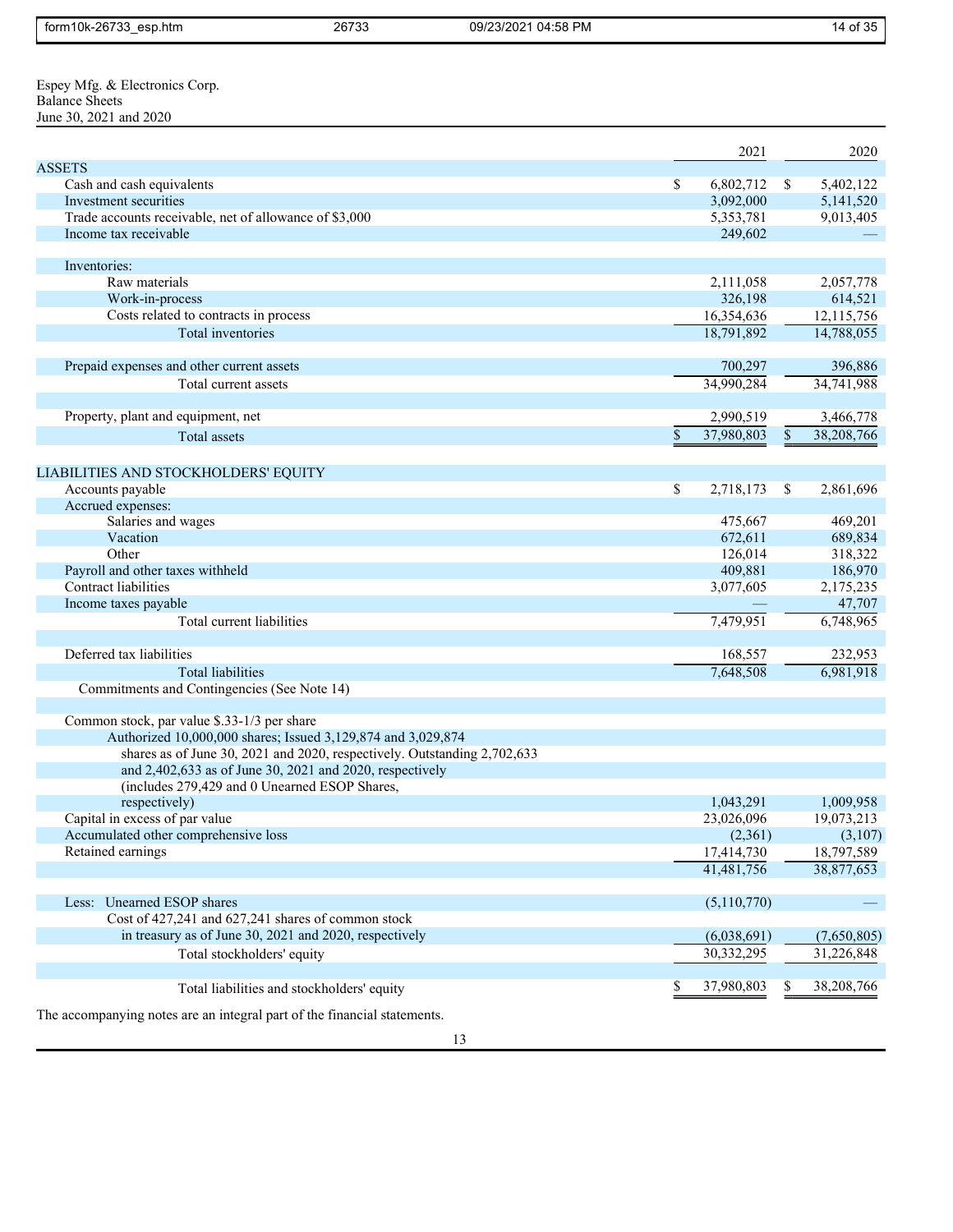| $\sim$<br>$0k-26$<br>ラヘ<br>.htm<br>torm1<br>esn<br>ت ک | 26723<br>י<br>– ∪′<br>ں ،<br>. | <b>PM</b><br>14.58<br>$\sim$<br>,מר<br>.1 <sup>2</sup><br>.,<br>-21 1<br>۱Д<br>31∠UZ<br>. UU<br>ບບ⊢<br>$\cdot$ | f つに<br>0t<br>ັບ |
|--------------------------------------------------------|--------------------------------|----------------------------------------------------------------------------------------------------------------|------------------|
|--------------------------------------------------------|--------------------------------|----------------------------------------------------------------------------------------------------------------|------------------|

#### Espey Mfg. & Electronics Corp. Statements of Comprehensive (Loss) Income Years Ended June 30, 2021 and 2020

|                                                                          |                   | 2021        |               | 2020       |
|--------------------------------------------------------------------------|-------------------|-------------|---------------|------------|
|                                                                          |                   |             |               |            |
| Net sales                                                                | \$                | 27,734,598  | $\mathbb{S}$  | 31,526,231 |
| Cost of sales                                                            |                   | 24,374,991  |               | 25,967,616 |
| Gross profit                                                             |                   | 3,359,607   |               | 5,558,615  |
|                                                                          |                   |             |               |            |
| Selling, general and administrative expenses                             |                   | 3,785,746   |               | 4,386,307  |
| Operating (loss) income                                                  |                   | (426, 139)  |               | 1,172,308  |
| Other income                                                             |                   |             |               |            |
| Interest income                                                          |                   | 21,376      |               | 109,749    |
| Other                                                                    |                   | 36,566      |               | 27,132     |
| Total other income                                                       |                   | 57,942      |               | 136,881    |
|                                                                          |                   |             |               |            |
| (Loss) income before (benefit) provision for income taxes                |                   | (368, 197)  |               | 1,309,189  |
| (Benefit) provision for income taxes                                     |                   | (186, 654)  |               | 145,521    |
|                                                                          | $\mathbb{S}$      | (181, 543)  | $\mathcal{S}$ | 1,163,668  |
| Net (loss) income                                                        |                   |             |               |            |
| Other comprehensive (loss) income, net of tax:                           |                   |             |               |            |
| Unrealized gain (loss) on investment securities                          |                   | 746         |               | (1,808)    |
|                                                                          |                   |             |               |            |
| Total comprehensive (loss) income                                        | \$                | (180,797)   | \$            | 1,161,860  |
|                                                                          |                   |             |               |            |
| Net (loss) income per share:                                             |                   |             |               |            |
| <b>Basic</b>                                                             | $\boldsymbol{\$}$ | $(0.08)$ \$ |               | 0.49       |
| Diluted                                                                  | $\overline{\$}$   | $(0.08)$ \$ |               | 0.49       |
| Weighted average number of shares outstanding:                           |                   |             |               |            |
| Basic                                                                    |                   | 2,406,345   |               | 2,393,207  |
| Diluted                                                                  |                   | 2,406,345   |               | 2,396,618  |
| The accompanying notes are an integral part of the financial statements. |                   |             |               |            |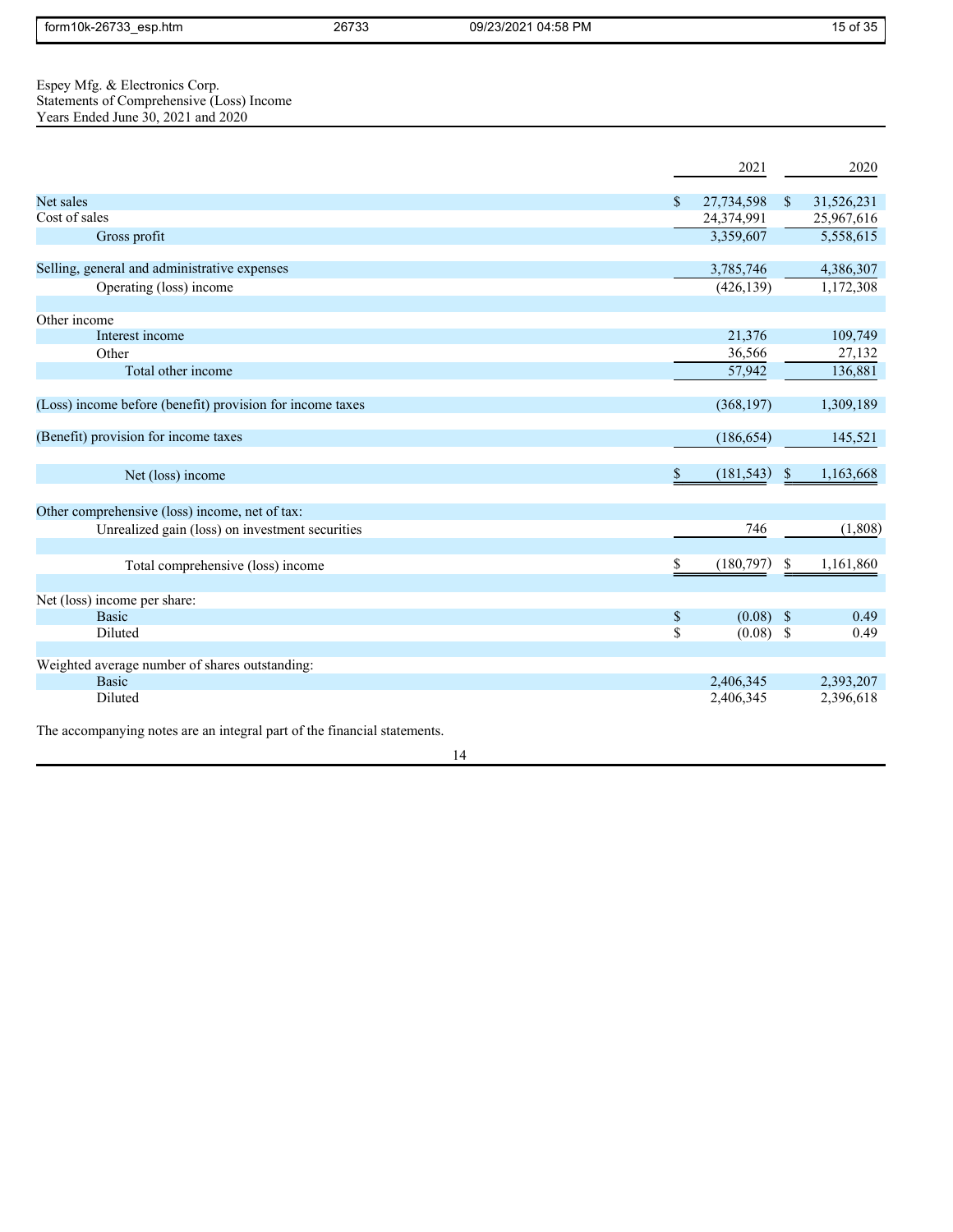| 10k.<br>$\sim$ $\sim$<br>⇁⌒╭<br>esp.htm<br>torm<br>$\alpha$<br>. JF<br>501 م<br>- | 2672c<br><b>20199</b> | $   -$<br>09/23/2021<br>$04^{\circ}$<br>PN.<br>:58 | $\sim$<br>ОT<br>ື<br>v |
|-----------------------------------------------------------------------------------|-----------------------|----------------------------------------------------|------------------------|
|                                                                                   |                       |                                                    |                        |

#### Espey Mfg. & Electronics Corp. Statements of Changes in Stockholders' Equity Years Ended June 30, 2021 and 2020

|                                                      | Outstanding<br><b>Shares</b> | Common<br>Amount | Capital in<br>Par Value               | Accumulated<br>Other<br>Excess of Comprehensive<br>Loss | Retained<br>Earnings                                                  | <b>Shares</b> | <b>Treasury Stock</b><br>Amount | Unearned<br><b>ESOP</b><br>Shares | Total<br>Stockholders'<br>Equity |
|------------------------------------------------------|------------------------------|------------------|---------------------------------------|---------------------------------------------------------|-----------------------------------------------------------------------|---------------|---------------------------------|-----------------------------------|----------------------------------|
| Balance as of June 30, 2019                          |                              |                  | 2,401,213 \$1,009,958 \$18,731,975 \$ |                                                         | $(1,299)$ \$20,022,132 628,661 \$(7,632,556) \$(204,706) \$31,925,504 |               |                                 |                                   |                                  |
| Comprehensive income:                                |                              |                  |                                       |                                                         |                                                                       |               |                                 |                                   |                                  |
| Net income                                           |                              |                  |                                       |                                                         | 1,163,668                                                             |               |                                 |                                   | 1,163,668                        |
| Other comprehensive loss,<br>net of tax of $$ (481)$ |                              |                  |                                       | (1,808)                                                 |                                                                       |               |                                 |                                   | (1,808)                          |
| Total comprehensive income                           |                              |                  |                                       |                                                         |                                                                       |               |                                 |                                   | 1,161,860                        |
| Stock options exercised                              | 3,600                        |                  | 51,300                                |                                                         |                                                                       | (3,600)       | 29,700                          |                                   | 81,000                           |
| Stock-based compensation                             |                              |                  | 189,639                               |                                                         |                                                                       |               |                                 |                                   | 189,639                          |
| Dividends paid on common stock<br>\$1.00 per share   |                              |                  |                                       |                                                         | (2,388,211)                                                           |               |                                 |                                   | (2,388,211)                      |
| Purchase of treasury stock                           | (2,180)                      |                  |                                       |                                                         |                                                                       | 2,180         | (47, 949)                       |                                   | (47, 949)                        |
| Reduction of unearned ESOP shares                    |                              |                  | 100,299                               |                                                         |                                                                       |               |                                 | 204,706                           | 305,005                          |
| Balance as of June 30, 2020                          |                              |                  | 2,402,633 \$1,009,958 \$19,073,213 \$ |                                                         | $(3,107)$ \$18,797,589 627,241 \$(7,650,805) \$                       |               |                                 |                                   | $-$ \$31,226,848                 |

The accompanying notes are an integral part of the financial statements.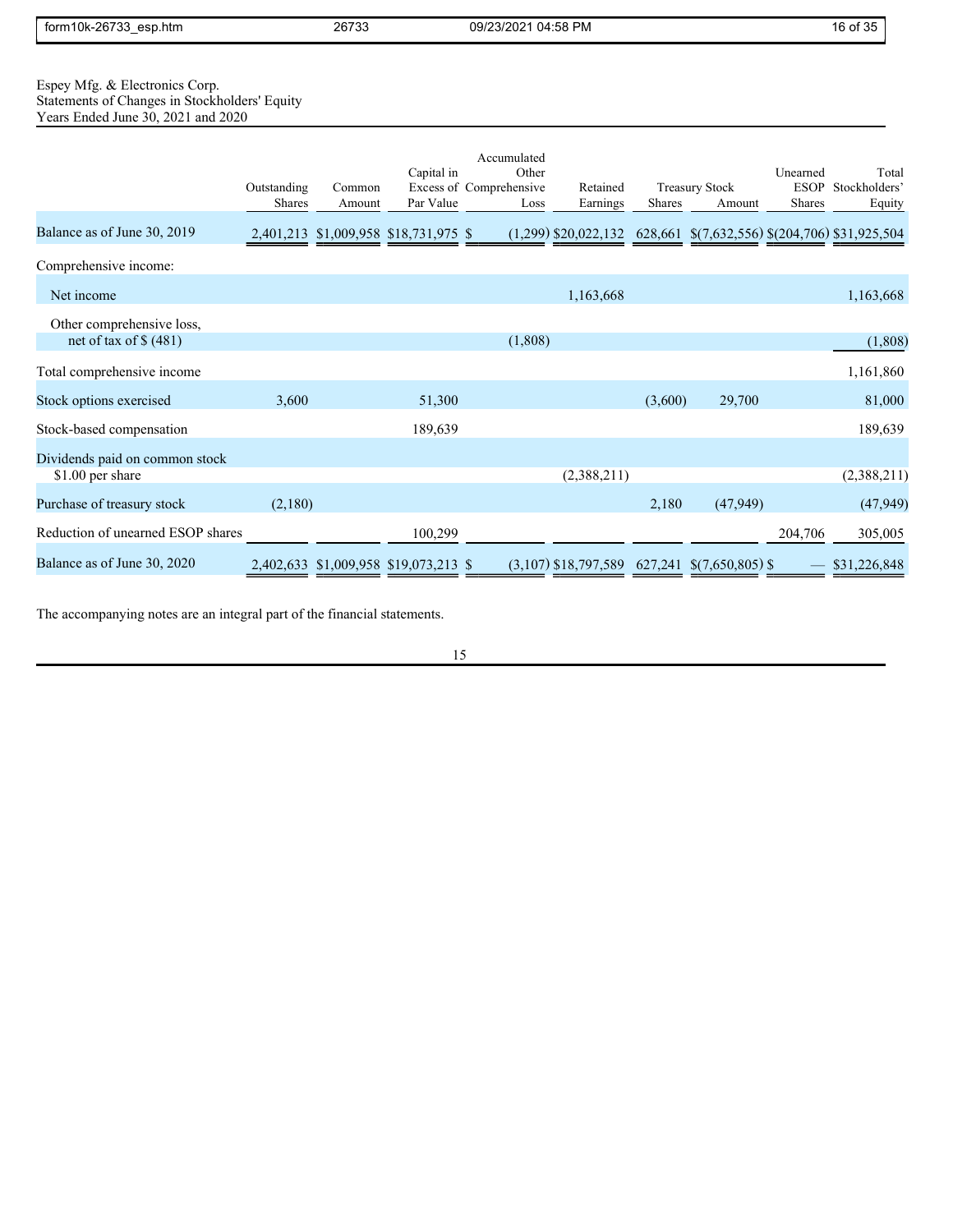| 26732<br><b>PM</b><br>09/23<br>. torm<br>∍∪k-∵<br>esp.htm<br>01<br>ה כי<br>-UZ<br>ن ر،<br>. ال<br><u>т. је</u><br>ື |
|---------------------------------------------------------------------------------------------------------------------|
|---------------------------------------------------------------------------------------------------------------------|

#### Espey Mfg. & Electronics Corp. Statements of Changes in Stockholders' Equity Years Ended June 30, 2021 and 2020

|                                   | Outstanding<br><b>Shares</b> | Common<br>Amount | Capital in<br>Par Value               | Accumulated<br>Other<br>Excess of Comprehensive<br>(Loss) Income | Retained<br>Earnings   | <b>Shares</b> | <b>Treasury Stock</b><br>Amount                  | Unearned<br><b>ESOP</b><br>Shares | Total<br>Stockholders'<br>Equity |
|-----------------------------------|------------------------------|------------------|---------------------------------------|------------------------------------------------------------------|------------------------|---------------|--------------------------------------------------|-----------------------------------|----------------------------------|
| Balance as of June 30, 2020       |                              |                  | 2,402,633 \$1,009,958 \$19,073,213 \$ |                                                                  | $(3,107)$ \$18,797,589 |               | 627,241 \$(7,650,805) \$                         |                                   | \$31,226,848                     |
| Comprehensive loss:               |                              |                  |                                       |                                                                  |                        |               |                                                  |                                   |                                  |
| Net loss                          |                              |                  |                                       |                                                                  | (181, 543)             |               |                                                  |                                   | (181, 543)                       |
| Other comprehensive income,       |                              |                  |                                       |                                                                  |                        |               |                                                  |                                   |                                  |
| net of tax of \$198               |                              |                  |                                       | 746                                                              |                        |               |                                                  |                                   | 746                              |
| Total comprehensive loss          |                              |                  |                                       |                                                                  |                        |               |                                                  |                                   | (180,797)                        |
| Stock-based compensation          |                              |                  | 133,663                               |                                                                  |                        |               |                                                  |                                   | 133,663                          |
| Dividends paid on common stock    |                              |                  |                                       |                                                                  |                        |               |                                                  |                                   |                                  |
| \$0.50 per share                  |                              |                  |                                       |                                                                  | (1,201,316)            |               |                                                  |                                   | (1,201,316)                      |
| Sale of stock to ESOP             | 300,000                      | 33,333           | 3,841,553                             |                                                                  |                        | (200,000)     | 1,612,114                                        | (5,487,000)                       |                                  |
| Reduction of unearned ESOP shares |                              |                  | (22, 333)                             |                                                                  |                        |               |                                                  | 376,230                           | 353,897                          |
| Balance as of June 30, 2021       |                              |                  | 2,702,633 \$1,043,291 \$23,026,096 \$ |                                                                  | $(2,361)$ \$17,414,730 |               | 427,241 \$(6,038,691) \$(5,110,770) \$30,332,295 |                                   |                                  |

The accompanying notes are an integral part of the financial statements.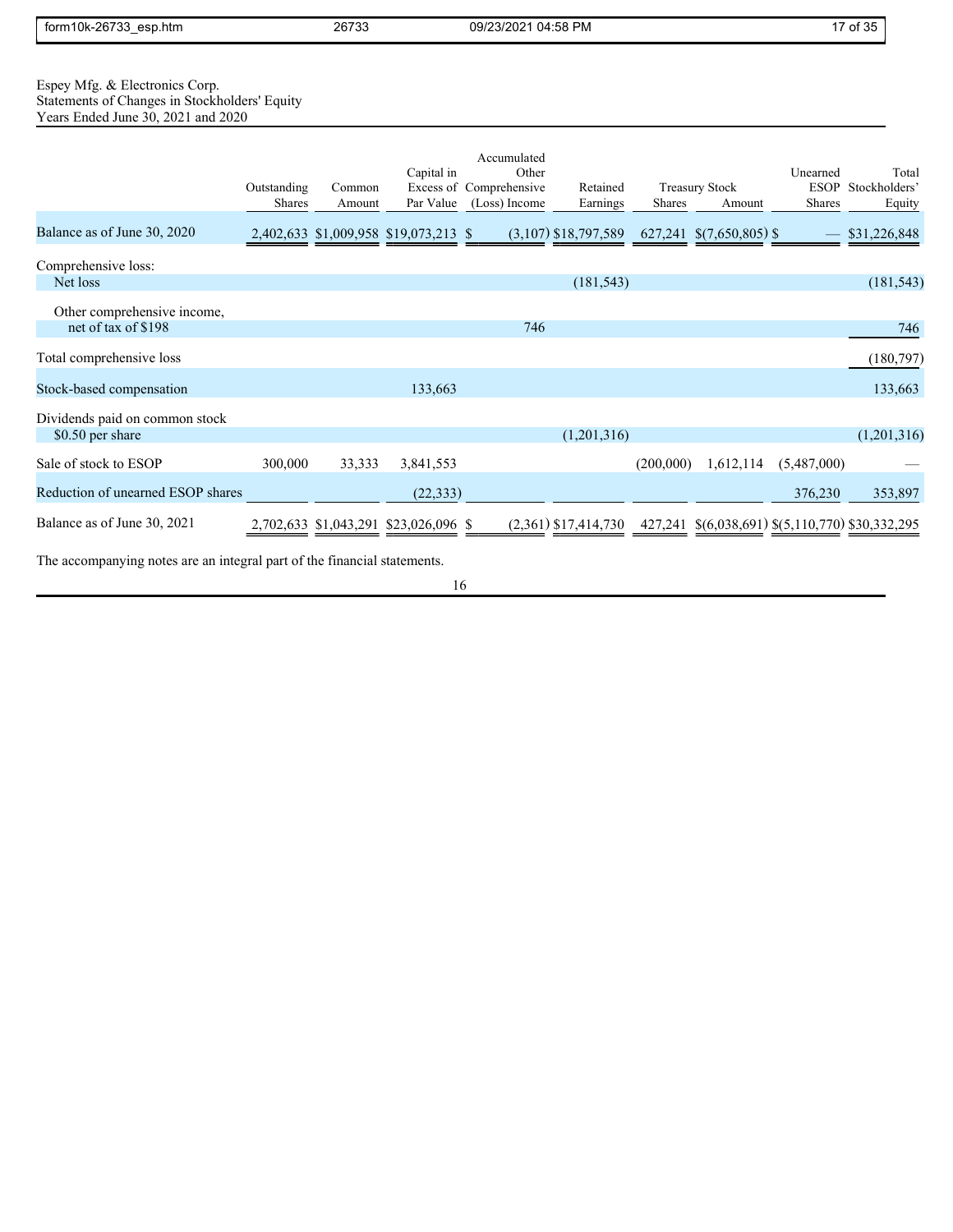| form10k-26733_esp.htm                                                    | 26733 | 09/23/2021 04:58 PM |                 |                 |    | 18 of 35    |
|--------------------------------------------------------------------------|-------|---------------------|-----------------|-----------------|----|-------------|
|                                                                          |       |                     |                 |                 |    |             |
| Espey Mfg. & Electronics Corp.                                           |       |                     |                 |                 |    |             |
| <b>Statements of Cash Flows</b>                                          |       |                     |                 |                 |    |             |
| Years Ended June 30, 2021 and 2020                                       |       |                     |                 |                 |    |             |
|                                                                          |       |                     |                 | 2021            |    | 2020        |
| Cash Flows from Operating Activities:                                    |       |                     |                 |                 |    |             |
| Net (loss) income                                                        |       |                     | \$              | $(181, 543)$ \$ |    | 1,163,668   |
| Adjustments to reconcile net (loss) income to net cash                   |       |                     |                 |                 |    |             |
| provided by operating activities:                                        |       |                     |                 |                 |    |             |
| Stock-based compensation                                                 |       |                     |                 | 133,663         |    | 189,639     |
| Depreciation                                                             |       |                     |                 | 519,813         |    | 568,528     |
| ESOP compensation expense                                                |       |                     |                 | 353,897         |    | 305,006     |
| Loss on disposal of assets                                               |       |                     |                 |                 |    | 4,525       |
| Loss on inventory reduction due to contract cancellation                 |       |                     |                 | 710,207         |    |             |
| Deferred income tax benefit                                              |       |                     |                 | (64, 396)       |    | (43, 641)   |
| Changes in assets and liabilities:                                       |       |                     |                 |                 |    |             |
| Decrease in trade receivables                                            |       |                     |                 | 3,659,624       |    | 1,982,378   |
| Increase in income tax receivable                                        |       |                     |                 | (249,602)       |    |             |
| Increase in inventories                                                  |       |                     |                 | (4,714,044)     |    | (1,562,918) |
| (Increase) decrease in prepaid expenses and other current assets         |       |                     |                 | (303, 411)      |    | 97,295      |
| (Decrease) increase in accounts payable                                  |       |                     |                 | (143, 523)      |    | 701,263     |
| Increase in accrued salaries and wages                                   |       |                     |                 | 6,466           |    | 139,311     |
| Decrease in vacation accrual                                             |       |                     |                 | (17,223)        |    | (97,036)    |
| (Decrease) increase in other accrued expenses                            |       |                     |                 | (192, 308)      |    | 208,567     |
| Increase in payroll and other taxes withheld                             |       |                     |                 | 222,911         |    | 125,519     |
| Increase in contract liabilities                                         |       |                     |                 | 902,370         |    | 2,169,181   |
| (Decrease) increase in income taxes payable                              |       |                     |                 | (47,905)        |    | 17,226      |
| Net cash provided by operating activities                                |       |                     | $\overline{\$}$ | 594,996         | \$ | 5,968,511   |
|                                                                          |       |                     |                 |                 |    |             |
| Cash Flows from Investing Activities:                                    |       |                     |                 |                 |    |             |
| Additions to property, plant and equipment                               |       |                     |                 | (43, 554)       |    | (214, 421)  |
| Purchase of investment securities                                        |       |                     |                 | (5,436,056)     |    | (9,338,100) |
| Proceeds from sale/maturity of investment securities                     |       |                     |                 | 7,486,520       |    | 9,878,531   |
| Net cash provided by investing activities                                |       |                     |                 | 2,006,910       |    | 326,010     |
|                                                                          |       |                     |                 |                 |    |             |
| Cash Flows from Financing Activities:                                    |       |                     |                 |                 |    |             |
| Dividends paid on common stock                                           |       |                     |                 | (1,201,316)     |    | (2,388,211) |
| Purchase of treasury stock                                               |       |                     |                 |                 |    | (47, 949)   |
| Proceeds from exercise of stock options                                  |       |                     |                 |                 |    | 81,000      |
| Net cash used in financing activities                                    |       |                     |                 | (1,201,316)     |    | (2,355,160) |
|                                                                          |       |                     |                 |                 |    |             |
| Increase in cash and cash equivalents                                    |       |                     |                 | 1,400,590       |    | 3,939,361   |
| Cash and cash equivalents, beginning of the year                         |       |                     |                 | 5,402,122       |    | 1,462,761   |
| Cash and cash equivalents, end of the year                               |       |                     | $\$$            | 6,802,712       | \$ | 5,402,122   |
|                                                                          |       |                     |                 |                 |    |             |
| Supplemental Schedule of Cash Flow Information:                          |       |                     |                 |                 |    |             |
| Income taxes paid                                                        |       |                     | \$              | 175,250         | -S | 172,475     |
| The accompanying notes are an integral part of the financial statements. |       |                     |                 |                 |    |             |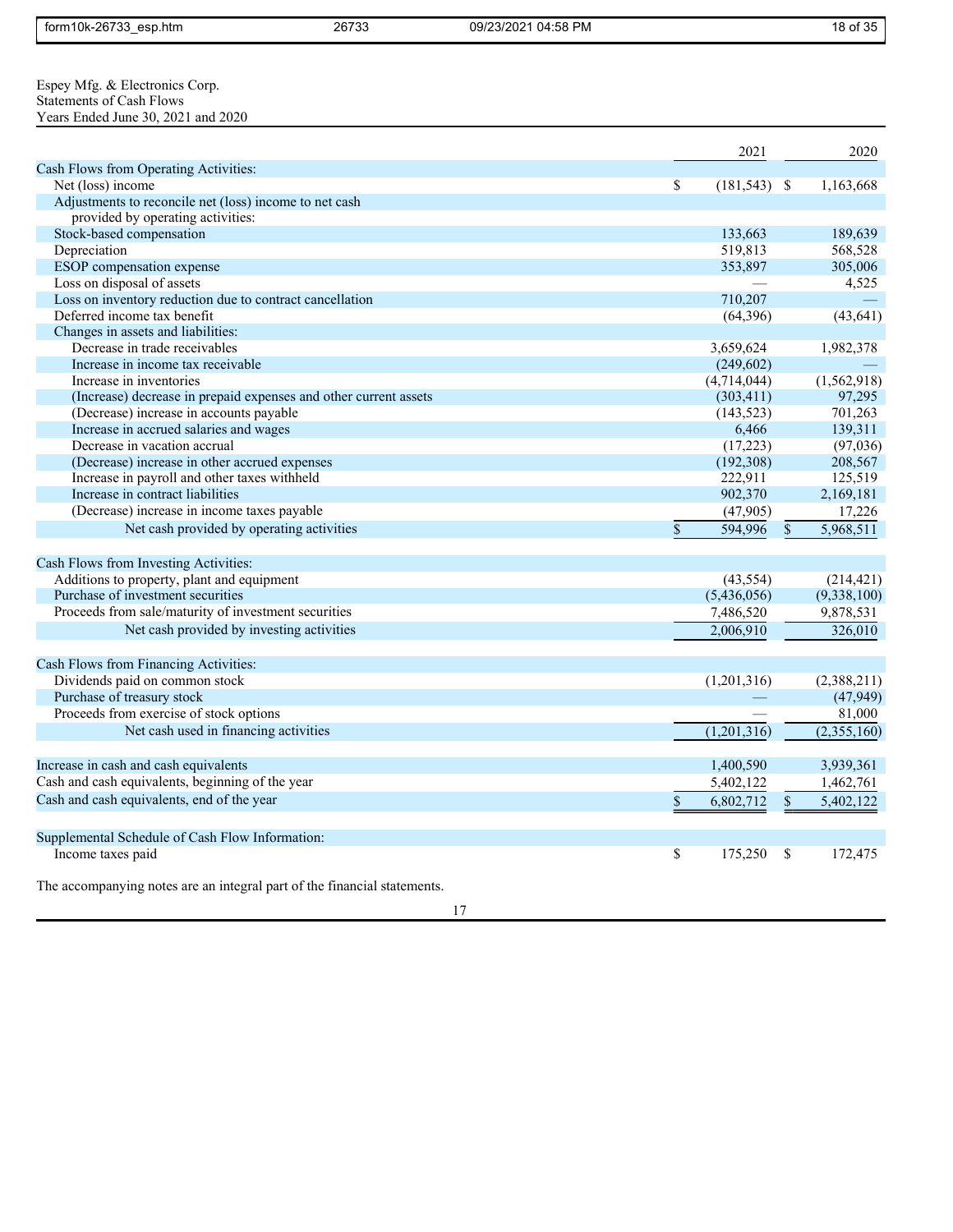|  | $\overline{\phantom{a}}$<br>$\sim$<br>0k-<br>esp.htm<br>t∩rı<br>- 11<br>.<br>$-$ | าครวา<br>201 JJ | D٨<br>ההחו<br>09/23<br>אי<br>U4.<br>ו זכי<br>. ור<br>– IV.<br>:∪∠<br>ں | JТ<br>u<br>ື |
|--|----------------------------------------------------------------------------------|-----------------|------------------------------------------------------------------------|--------------|
|--|----------------------------------------------------------------------------------|-----------------|------------------------------------------------------------------------|--------------|

Note 1. Nature of Operations

Espey Mfg. & Electronics Corp. (the Company) is a manufacturer of electronic equipment used primarily in military and industrial applications. The principal markets for the Company's products are companies that provide electronic support to both military and industrial applications across the United States and at some international locations.

Note 2. Summary of Significant Accounting Policies

#### Revenue

The majority of our net sales is generated from contracts with industrial manufacturers and defense companies, the Department of Defense, other agencies of the government of the United States and foreign governments for the design, development and/or manufacture of products. We provide our products and design and development services under fixed-price contracts. Under fixed-price contracts we agree to perform the specified work for a pre-determined price. To the extent our actual costs vary from the estimates upon which the price was negotiated, we will generate more or less profit or could incur a loss.

We account for a contract after it has been approved by all parties to the arrangement, the rights of the parties are identified, payment terms are identified, the contract has commercial substance, and collectability of consideration is probable. We assess each contract at its inception to determine whether it should be combined with other contracts. When making this determination, we consider factors such as whether two or more contracts were negotiated and executed at or near the same time, or were negotiated with an overall profit objective.

We evaluate the products or services promised in each contract at inception to determine whether the contract should be accounted for as having one or more performance obligations. Significant judgment is required in determining performance obligations. We determine the transaction price for each contract based on the consideration we expect to receive for the products or services being provided under the contract. The transaction price for each performance obligation is based on the estimated standalone selling price of the product or service underlying each performance obligation. Transaction prices on our contracts subject to the Federal Acquisition Regulations (FAR) are typically based on estimated costs plus a reasonable profit margin.

We recognize revenue using the output method based on the appraisal of results achieved and milestones reached or units delivered based on contractual shipment terms, typically shipping point.

#### Inventory

Raw materials are valued at the lower of cost (average cost) or net realizable value. Balances for slow-moving and obsolete inventory are reviewed on a regular basis by analyzing estimated demand, inventory on hand, sales levels, market conditions, and other information and reduce inventory balances based on this analysis.

Inventoried work relating to contracts in process and work in process is valued at actual production cost, including factory overhead incurred to date. Contract costs include material, subcontract costs, labor, and an allocation of overhead costs. Work in process represents spare units and parts and other inventory items acquired or produced to service units previously sold or to meet anticipated future orders. Provision for losses on contracts is made when the existence of such losses becomes probable and estimable. The provision for losses on contracts is included in other accrued expenses on the Company's balance sheet. The costs attributed to units delivered under contracts are based on the estimated average cost of all units expected to be produced. Certain contracts are expected to extend beyond twelve months.

The estimation of total cost at completion of a contract is subject to numerous variables involving contract costs and estimates as to the length of time to complete the contract. Given the significance of the estimation processes and judgments described above, it is possible that materially different amounts of expected sales and contract costs could be recorded if different assumptions were used, based on changes in circumstances, in the estimation process. When a change in expected sales value or estimated cost is determined, the change is reflected in current period earnings.

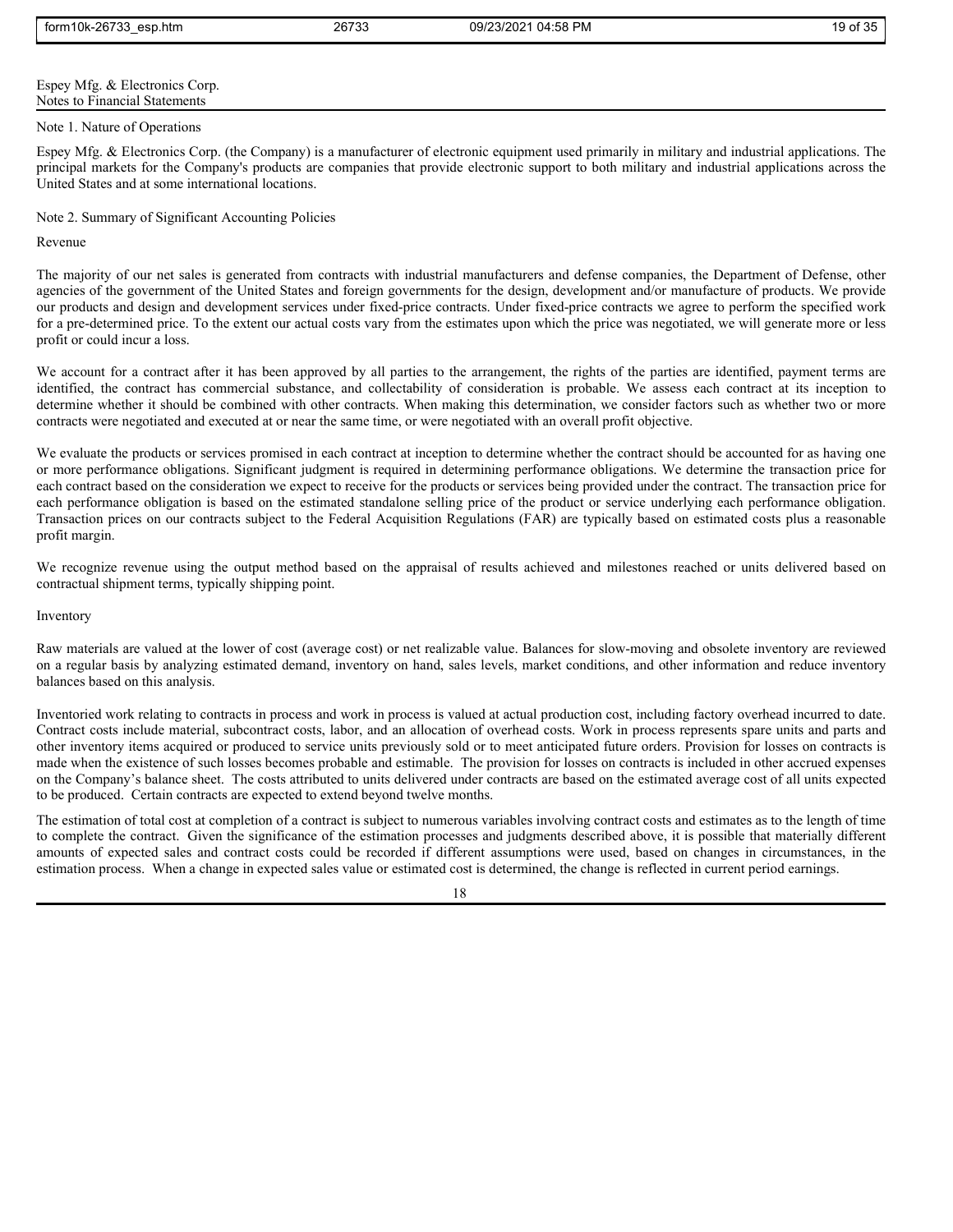| form10k-26733 esp.htm                                           | 26733 | 09/23/2021 04:58 PM | 20 of 35 |
|-----------------------------------------------------------------|-------|---------------------|----------|
|                                                                 |       |                     |          |
| Espey Mfg. & Electronics Corp.<br>Notes to Financial Statements |       |                     |          |

Note 2. Summary of Significant Accounting Policies, *Continued*

#### Contract Liabilities

Contract liabilities include advance payments and billings in excess of revenue recognized.

#### Depreciation

Depreciation of plant and equipment is computed on a straight-line basis over the estimated useful lives of the assets.

Estimated useful lives of depreciable assets are as follows:

| Buildings and improvements | $10 - 50$ years |
|----------------------------|-----------------|
| Machinery and equipment    | $3 - 20$ years  |
| Furniture and fixtures     | $7 - 10$ years  |

#### Income Taxes

The Company follows the provisions of Accounting Standards Codification ("ASC") Topic 740-10, "Accounting for Income Taxes."

Under the provisions of ASC 740-10, deferred tax assets and liabilities are recognized for the future tax consequences attributable to differences between the financial statement carrying amounts of existing assets and liabilities and their respective tax bases. Deferred tax assets and liabilities are measured using enacted tax rates expected to apply to taxable income in the years in which those temporary differences are expected to be recovered or settled. The effect on deferred taxes and liabilities of a change in tax rates is recognized in earnings in the period that includes the enactment date.

#### Cash and Cash Equivalents

Cash and cash equivalents consist of cash and money market funds. The Company considers all highly liquid investments with original maturities of three months or less to be cash equivalents.

#### Investment Securities

The Company accounts for its investment securities in accordance with ASC 320-10-25, "Accounting for Certain Investments in Debt and Equity Securities." Investment securities at June 30, 2021 consists of certificates of deposit and at June 30, 2020 consisted of certificates of deposit and municipal bonds. The Company classifies investment securities as available-for-sale. Unrealized holding gains and losses, net of related tax effect, on available-for-sale securities are excluded from earnings and are reported as a separate component of stockholders' equity until realized. Realized gains and losses for securities classified as available-for-sale are included in earnings and are determined using the specific identification method. Interest income is recognized when earned. Fair values are based on quoted market prices available as of the balance sheet date, and are therefore considered a Level 1 valuation.

#### Fair Value of Financial Instruments

ASC 820 establishes a fair value hierarchy which requires an entity to maximize the use of observable inputs and minimize the use of unobservable inputs when measuring fair value. The standard describes three levels of inputs that may be used to measure fair value:

 Level 1: Quoted prices (unadjusted) for identical assets or liabilities in active markets that the entity has the ability to access as of the measurement date.

 Level 2: Significant other observable inputs other than Level 1 prices such as quoted prices for similar assets or liabilities; quoted prices in markets that are not active; or other inputs that are observable or can be corroborated by observable market data.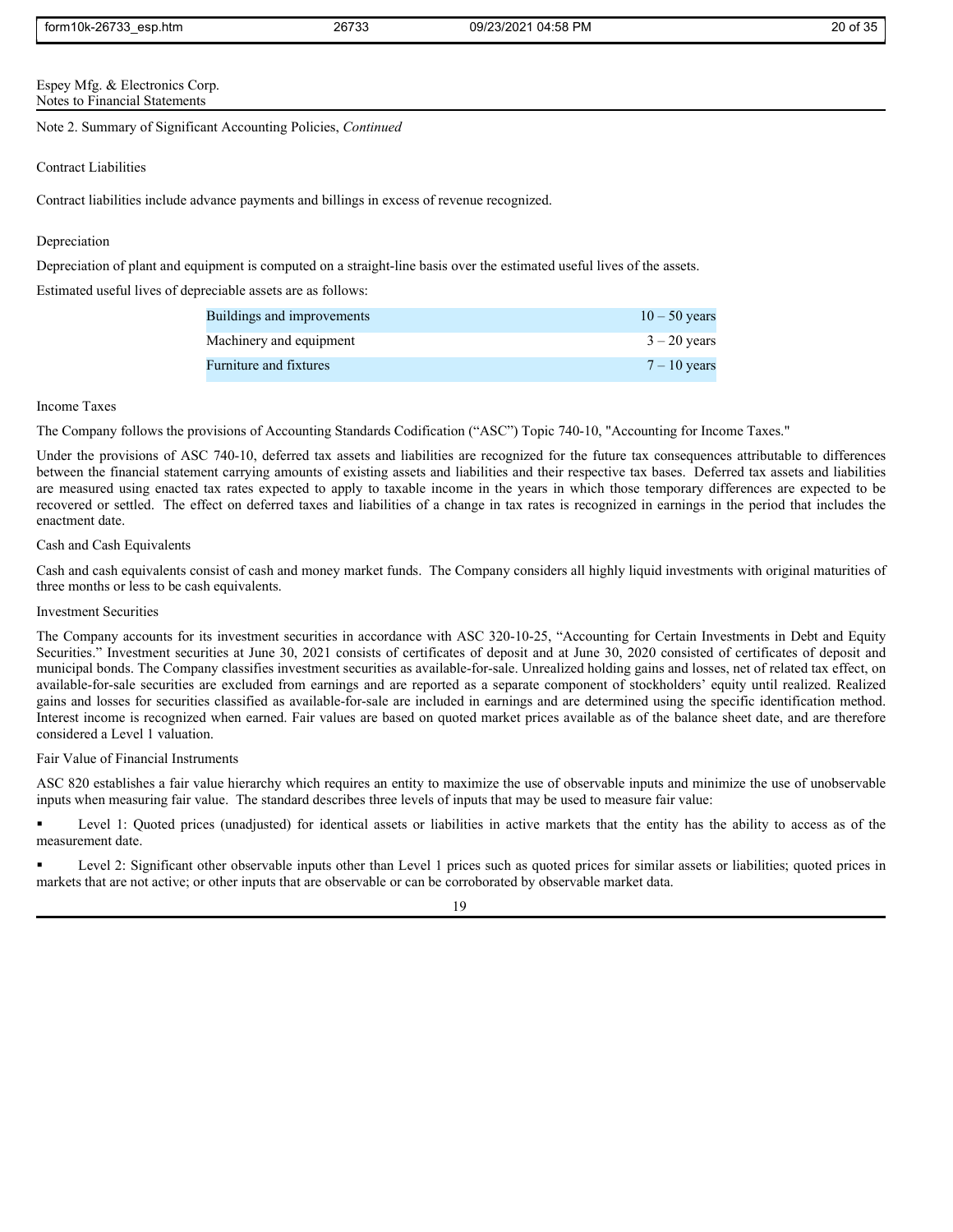Note 2. Summary of Significant Accounting Policies, *Continued*

 Level 3: Significant unobservable inputs that reflect a reporting entity's own assumptions about the assumptions that market participants would use in pricing an asset or liability.

The carrying amounts of financial instruments, including cash and cash equivalents, short term investments, accounts receivable, accounts payable, accrued expenses and contract liabilities, approximated fair value as of June 30, 2021 and 2020 because of the immediate or short-term maturity of these financial instruments.

#### Accounts Receivable and Allowance for Doubtful Accounts

The Company extends credit to its customers in the normal course of business and collateral is generally not required for trade receivables. Exposure to credit risk is controlled through the use of credit approvals, credit limits, and monitoring procedures. Accounts receivable are reported net of an allowance for doubtful accounts. The Company estimates the allowance based on its analysis of specific balances. Interest is not charged on past due balances. Based on these factors, there was an allowance for doubtful accounts of \$3,000 at June 30, 2021 and 2020. Changes to the allowance for doubtful accounts are charged to expense and reduced by charge-offs, net of recoveries.

#### Per Share Amounts

ASC 260-10 "Earnings Per Share (EPS)" requires the Company to calculate net (loss) income per share based on basic and diluted net (loss) income per share, as defined. Basic EPS excludes dilution and is computed by dividing net (loss) income by the weighted average number of shares outstanding for the period. Diluted EPS reflects the potential dilution that could occur if securities or other contracts to issue common stock were exercised or converted into common stock. The dilutive effect of outstanding options issued by the Company are reflected in diluted EPS using the treasury stock method. Under the treasury stock method, options will only have a dilutive effect when the average market price of common stock during the period exceeds the exercise price of the options.

#### Comprehensive (Loss) Income

Comprehensive (loss) income consists of net (loss) income and other comprehensive (loss) income. Other comprehensive (loss) income for fiscal years ended June 30, 2021 and 2020 consists of unrealized holding gains and losses on available-for-sale securities.

#### Use of Estimates

The preparation of financial statements in conformity with accounting principles generally accepted in the United States of America requires management to make estimates and assumptions that affect the reported amount of assets and liabilities and disclosure of contingent assets and liabilities at the date of the financial statements and the reported amounts of revenues and expenses during the reporting period. Actual results could differ from those estimates.

#### Reclassifications

Certain reclassifications may have been made to the prior year financial statements to conform to the current year presentation.

#### Recently Issued Accounting Standards

In August 2018, the FASB issued ASU No. 2018-13, "Fair Value Measurement (Topic 820): Disclosure Framework – Changes to the Disclosure Requirements for Fair Value Measurement." This ASU is part of the FASB's larger disclosure framework project intended to improve the effectiveness of financial statement footnote disclosure. ASU 2018-13 modifies required fair value disclosures related primarily to level 3 investments. This ASU is effective for annual periods beginning after December 15, 2019 and interim periods within those annual periods. The adoption of ASU 2018-13 does not have a material effect on the Company's financial position, results of operations, and cash flows as our investments are currently Level 1. We will, however, continue to evaluate going forward should we obtain any Level 3 investments.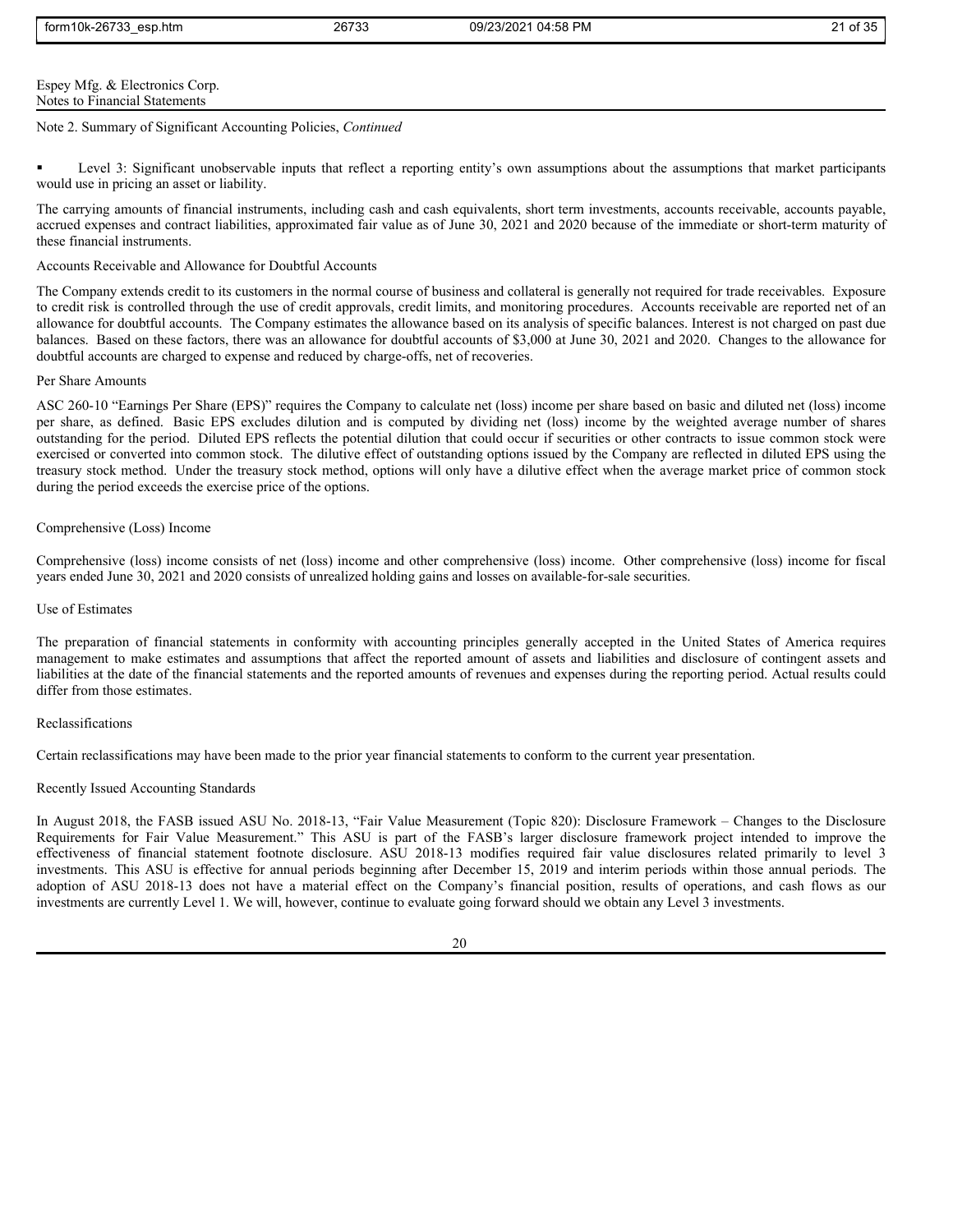Note 2. Summary of Significant Accounting Policies, *Continued*

Recent Accounting Pronouncements Not Yet Adopted

In December 2019, the FASB issued guidance (ASU 2019-12) intended to simplify the accounting for income taxes. The amendments in this guidance are effective for fiscal years, and interim periods within those fiscal years, beginning after December 15, 2020 (the Company's fiscal year beginning July 1, 2021). The Company did not elect early adoption of this guidance and is not expected to have an impact on the Company's disclosures.

#### Impairment of Long-Lived Assets

Long-lived assets, including property, plant, and equipment, are reviewed for impairment whenever events or changes in circumstances indicate that the carrying amount of an asset may not be recoverable. Recoverability of assets to be held and used is measured by a comparison of the carrying amount of an asset to estimated undiscounted future cash flows expected to be generated by the asset. If the carrying amount of an asset exceeds its estimated future cash flows, an impairment charge is recognized by the amount by which the carrying amount of the asset exceeds the fair value of the asset. There were no impairments of long-lived assets in fiscal years 2021 and 2020. Assets to be disposed of are separately presented in the balance sheet and reported at the lower of the carrying amount or fair value less costs to sell, and no longer depreciated. The assets and liabilities of a disposed group classified as held for sale are presented separately in the appropriate asset and liability sections of the balance sheet, if applicable.

#### Concentrations of Risk

The market for our defense electronics products is largely dependent on the availability of new contracts from the United States and foreign governments to prime contractors to which we provide components. Any decline in expenditures by the United States or foreign governments may have an adverse effect on our financial performance.

Generally, U.S. Government contracts are subject to procurement laws and regulations. Some of the Company's contracts are governed by the Federal Acquisition Regulation (FAR), which lays out uniform policies and procedures for acquiring goods and services by the U.S. Government, and agency-specific acquisition regulations that implement or supplement the FAR. For example, the Department of Defense implements the FAR through the Defense Federal Acquisition Regulation (DFAR).

The FAR also contains guidelines and regulations for managing a contract after award, including conditions under which contracts may be terminated, in whole or in part, at the government's convenience or for default. If a contract is terminated for the convenience of the government, a contractor is entitled to receive payments for its allowable costs and, in general, the proportionate share of fees or earnings for the work done. If a contract is terminated for default, the government generally pays for only the work it has accepted. These regulations also subject the Company to financial audits and other reviews by the government of its costs, performance, accounting and general business practices relating to its contracts, which may result in adjustment of the Company's contract-related costs and fees.

#### Note 3. Revenue

The Company follows ASC 606 "Revenue from Contracts with Customers" to determine the recognition of revenue. This standard requires entities to assess the products or services promised in contracts with customers at contract inception to determine the appropriate unit at which to record revenues. Revenue is recognized when control of the promised products or services is transferred to customers at an amount that reflects the consideration to which the entity expects to be entitled to in exchange for those products or services.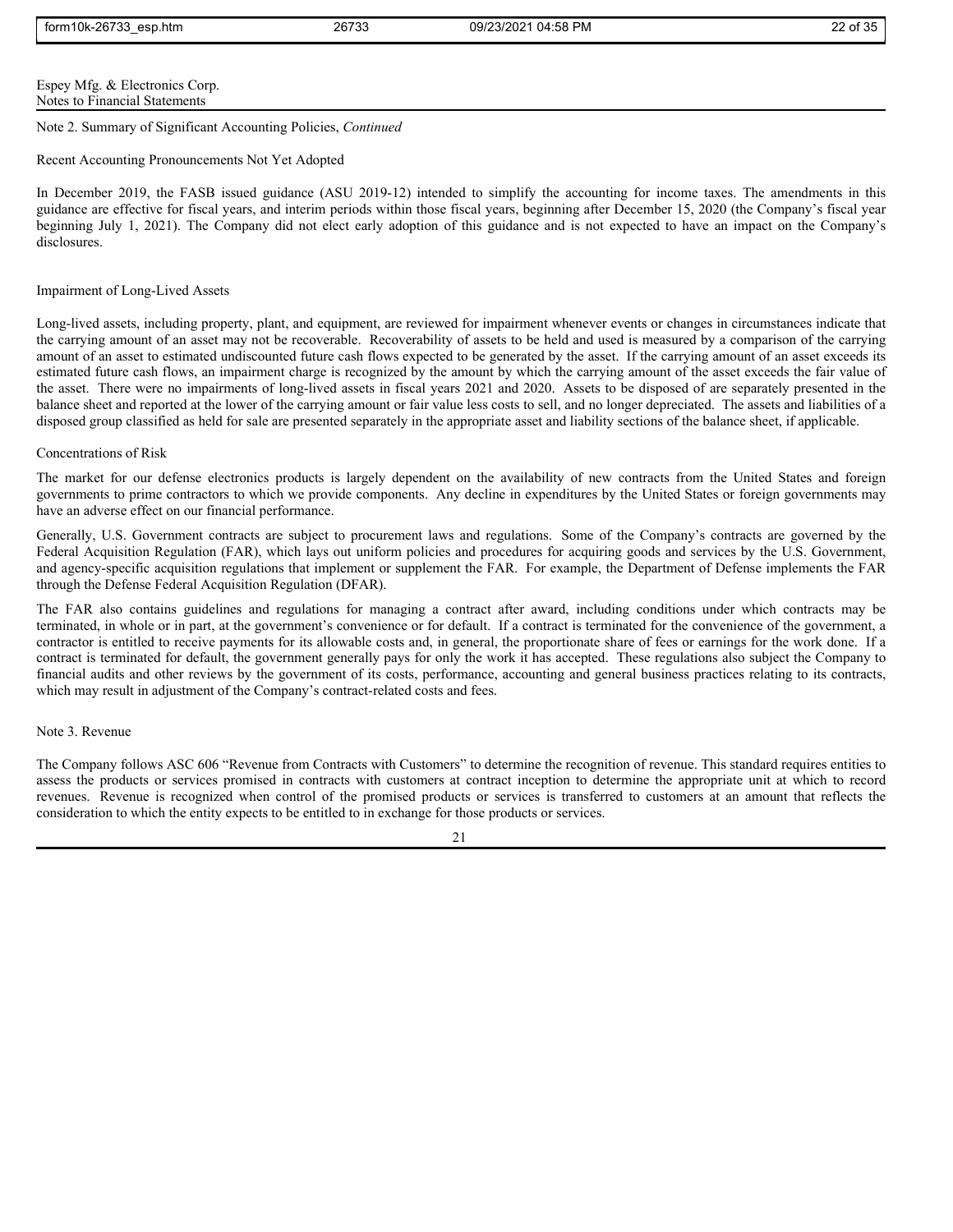Note 3. Revenue, *Continued*

Significant judgment is required in determining the satisfaction of performance obligations. Revenues from our performance obligations are satisfied over time using the output method which considers the appraisal of results achieved and milestones reached or units delivered based on contractual shipment terms, typically shipping point. Revenue is recognized when, or as, the customer takes control of the product or services. The output method best depicts the transfer of control to the customer as the output method represents work completed. Control is typically transferred to the customer at the shipping point as the Company has a present right to payment, the customer has legal title to the asset, the customer has the significant risks and rewards of ownership of the asset, and in most instances the customer has accepted the asset.

Total revenue recognized for the twelve months ended June 30, 2021 based on units delivered totaled \$22,973,507 compared to \$25,739,709 for the same periods in fiscal year 2020. Total revenue recognized for the twelve months ended June 30, 2021 based on milestones achieved totaled \$4,761,091 compared to \$5,786,522 for the same periods in fiscal year 2020.

The Company offers a standard one-year product warranty. Product warranties offered by the Company are classified as assurance-type warranties, which means, the warranty only guarantees that the good or service functions as promised. Based on this, the provided warranty is not considered to be a distinct performance obligation. The impact of variable consideration has been considered but none identified which would be required to be allocated to the transaction price as of June 30, 2021. Our payment terms are generally 30-60 days.

Contract liabilities were \$3,077,605 and \$2,175,235 as of June 30, 2021 and 2020, respectively. The increase in contract liabilities is primarily due to the advance collection of cash on specific contracts, offset in part, by revenue recognized. The company used the practical expedient to expense incremental costs incurred to obtain a contract when the contract term is less than one year.

The Company's backlog at June 30, 2021 totaling \$65.6 million is expected, based on expected due dates, to be recognized in the following fiscal years: 58% in 2022; 27% in 2023; 13% in 2024, and 2% thereafter.

#### Note 4. Investment Securities

Investment securities at June 30, 2021 consist of certificates of deposit and at June 30, 2020 consist of certificates of deposit and municipal bonds, which are classified as available-for-sale securities and have been determined to be level 1 assets. The cost, gross unrealized gains, gross unrealized losses and fair value of available-for-sale securities by major security type at June 30, 2021 and June 30, 2020 are as follows:

|                                  |    | Amortized<br>Cost |               | Gross<br>Unrealized<br>Gains |     | Gross<br>Unrealized<br>Losses | Fair<br>Value   |
|----------------------------------|----|-------------------|---------------|------------------------------|-----|-------------------------------|-----------------|
| 2021                             |    |                   |               |                              |     |                               |                 |
| Certificates of deposit          | S  | 3,092,000         | -S            | $\overline{\phantom{m}}$     | S   |                               | \$<br>3,092,000 |
| Municipal bonds                  |    |                   |               |                              |     |                               |                 |
| 2021 Total investment securities |    | 3,092,000         |               |                              |     |                               | 3,092,000       |
|                                  |    |                   |               |                              |     |                               |                 |
| 2020                             |    |                   |               |                              |     |                               |                 |
| Certificates of deposit          | S  | 4,679,847         | <sup>\$</sup> |                              | \$. |                               | \$<br>4,679,847 |
| Municipal bonds                  |    | 462,618           |               | 1,243                        |     | (2,188)                       | 461,673         |
| 2020 Total investment securities |    | 5,142,465         |               | 1,243                        |     | (2,188)                       | 5,141,520       |
|                                  | 22 |                   |               |                              |     |                               |                 |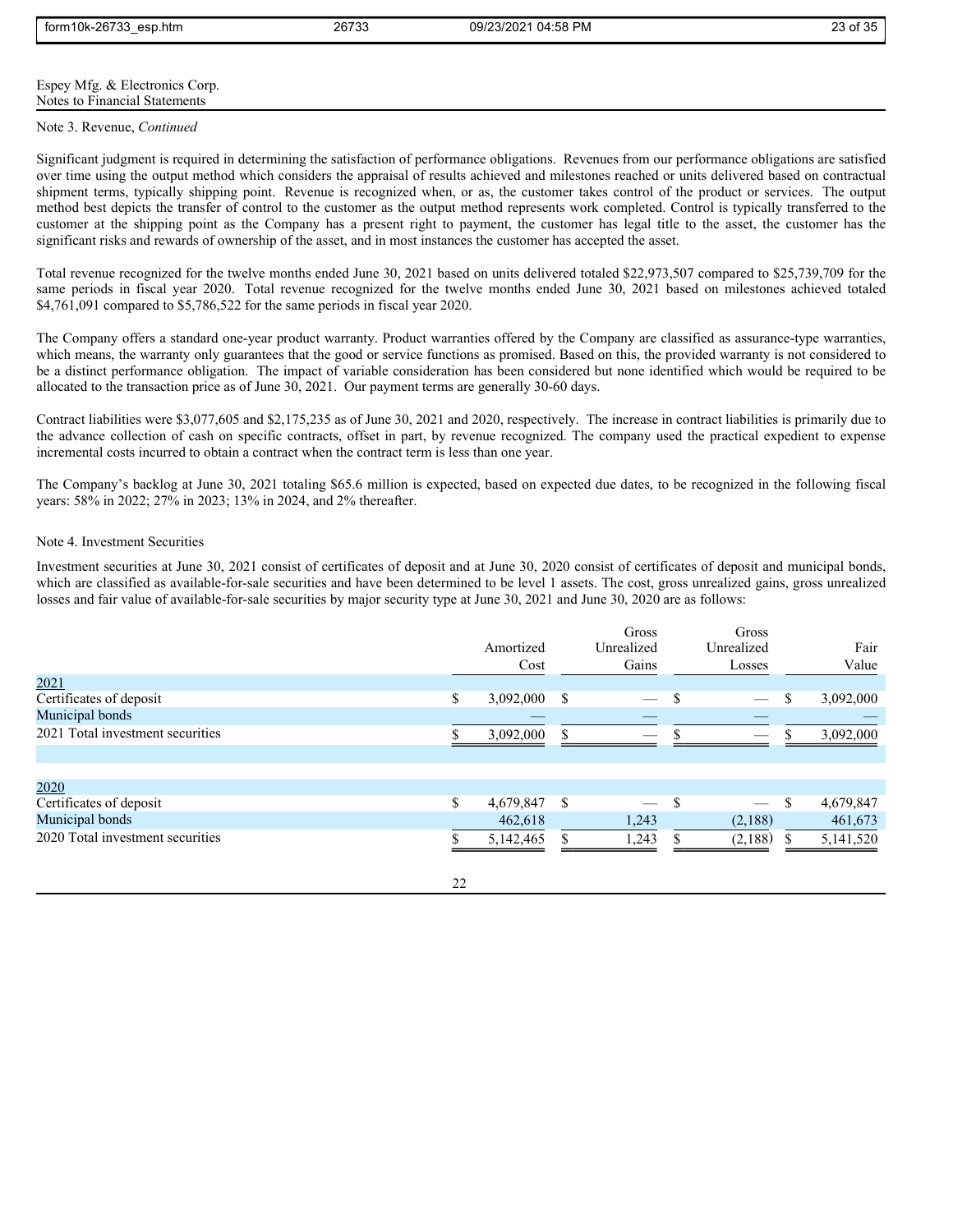| form<br>$\sim$<br>$-700$<br>$0k-26$<br>esp.htm<br>-2 U<br>.<br>$\overline{\phantom{0}}$ | วครวร<br>∠ບ≀ ບປ<br>. | ` PM<br>^^<br>ra r<br>$04^{\circ}$<br>,,<br>UY)<br>. ၁၀<br>________ | זר<br>- -<br>ື<br>$\sim$ $\sim$ |
|-----------------------------------------------------------------------------------------|----------------------|---------------------------------------------------------------------|---------------------------------|
|-----------------------------------------------------------------------------------------|----------------------|---------------------------------------------------------------------|---------------------------------|

Note 4. Investment Securities, *Continued*

The portfolio is diversified and highly liquid and primarily consists of investment grade fixed income instruments. At June 30, 2021, the Company did not have any investments in individual securities that have been in a continuous loss position considered to be other than temporary.

As of June 30, 2021 and 2020, the remaining contractual maturities of available-for-sale securities were as follows:

|                    |                       | Years to Maturity |                                 |  |             |
|--------------------|-----------------------|-------------------|---------------------------------|--|-------------|
|                    | Less than<br>One Year |                   | One to<br>Five Years            |  | Total       |
| 2021               |                       |                   |                                 |  |             |
| Available-for-sale | 3,092,000             |                   | $\hspace{0.1mm}-\hspace{0.1mm}$ |  | 3,092,000   |
| 2020               |                       |                   |                                 |  |             |
| Available-for-sale | 5,141,520 \$          |                   | $\overline{\phantom{a}}$        |  | 5, 141, 520 |

Note 5. Contracts in Process

Contracts in process at June 30, 2021 and 2020 are as follows:

|                                       |  | 202                             | 2020                        |
|---------------------------------------|--|---------------------------------|-----------------------------|
| Unrecognized gross contract value     |  | $$65.647.715 \quad $54.929.249$ |                             |
| Costs related to contracts in process |  |                                 | $$16,354,636$ $$12,115,756$ |

Included in costs relating to contracts in process at June 30, 2021 and 2020 are costs relative to contracts that may not be completed within the ensuing year as contracts vary in size, scope and duration. Under the units-of-delivery method, the related sale and cost of sales will not be reflected in the statements of comprehensive income until the units under contract are shipped.

Note 6. Property, Plant and Equipment

Property, plant and equipment at June 30, 2021 and 2020 is as follows:

|                                    | 2021           | 2020           |
|------------------------------------|----------------|----------------|
| Land                               | 45,000         | 45,000         |
| Building and improvements          | 4,387,113      | 4,387,113      |
| Machinery and equipment            | 11,121,960     | 11,118,670     |
| Furniture and fixtures             | 164,200        | 164,200        |
|                                    | 15,718,273     | 15,714,983     |
| Accumulated depreciation           | (12, 727, 754) | (12, 248, 205) |
| Property, plant and equipment, net | 2,990,519      | 3,466,778      |

Depreciation expense was \$519,813 and \$568,528 for the years ended June 30, 2021 and 2020, respectively.

## Note 7. Pension Expense

Under terms of a negotiated union contract which expires on June 30, 2022, the Company is obligated to make contributions to a union-sponsored International Brotherhood of Electrical Workers Local 1799 defined benefit pension plan (Plan identifying number is 14-6065199) covering eligible employees. Such contributions and expenses are based upon hours worked at a specified rate and amounted to \$112,997 in fiscal year 2021 and \$121,273 in fiscal year 2020. These contributions represent more than five percent of the total contributions made into the Plan. For the years beginning January 1, 2021 and 2020, the Plan was in the "green zone" which means it is neither endangered nor critical status. A Funding Improvement Plan, entered into by Plan Trustees in fiscal year 2013, when the Plan was in "critical status," calls for an increase in contributions starting January 1, 2016 of \$0.04 per hour for each year for five years thereafter. The increase did not and will not have a material impact on the Company's financial statements.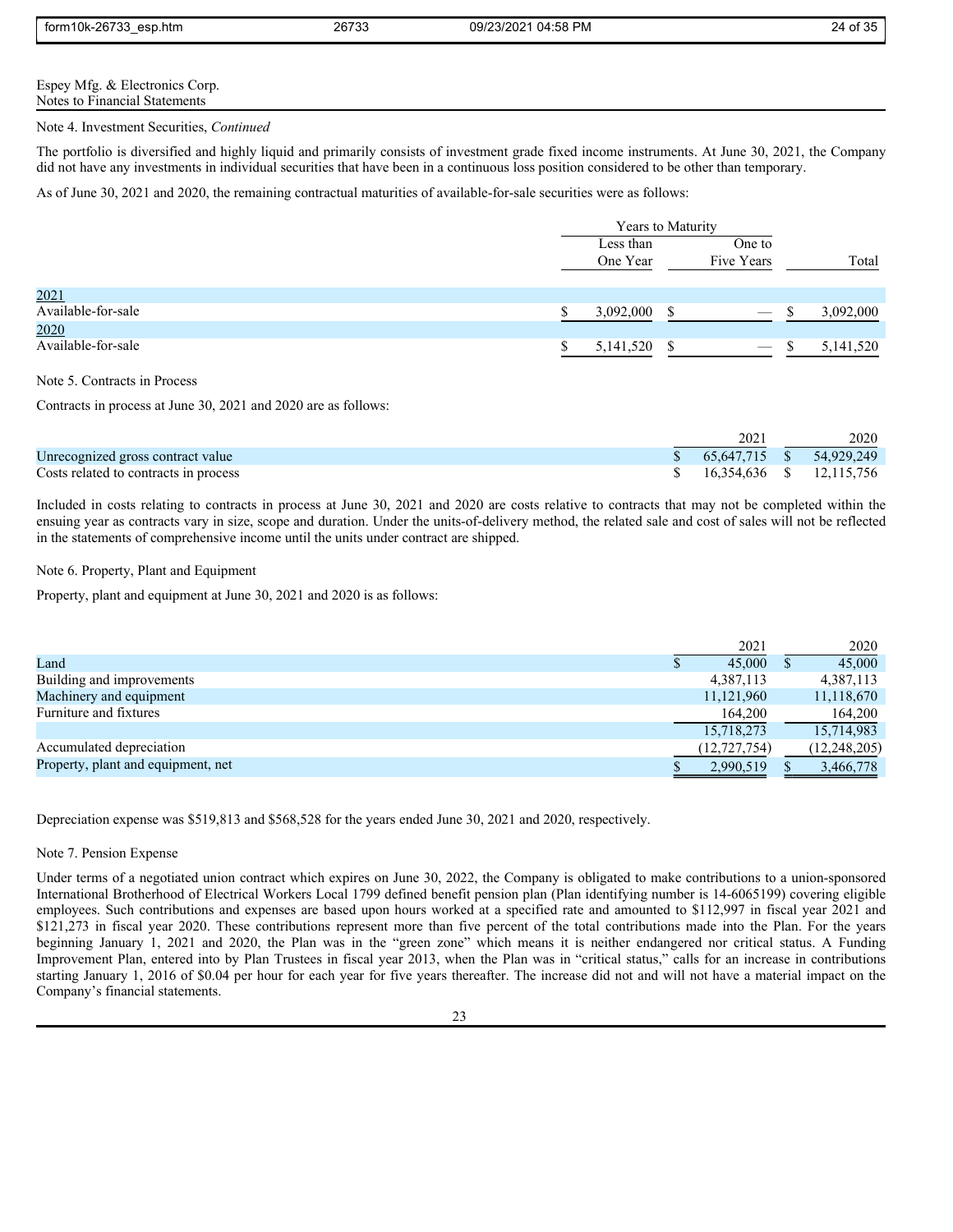| form $10k-26733$ esp.htm                        | 26733 | 09/23/2021 04:58 PM | 25 of 35 |
|-------------------------------------------------|-------|---------------------|----------|
|                                                 |       |                     |          |
| $E_{\text{max}} M_c = 0.51$ at $C_{\text{max}}$ |       |                     |          |

Note 7. Pension Expense, *Continued*

The Company sponsors a 401(k) plan for non-union workers with employee and employer matching contributions. The employer match is 10% of the employee contribution and was \$49,218 and \$58,389, for fiscal years 2021 and 2020, respectively.

Note 8. (Benefit) Provision for Income Taxes

A summary of the components of the (benefit) provision for income taxes for the years ended June 30, 2021 and 2020 is as follows:

|                                         | 2021      | 2020     |
|-----------------------------------------|-----------|----------|
| Current tax (benefit) expense - federal |           | 190,801  |
| Current tax benefit - state             |           | (1, 158) |
| Deferred tax benefit                    | (64, 396) | (44.122) |
| (Benefit) provision for income taxes    | (186.654) | 145.521  |

Deferred income taxes reflect the impact of "temporary differences" between the amount of assets and liabilities for financial reporting purposes and such amounts measured by tax laws and regulations. These "temporary differences" are determined in accordance with ASC 740-10.

The combined U.S. federal and state effective income tax rates of 50.7% and 11.1%, for 2021 and 2020 respectively, differed from the statutory U.S. federal income tax rate for the following reasons:

|                                                        | 2021     | 2020     |
|--------------------------------------------------------|----------|----------|
| U.S. federal statutory income tax rate                 | $21.0\%$ | $21.0\%$ |
| Increase (reduction) in rate resulting from:           |          |          |
| State franchise tax, net of federal income tax benefit | 0.1      | (0.1)    |
| ESOP cost versus Fair Market Value                     | 1.3      | 1.6      |
| Dividend on allocated ESOP shares                      | 25.9     | (14.5)   |
| Stock-based compensation                               | (6.7)    | 3.0      |
| Foreign Derived Intangible Income Deduction            |          | (0.2)    |
| Rate Differential on Net Operating Loss Carryback      | 10.5     |          |
| Other                                                  | (1.4)    | 0.3      |
| Effective tax rate                                     | 50.7%    | $11.1\%$ |

For the years ended June 30, 2021 and 2020 deferred income tax benefit of \$64,396 and \$44,122, respectively, results from the changes in temporary differences for each year. The tax effects of temporary differences that give rise to deferred tax assets and deferred tax liabilities as of June 30, 2021 and 2020 are presented as follows:

|                                                 | 2021             |              | 2020       |
|-------------------------------------------------|------------------|--------------|------------|
| Deferred tax assets:                            |                  |              |            |
| Accrued expenses                                | \$<br>186,339    | \$           | 171,880    |
| <b>ESOP</b>                                     | 2,190            |              |            |
| Stock-based compensation                        | 59,659           |              | 56,280     |
| Inventory - effect of uniform capitalization    | 46,197           |              | 74,352     |
| Other                                           |                  |              | 1,437      |
| Total deferred tax assets                       | 294,385          |              | 303,949    |
| Deferred tax liability:                         |                  |              |            |
| Property, plant and equipment - principally due |                  |              |            |
| to differences in depreciation methods          | \$<br>422,771    | <sup>S</sup> | 503,009    |
| Prepaid expenses                                | 40,171           |              | 33,893     |
| Total deferred tax liability                    | \$<br>462,942    | \$           | 536,902    |
|                                                 |                  |              |            |
| Net deferred tax liability                      | \$<br>(168, 557) | S.           | (232, 953) |
| $\mathcal{L}$                                   |                  |              |            |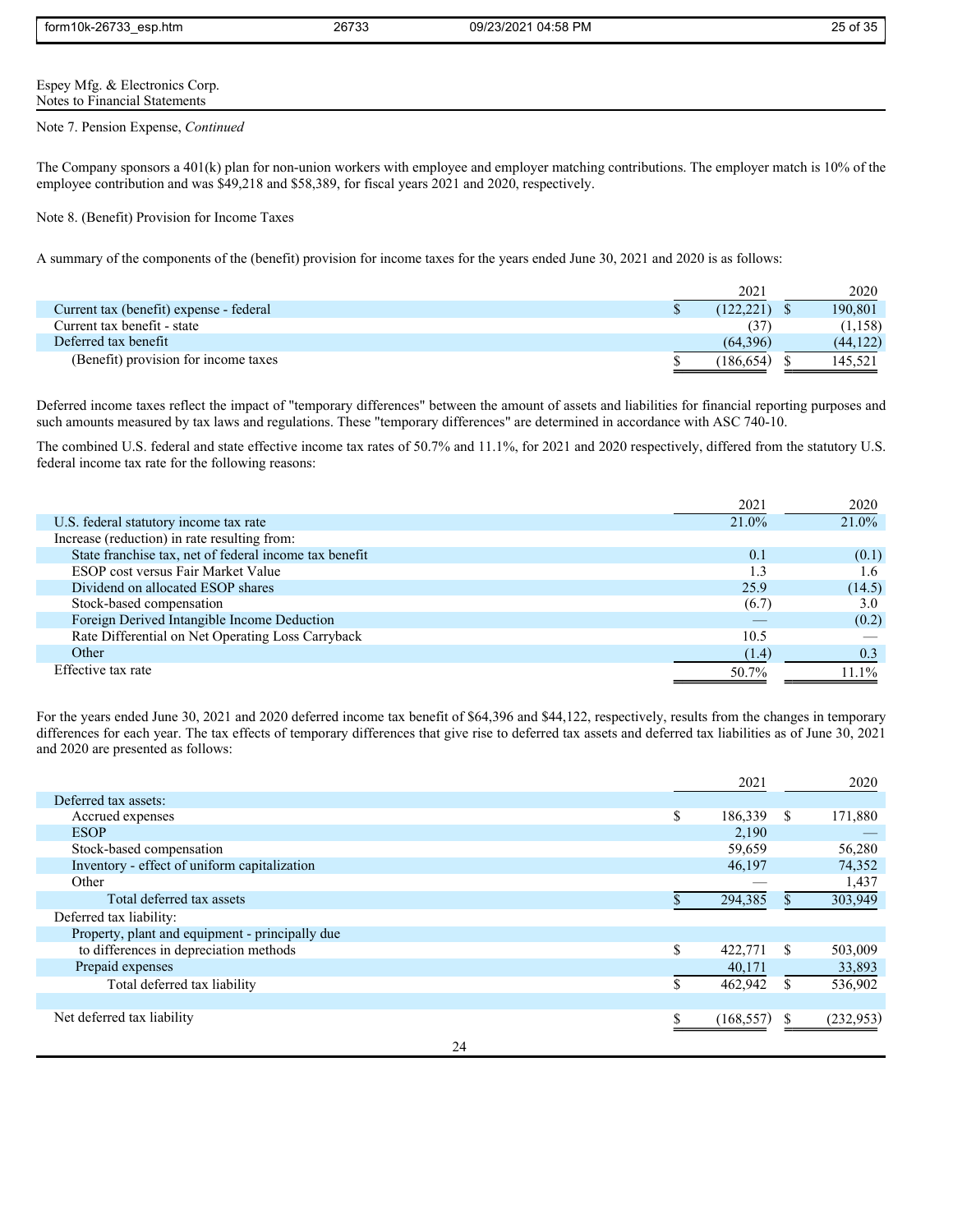Note 8. (Benefit) Provision for Income Taxes, *Continued*

In assessing the realization of deferred tax assets, management considers whether it is more likely than not that some portion or all of the deferred tax assets will be realized. The ultimate realization of deferred tax assets is dependent upon the generation of future taxable income during the periods in which those temporary differences become deductible. Management considers the scheduled reversal of deferred tax liabilities, projected future taxable income, and tax planning strategies in making this assessment. Based upon the level of historical taxable income and projection for future taxable income over the period in which the deferred tax assets are deductible, management believes it is more likely than not that the Company will realize the benefits of these temporary differences without consideration of a valuation allowance.

As the result of the implementation of the FASB interpretation No. 48 ("FIN 48"), Accounting for Uncertainty in Income Taxes – An Interpretation of FASB Statement No. 109, the Company recognized no material adjustments to unrecognized tax benefits. As of June 30, 2021 and 2020, the Company has no unrecognized tax benefits.

The Company recognizes interest and penalties in general and administrative expense. As of June 30, 2021 and 2020, the Company has not recorded any provision for accrued interest and penalties.

The Company is subject to taxation in the United States and various state jurisdictions. The federal tax returns are subject to audit for three years from date of filing unless the return was audited within that period. In general the majority of state statutes follow similar guidelines. As such, the Company's tax returns for tax years ending June 30, 2021, 2020, and 2019 remain open to examination by the respective taxing authorities.

On March 27, 2020, the Coronavirus Aid, Relief, and Economic Security Act ("CARES Act") was enacted in response to the economic uncertainty resulting from the COVID19 pandemic. The CARES Act includes many measures to assist companies, including temporary changes to income and non-income based laws, some of which were enacted as part of the Tax Cuts and Jobs Act of 2017 ("TCJA"). Some of the key changes include eliminating the 80% of taxable income limitation by allowing corporate entities to fully utilize NOLs to offset taxable income in 2018, 2019 and 2020, allowing NOLs originating in 2018, 2019 and 2020 to be carried back five years, enhanced interest deductibility, and retroactively clarifying the immediate recovery of qualified improvement property costs rather than over a 39-year recovery period. During the year ended June 30, 2021, the Company recorded an approximate \$120,000 benefit relating to the NOL carryback provisions provided for in the CARES Act. The Company will continue to monitor additional guidance issued and assess the impact that various provisions will have on its business.

#### Note 9. Significant Customers

A significant portion of the Company's business is the production of military and industrial electronic equipment for use by the U.S. and foreign governments and certain industrial customers. Sales to four domestic customers accounted for 59% of total sales in 2021. Sales to two domestic customers accounted for 38% of total sales in 2020. The related accounts receivable balance, as a percentage of the Company's total trade accounts receivable balance, was 76% represented by four customers at June 30, 2021 and 54% represented by two customers at June 30, 2020.

Export sales in fiscal years 2021 and 2020 were approximately \$2,019,000 and \$2,077,000, respectively.

#### Note 10. Employee Stock Ownership Plan

The Company ESOP covers all nonunion employees who work 1,000 or more hours per year and are employed on June 30. Prior to December 1, 2020, the ESOP owned 469,119 shares, all of which were allocated to employees. On December 1, 2020, pursuant to a Stock Purchase Agreement dated as of such date, the Company, by selling 300,000 shares of its common stock, par value \$0.33 1/3 per share, to the Espey Mfg. & Electronics Corp. Employee Stock Ownership Plan Trust, provided more shares to be allocated to employees for services rendered over the next 15 years. The ESOP paid \$18.29 per share, for an aggregate purchase price of \$5,487,000. The determination of the purchase price was based on a fairness opinion obtained by an independent valuation firm. The ESOP borrowed from the Corporation an amount equal to the purchase price. The loan will be repaid in fifteen (15) equal annual installments of principal. The Board of Directors has fixed the interest rate and the unpaid balance will bear interest at a fixed rate of 3.00% per annum.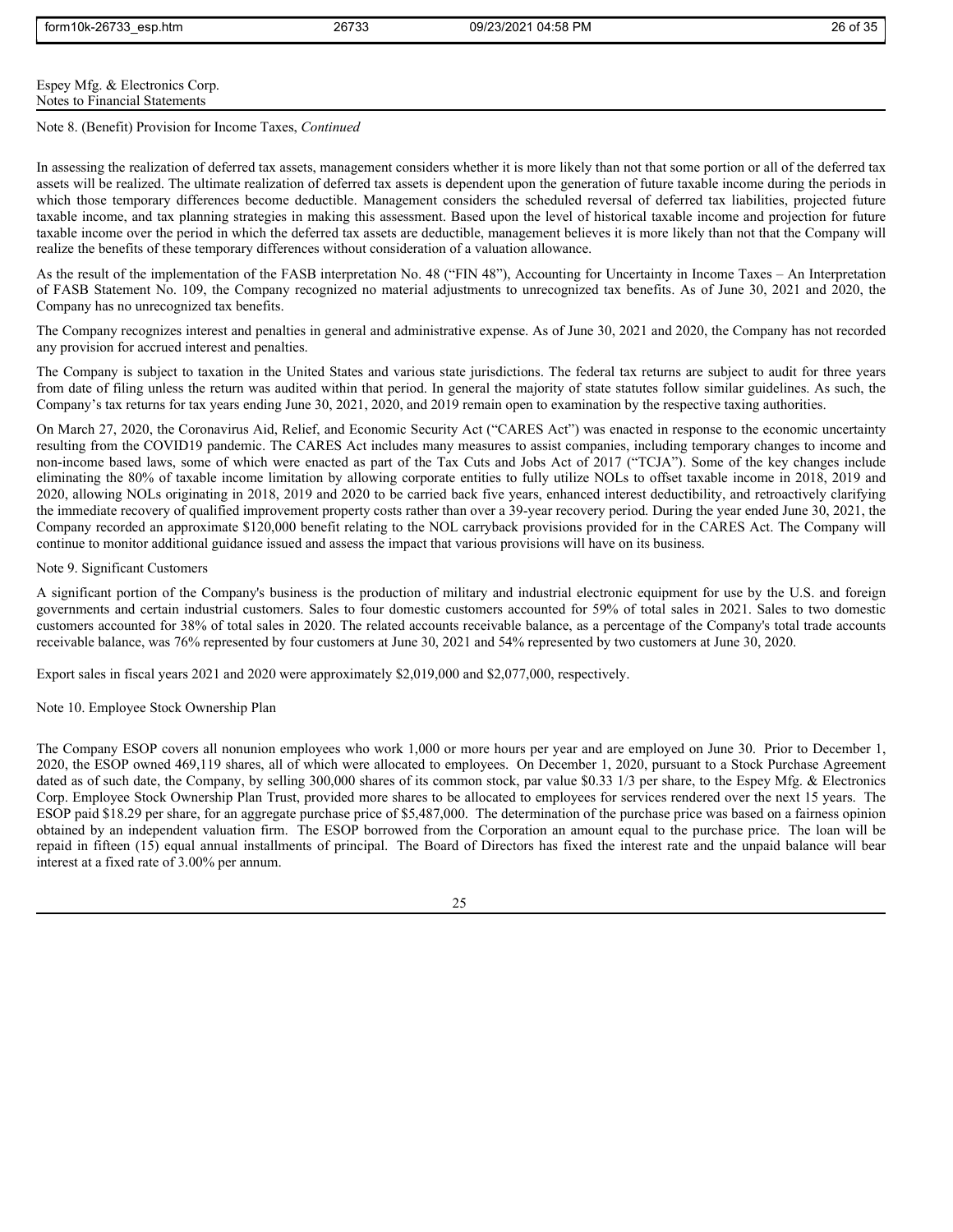| $\overline{\phantom{a}}$<br>'0k-<br>–~<br>form1<br>htm.د<br>esn<br>$\sqrt{r}$<br>50 I JU<br>- | 00700<br>501 ن | 58 PM<br>∠3/2021<br>$\overline{100}$<br>า 4 . ม.<br>ි. රජ<br>U 14<br>$  -$ | $\sim$ $-$<br>ΩT<br>ູນປ<br>- |
|-----------------------------------------------------------------------------------------------|----------------|----------------------------------------------------------------------------|------------------------------|

The Board of Directors of the Company had approved a purchase price per share equal to the lesser of the trading value on the day of closing or the lowest price listed in the valuation established by the independent valuation firm plus \$0.25. The valuation identified a range of \$18.04 - \$19.43 per share.

In making the sale, the Company relied on the exemption from registration under Section 4(2) of the Securities Act of 1933, as amended, because the shares sold were offered only to the ESOP.

After giving effect to the transaction, the ESOP owned 769,119 shares of the Company's 2,702,633 outstanding shares of common stock as of December 1, 2020.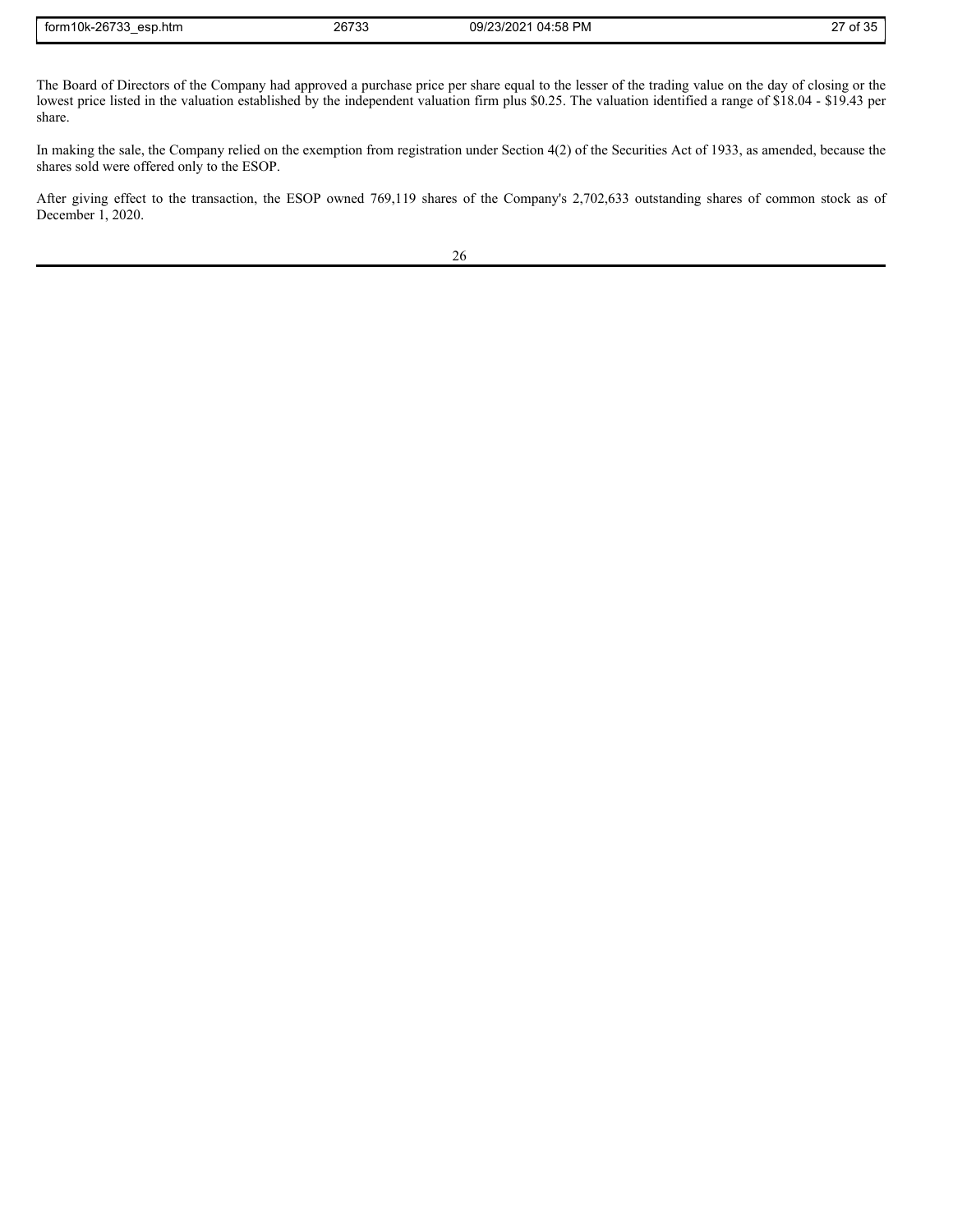| …uk-267?^<br>esp.htm<br>torn<br>- | 26733<br>7 J J | 04:58 PM<br>09/23<br><u>.</u><br>$\sim$<br>ے∪2∜" | ንՋ<br>$ -$<br>ΩТ<br>$\cdot$ . |
|-----------------------------------|----------------|--------------------------------------------------|-------------------------------|
|-----------------------------------|----------------|--------------------------------------------------|-------------------------------|

Note 10. Employee Stock Ownership Plan, *Continued*

The Company makes annual contributions to the ESOP equal to the ESOP's debt service less dividends on unallocated shares received by the ESOP. Any dividends on unallocated shares received by the ESOP are used to pay debt service. Any dividends on allocated ESOP shares are recorded as a reduction of retained earnings. As the debt is repaid, shares are released and allocated to active employees, based on the proportion of debt service paid in the year. The Company accounts for its ESOP in accordance with FASB ASC 718-40. Accordingly, the shares purchased by the ESOP are reported as Unearned ESOP shares in the balance sheets and the statements of changes in stockholders' equity. As shares are released or committedto-be-released, the Company reports compensation expense equal to the current average market price of the shares, and the shares become outstanding for earnings-per-share (EPS) computations. ESOP compensation expense was \$353,897 and \$305,006 for the years ended June 30, 2021 and 2020, respectively.

The ESOP shares as of June 30, 2021 and 2020 were as follows:

|                                 | 202       | 2020                           |
|---------------------------------|-----------|--------------------------------|
| Allocated shares                | 487,220   | 466.929                        |
| Unreleased shares               | 279.429   | $\overbrace{\hspace{25mm}}^{}$ |
| Total shares held by the ESOP   | 766.649   | 466.929                        |
| Fair value of unreleased shares | 4.141.138 |                                |

The Company may at times be required to repurchase shares at the ESOP participants' request at the fair market value. During the twelve months ended June 30, 2021, the Company did not repurchase shares previously held by the ESOP. During the twelve months ended June 30, 2020 the Company repurchased 2,180 shares previously held by the ESOP for \$47,949.

The ESOP allows for eligible participants to take whole share distributions from the plan on specific dates in accordance with the provision of the plan. Share distributions from the ESOP during the twelve months ended June 30, 2021 and 2020 totaled 2,470 shares and 2,180 shares, respectively.

#### Note 11. Stock-based Compensation

The Company follows ASC 718 in establishing standards for the accounting for transactions in which an entity exchanges its equity instruments for goods or services, as well as transactions in which an entity incurs liabilities in exchange for goods or services that are based on the fair value of the entity's equity instruments or that may be settled by the issuance of those equity instruments. ASC 718 requires that the cost resulting from all sharebased payment transactions be recognized in the financial statements based on the fair value of the share-based payment. ASC 718 establishes fair value as the measurement objective in accounting for share-based payment transactions with employees, except for equity instruments held by employee share ownership plans.

Total stock-based compensation expense recognized in the statements of comprehensive income for the fiscal years ended June 30, 2021 and 2020, was \$133,663 and \$189,639, respectively, before income taxes. The amount of this stock-based compensation expense related to non-qualified stock options ("NQSO") for the fiscal years ended June 30, 2021 and 2020, was \$32,863 and \$50,075, respectively. The deferred tax benefit related to the NQSO's as of June 30, 2021 and 2020 was approximately \$6,901 and \$10,516, respectively. The remaining stock option expense in each year related to incentive stock options ("ISO") which are not deductible by the corporation when exercised, assuming a qualifying disposition and as such no deferred tax benefit was established related to these amounts.

As of June 30, 2021, there was \$84,935 of unrecognized compensation cost related to stock option awards that is expected to be recognized as expense over the next 1.5 years, of which \$62,941 relates to ISO's and \$21,994 relates to NQSO's. The total deferred tax benefit related the NQSO's in future years will be \$4,619.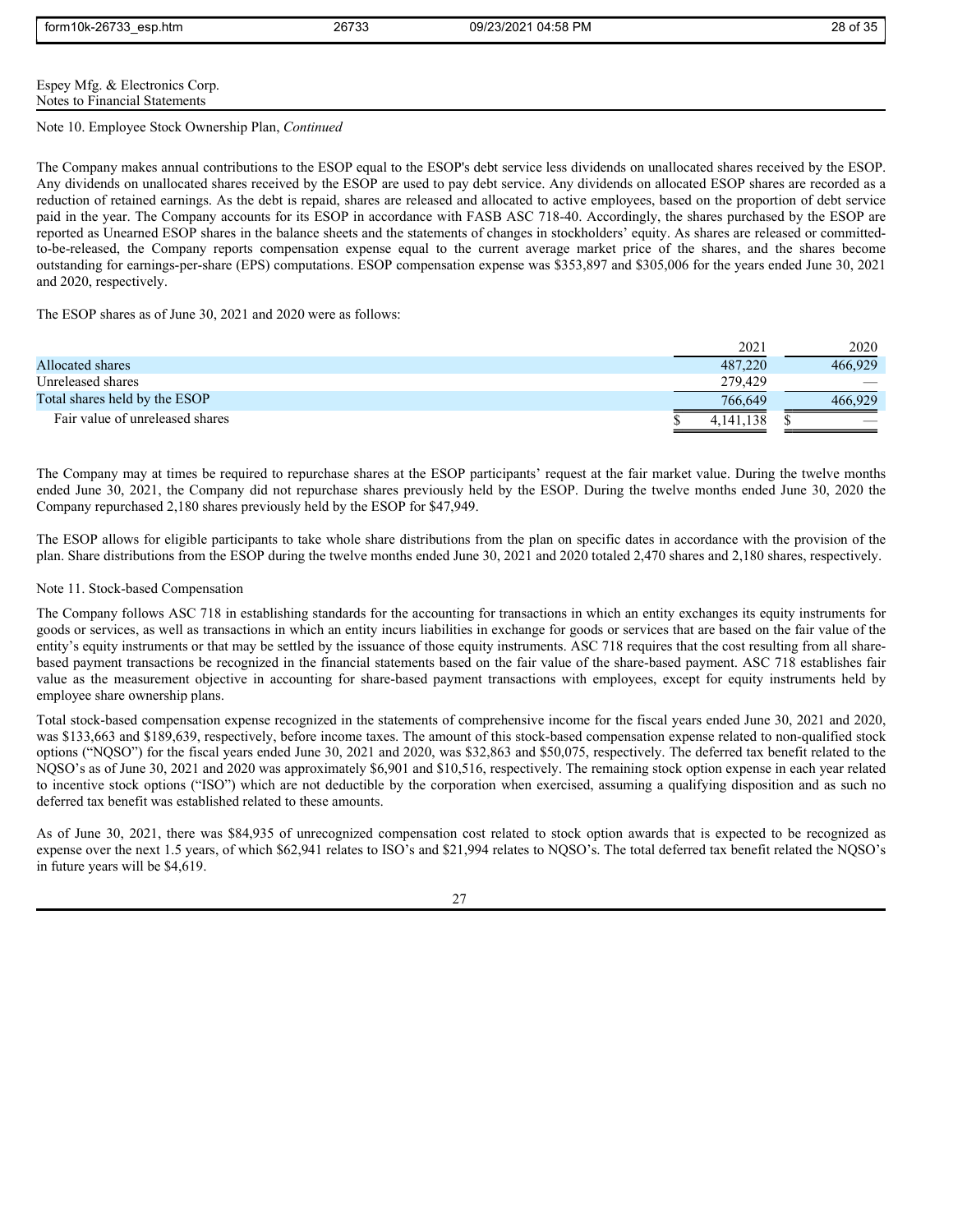| form1<br>Ok-26733<br>esp.htm | 0072<br>$^{\prime\prime}$<br>20199 | ∷58 PM<br>በ9/<br>. 04:58<br>$'$ $120$ | $\sim$<br>ንዐ<br>the contract of the contract of the contract of |
|------------------------------|------------------------------------|---------------------------------------|-----------------------------------------------------------------|
|                              |                                    |                                       |                                                                 |

Note 11. Stock-based Compensation, *Continued*

The Company has one employee stock option plan under which options or stock awards may be granted, the 2017 Stock Option and Restricted Stock Plan (the "2017 Plan"), approved by the Company's shareholders at the Company's Annual Meeting on December 1, 2017. The Board of Directors may grant options to acquire shares of common stock to employees and non-employee directors of the Company at the fair market value of the common stock on the date of grant. The maximum aggregate number of shares of common stock subject to options or awards to non-employee directors is 133,000 and the maximum aggregate number of shares of common stock subject to options or awards granted to non-employee directors during any single fiscal year is the lesser of 13,300 and 33 1/3% of the total number of shares subject to options or awards granted in such fiscal year. The maximum number of shares subject to options or awards granted to any individual employee may not exceed 15,000 in a fiscal year. Generally, options granted have a two-year vesting period based on two years of continuous service and have a ten-year contractual life. Option grants provide for accelerated vesting if there is a change in control. Shares issued upon the exercise of options are from those held in Treasury. Options covering 400,000 shares are authorized for issuance under the 2017 plan, of which 226,354 have been granted as of June 30, 2021. While no further grants of options may be made under the Company's 2007 Stock Option and Restricted Stock Plan, as of June 30, 2021, 117,650 options were outstanding under such plan of which all are vested and exercisable.

ASC 718 requires the use of a valuation model to calculate the fair value of stock-based awards. The Company has elected to use the Black-Scholes option valuation model, which incorporates various assumptions including those for volatility, expected life, and interest rates.

The table below outlines the weighted average assumptions that the Company used to calculate the fair value of each option award for the year ended June 30, 2021 and 2020.

|                                       | 2021      | 2020              |
|---------------------------------------|-----------|-------------------|
|                                       |           |                   |
| Dividend yield                        | 5.54%     | 4.88%             |
| Expected stock price volatility       | 23.41%    | 27.81%            |
| Risk-free interest rate               | $0.36\%$  | $1.67\%$          |
| Expected option life (in years)       | $5.4$ yrs | $5.3 \text{ yrs}$ |
| Weighted average fair value per share |           |                   |
| of options granted during the period  | 1.59      | 3.03              |

Effective March 9, 2021, the Company suspended the payment of its regular quarterly dividend. For the twelve months ended June 30, 2021 and 2020, the Company paid regular cash dividends of \$0.50 and \$1.00 per share, respectively. Expected stock price volatility is based on the historical volatility of the Company's stock. The risk-free interest rate is based on the implied yield available on U.S. Treasury issues with an equivalent term approximating the expected life of the options. The expected option term (in years) represents the estimated period of time until exercise and is based on actual historical experience.

The following table summarizes stock option activity during the twelve months ended June 30, 2021:

|                                             | <b>Employee Stock Options Plan</b> |                       |             |           |           |  |
|---------------------------------------------|------------------------------------|-----------------------|-------------|-----------|-----------|--|
|                                             | Weighted                           |                       |             |           |           |  |
|                                             | Number of                          | Weighted<br>Average   |             |           |           |  |
|                                             | <b>Shares</b>                      | Average               | Remaining   | Aggregate |           |  |
|                                             | Subject                            | Exercise              | Contractual |           | Intrinsic |  |
|                                             | to Option                          | Price                 | Term        |           | Value     |  |
| Balance at July 1, 2020                     | 276,712                            | $\mathbb{S}$<br>24.30 | 6.10        |           |           |  |
| Granted                                     | 62,025                             | \$<br>18.05           | 9.32        |           |           |  |
| Exercised                                   |                                    |                       |             |           |           |  |
| Forfeited or expired                        | (34,075)                           | S.<br>21.23           |             |           |           |  |
| Outstanding at June 30, 2021                | 304,662                            | \$<br>23.37           | 6.06        |           | $\theta$  |  |
| Vested or expected to vest at June 30, 2021 | 287,971                            | \$<br>23.62           | 5.89        |           |           |  |
| Exercisable at June 30, 2021                | 201,212                            | \$<br>25.55           | 4.58        |           |           |  |
|                                             | 28                                 |                       |             |           |           |  |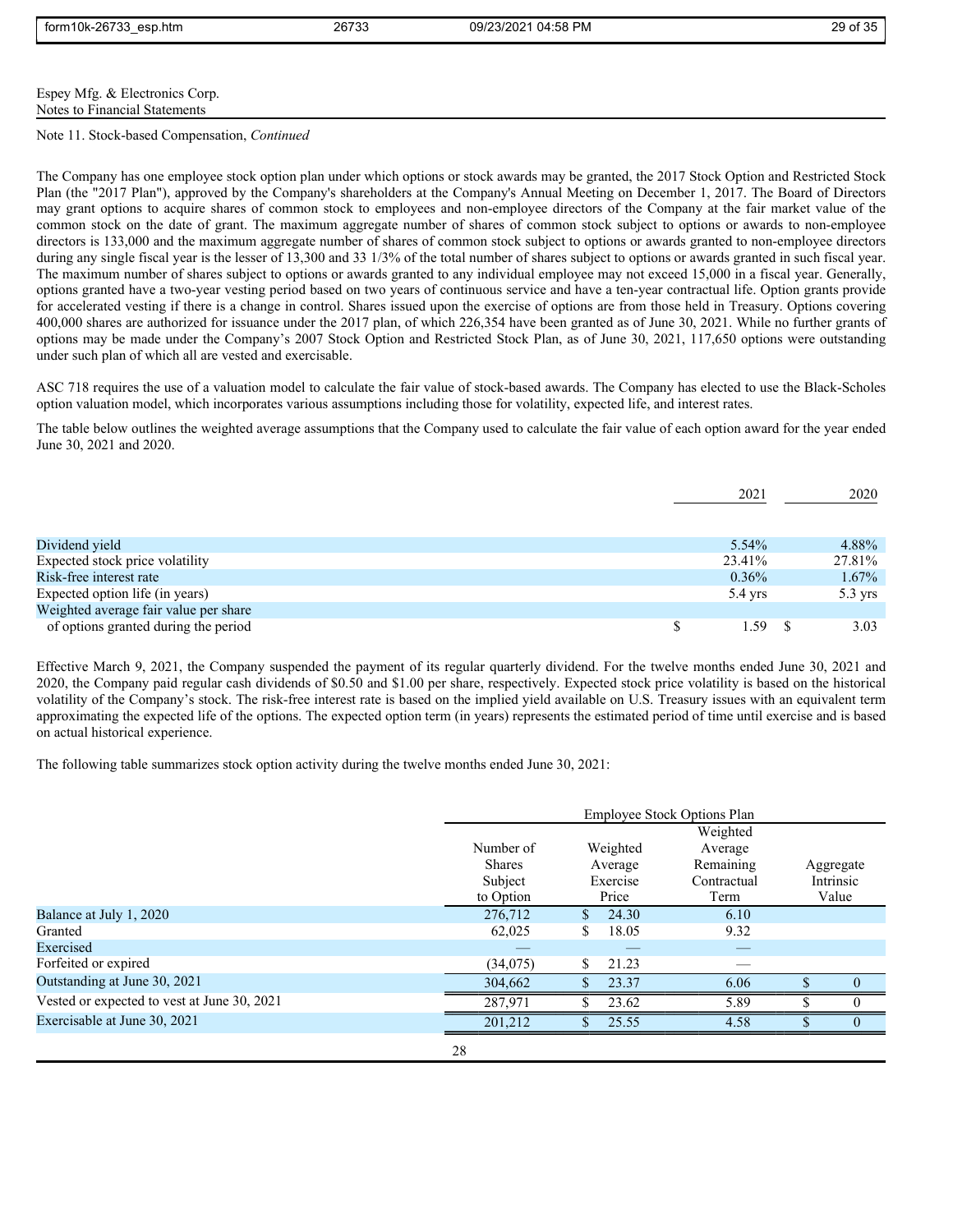Note 11. Stock-based Compensation, *Continued*

The aggregate intrinsic value in the table above represents the total pretax intrinsic value (the difference between the closing sale price of the Company's common stock as reported on the NYSE American on June 30, 2021 and the exercise price, multiplied by the number of in-the-money options) that would have been received by the option holders if all option holders had exercised their options on June 30, 2021. This amount changes based on the fair market value of the Company's common stock. The total intrinsic values of the options exercised during the twelve months ended June 30, 2021 and 2020 was \$0 and \$263, respectively.

The following table summarizes changes in non-vested stock options during the twelve months ended June 30, 2021:

|                             |               | Weighted          |
|-----------------------------|---------------|-------------------|
|                             | Number of     | Average           |
|                             | <b>Shares</b> | <b>Grant Date</b> |
|                             | Subject       | Fair Value        |
|                             | to Option     | (per Option)      |
| Non-Vested at July 1, 2020  | 97,192 \$     | 4.03              |
| Granted                     | 62,025        | 1.59              |
| Vested                      | (44,667)      | 5.14              |
| Forfeited or expired        | (11,100)      | 2.83              |
| Non-Vested at June 30, 2021 | 103,450       | 2.22              |

#### Note 12. Concentration of Credit Risk

Financial instruments that potentially subject the Company to concentrations of credit risk consist principally of cash and cash equivalents, short-term investments and accounts receivable. The Company maintains cash and cash equivalents with various financial institutions. At times such investments may be in excess of FDIC insurance limits. As disclosed in Note 9, a significant portion of the Company's business is the production of military and industrial electronic equipment for use by the U.S. and foreign governments and certain industrial customers. The related accounts receivable balance, as a percentage of the Company's total trade accounts receivable balance, was 76.3% represented by four customers at June 30, 2021 and 53.9% represented by two customers at June 30, 2020.

Although the Company's exposure to credit risk associated with nonpayment of these concentrated balances is affected by the conditions or occurrences within the U.S. and foreign governments, the Company believes that its trade accounts receivable credit risk exposure is limited. The Company performs ongoing credit evaluations of its customer's financial conditions and requires collateral, such as progress payments, in certain circumstances. The Company establishes an allowance for doubtful accounts based upon factors surrounding the credit risk of specific customers, historical trends and other information.

#### Note 13. Related Parties

The administration of the shares of common stock held by the ESOP Trust is subject to the Amended and Restated Plan and a Trust Agreement, each effective as of July 1, 2016. The Trustees' rights with respect to the disposition of shares are governed by the terms of the Plan and the Trust Agreement. As to shares that have been allocated to the accounts of participants in the ESOP Trust, the Plan provides that the Trustees are required to vote such shares in accordance with instructions received from the participants. As to unallocated shares and allocated shares for which voting instructions have not been received from participants, the Plan provides that the Trustees are required to vote such shares in accordance with the direction of the Board of Directors of the Company under the terms of the Plan and Trust Agreement. See Note 10 for additional information regarding the ESOP.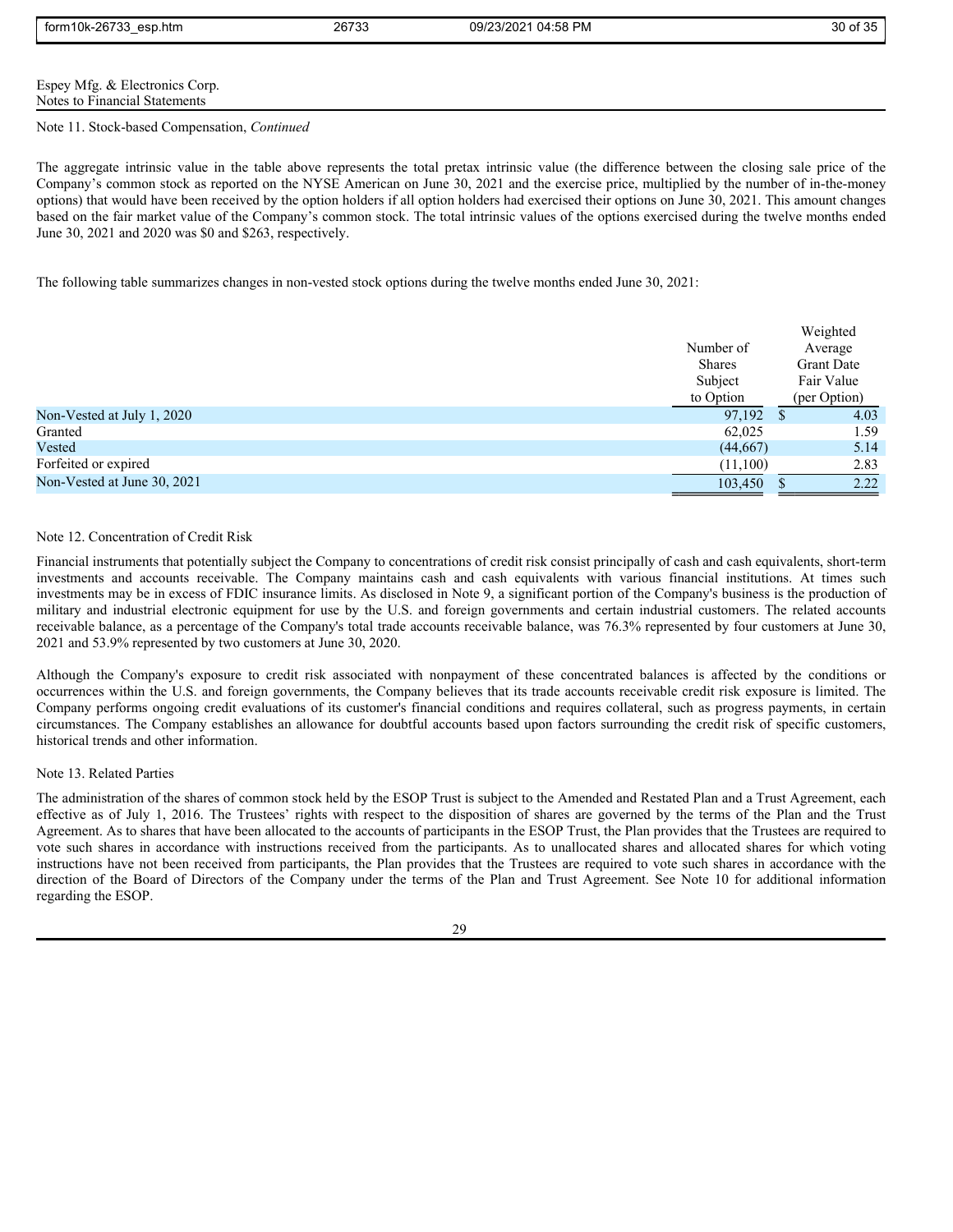| 00700<br>10 <sub>1</sub><br>form10k-<br>esp.htm<br>- ハベー<br>-2019J | 2673c<br>دد ≀ס∠<br>. | 04:58 PM<br>23/2021<br>ി9/20<br>uur | ィっこ<br>. .<br>ີ<br>. |
|--------------------------------------------------------------------|----------------------|-------------------------------------|----------------------|
|                                                                    |                      |                                     |                      |

Note 14. Commitments and Contingencies

The Company at certain times enters into standby letters of credit agreements with financial institutions primarily relating to the guarantee of future performance on certain contracts. Contingent liabilities on outstanding standby letters of credit agreements aggregated to zero at June 30, 2021 and 2020. The Company, as a U.S. Government contractor, is subject to audits, reviews, and investigations by the U.S. Government related to its negotiation and performance of government contracts and its accounting for such contracts. Failure to comply with applicable U.S. Government standards by a contractor may result in suspension from eligibility for award of any new government contract and a guilty plea or conviction may result in debarment from eligibility for awards. The government may, in certain cases, also terminate existing contracts, recover damages, and impose other sanctions and penalties. As a result of contract audits the Company will determine a range of possible outcomes and in accordance with ASC 450 "Contingencies" the Company will accrue amounts within a range that appears to be its best estimate of a possible outcome. Adjustments are made to accruals, if any, periodically based on current information.

We are party to various litigation matters and claims arising from time to time in the ordinary course of business. While the results of such matters cannot be predicted with certainty, we believe that the final outcome of such matters will not have a material adverse effect on our business, financial condition, results of operations or cash flows. Currently, there are no matters pending.

Note 15. Stockholders' Equity

Reservation of Shares

The Company has reserved common shares for future issuance as follows as of June 30, 2021:

| Stock options outstanding            | 304,662 |
|--------------------------------------|---------|
| Stock options available for issuance | 212.988 |
| Number of common shares reserved     | 517.650 |

The following table sets forth the reconciliation of the numerators and denominators of the basic and diluted earnings per share computations for continuing operations for the years ended June 30:

|                                                            |   | 2021       |               | 2020      |
|------------------------------------------------------------|---|------------|---------------|-----------|
| Numerator:                                                 |   |            |               |           |
| Net (loss) income                                          | S | (181, 543) | <sup>\$</sup> | 1,163,668 |
| Denominator:                                               |   |            |               |           |
|                                                            |   |            |               |           |
| Basic EPS:                                                 |   |            |               |           |
| Common shares outstanding, beginning of period             |   | 2,402,633  |               | 2,401,213 |
| Common shares issued to ESOP during the period             |   | 300,000    |               |           |
| Unearned ESOP shares                                       |   | (300,000)  |               | (14, 166) |
| Weighted average common shares issued during the period    |   |            |               | 2,161     |
| Weighted average common shares purchased during the period |   |            |               | (1, 332)  |
| Weighted average ESOP shares earned during the period      |   | 3,712      |               | 5,331     |
| Denominator for basic earnings per common shares -         |   |            |               |           |
| Weighted average common shares                             |   | 2,406,345  |               | 2,393,207 |
| Diluted EPS:                                               |   |            |               |           |
| Common shares outstanding, beginning of period             |   | 2,402,633  |               | 2,401,213 |
| Common shares issued to ESOP during the period             |   | 300,000    |               |           |
| Unearned ESOP shares                                       |   | (300,000)  |               | (14,166)  |
| Weighted average common shares issued during the period    |   |            |               | 2,161     |
| Weighted average common shares purchased during the period |   |            |               | (1, 332)  |
| Weighted average ESOP shares earned during the period      |   | 3,712      |               | 5,331     |
| Weighted average dilutive effect of stock options          |   |            |               | 3,411     |
| Denominator for diluted earnings per common shares -       |   |            |               |           |
| Weighted average common shares                             |   | 2,406,345  |               | 2,396,618 |
|                                                            |   |            |               |           |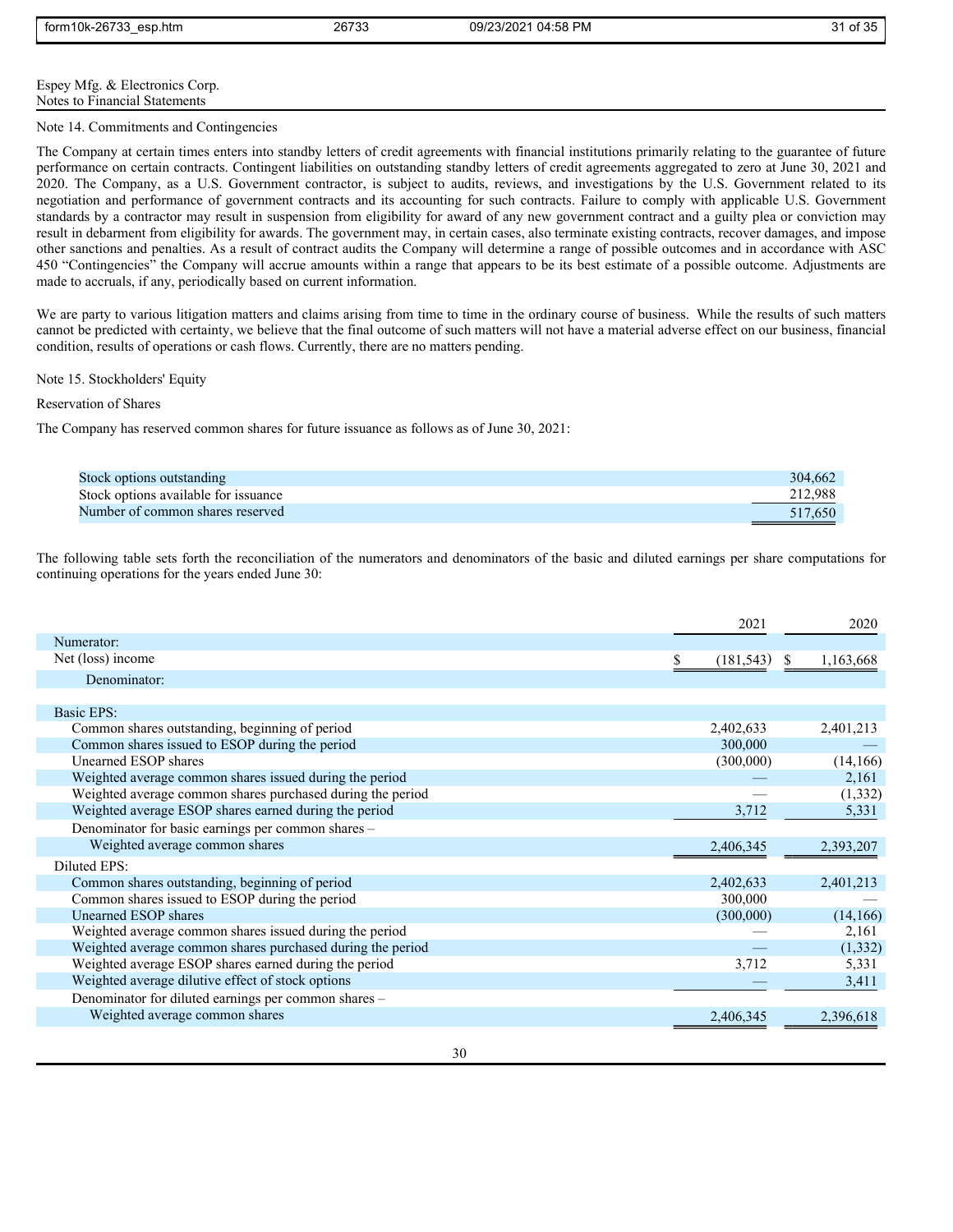Note 15. Stockholders' Equity, *Continued*

Not included in this computation of earnings per share for the year ended June 30, 2021 and 2020 were options to purchase 304,662 and 276,712 shares, respectively, of the Company's common stock. These options were excluded because their inclusion would have been anti-dilutive due to the average strike price exceeding the average market price of those shares.

Effective March 9, 2021, the Company suspended the payment of regular quarterly dividends. The Company paid regular cash dividends on common stock of \$0.50 per share for the fiscal year ended June 30, 2021 and paid regular cash dividends on common stock of \$1.00 per share for the fiscal year ended June 30, 2020. Our Board of Directors assesses the Company's dividend policy periodically.

Note 16. Line of Credit

At June 30, 2021, the Company has an uncommitted and unused Line of Credit with a financial institution. The agreement provides that the Company may borrow up to \$3,000,000. The line provides for interest payments equal to the LIBOR Daily Floating Rate plus 2.30%. Any borrowing under the line of credit will be collateralized by accounts receivable. The line will be reviewed annually in November for renewal on December 1st. All outstanding balances are payable no later than the expiration date of the agreement, unless other terms are agreed to by the lender.

Note 17. Quarterly Financial Information (Unaudited)

|                               |              | First          |               | Second    |               | Third          |              | Fourth     |
|-------------------------------|--------------|----------------|---------------|-----------|---------------|----------------|--------------|------------|
| 2021                          |              | <b>Quarter</b> |               | Quarter   |               | <b>Ouarter</b> |              | Quarter    |
| Net sales                     |              | 7,265,515      | <sup>\$</sup> | 6,962,065 | $\mathcal{S}$ | 4,205,068      | $\mathbb{S}$ | 9,301,950  |
| Gross profit (loss)           |              | 1,127,374      |               | 713,461   |               | (187, 154)     |              | 1,705,926  |
| Net income (loss)             |              | 189,824        |               | (181,006) |               | (1,070,114)    |              | 879,753    |
| Net income (loss) per share - |              |                |               |           |               |                |              |            |
| Basic                         |              | 0.08           |               | (0.08)    |               | (0.44)         |              | 0.36       |
| Diluted                       |              | 0.08           |               | (0.08)    |               | (0.44)         |              | 0.36       |
|                               |              |                |               |           |               |                |              |            |
| 2020                          |              |                |               |           |               |                |              |            |
| Net sales                     | $\mathbb{S}$ | 5,923,819      | -S            | 7.286.674 | <sup>S</sup>  | 6,191,300      | \$           | 12,124,438 |
| Gross profit                  |              | 1,136,348      |               | 1,480,148 |               | 910.933        |              | 2,031,186  |
| Net income (loss)             |              | 81,776         |               | 228,964   |               | (103,765)      |              | 956,693    |
| Net income (loss) per share - |              |                |               |           |               |                |              |            |
| Basic                         |              | 0.03           |               | 0.10      |               | (0.04)         |              | 0.40       |
| Diluted                       |              | 0.03           |               | 0.10      |               | (0.04)         |              | 0.40       |
|                               |              |                |               |           |               |                |              |            |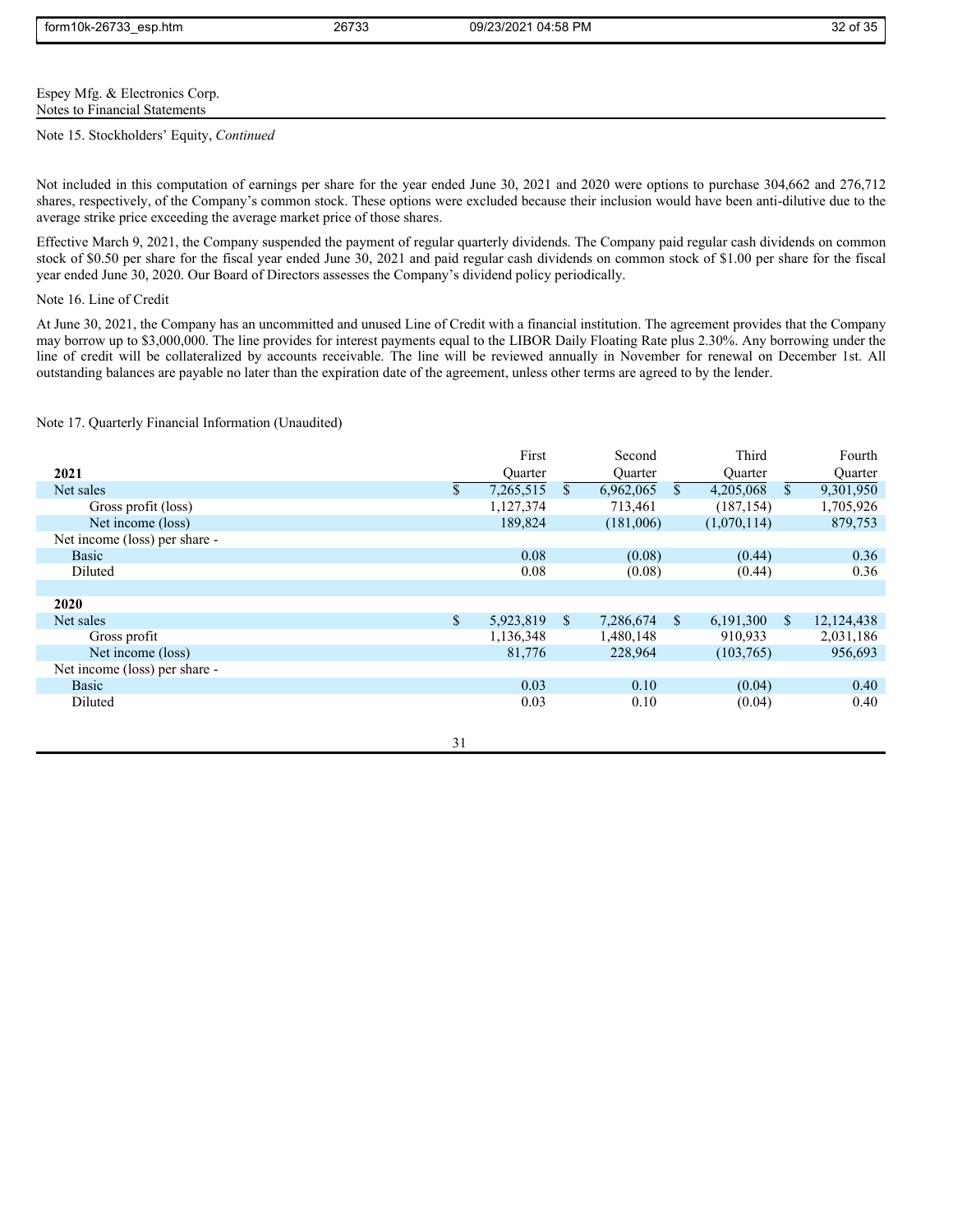Item 9. Changes in and Disagreements with Accountants on Accounting and Financial Disclosure

None

Item 9A.Controls and Procedures

Evaluation of Controls and Procedures

(a) The Company's management, with the participation of the Company's chief executive officer and chief financial officer, carried out an evaluation of the effectiveness of our disclosure controls and procedures (as defined in Rule 13a-15(e) and 15d-15(e) under the Securities Exchange Act of 1934) as of the end of the period covered by this Annual Report on Form 10-K. Based on such evaluation, our chief executive officer and chief financial officer have concluded that our disclosure controls and procedures were effective as of the end of the period covered by this report.

(b) There have been no changes in our internal controls over financial reporting during the period covered by this report that have materially affected, or are reasonably likely to materially affect, our internal controls over financial reporting.

Management's Report on Internal Control over Financial Reporting

Management of our Company is responsible for establishing and maintaining adequate internal control over financial reporting, as that term is defined in Exchange Act Rules 13a-15(f) and 15d-15(f). Our internal control over financial reporting is a process designed to provide reasonable assurance regarding the reliability of financial reporting and the preparation of financial statements for external purposes in accordance with generally accepted accounting principles.

Because of its inherent limitations, internal control over financial reporting may not prevent or detect misstatements. Also, projections of any evaluation of effectiveness to future periods are subject to the risk that controls may become inadequate because of changes in conditions, or that the degree of compliance with the policies or procedures may deteriorate.

Under the supervision and with the participation of our management, including the principal executive officer and principal financial officer, we conducted an evaluation of the effectiveness of our internal control over financial reporting using the criteria set forth in Internal Control-Integrated Framework issued by the Committee of Sponsoring Organizations of the Treadway Commission in 2013. Based on our evaluation using the criteria set forth in Internal Control-Integrated Framework, management has concluded that our internal control over financial reporting was effective as of June 30, 2021.

This annual report does not include an attestation report of our registered public accounting firm regarding internal control over financial reporting. Our report was not subject to attestation by our registered public accounting firm pursuant to rules of the SEC that permit us to provide only management's report in this annual report.

Item 9B.Other information

None

#### PART III

The information called for by "Item 10. Directors, Executive Officers, and Corporate Governance", "Item 11. Executive Compensation", "Item 12. Security Ownership of Certain Beneficial Owners and Management and Related Stockholder Matters", "Item 13. Certain Relationships and Related Transactions, and Director Independence" and "Item 14. Principal Accountant Fees and Services", is hereby incorporated by reference to the Company's Proxy Statement for its Annual Meeting of Shareholders, (scheduled to be held on December 10, 2021) to be filed with the SEC pursuant to Regulation 14A under the Securities Exchange Act of 1934, as amended.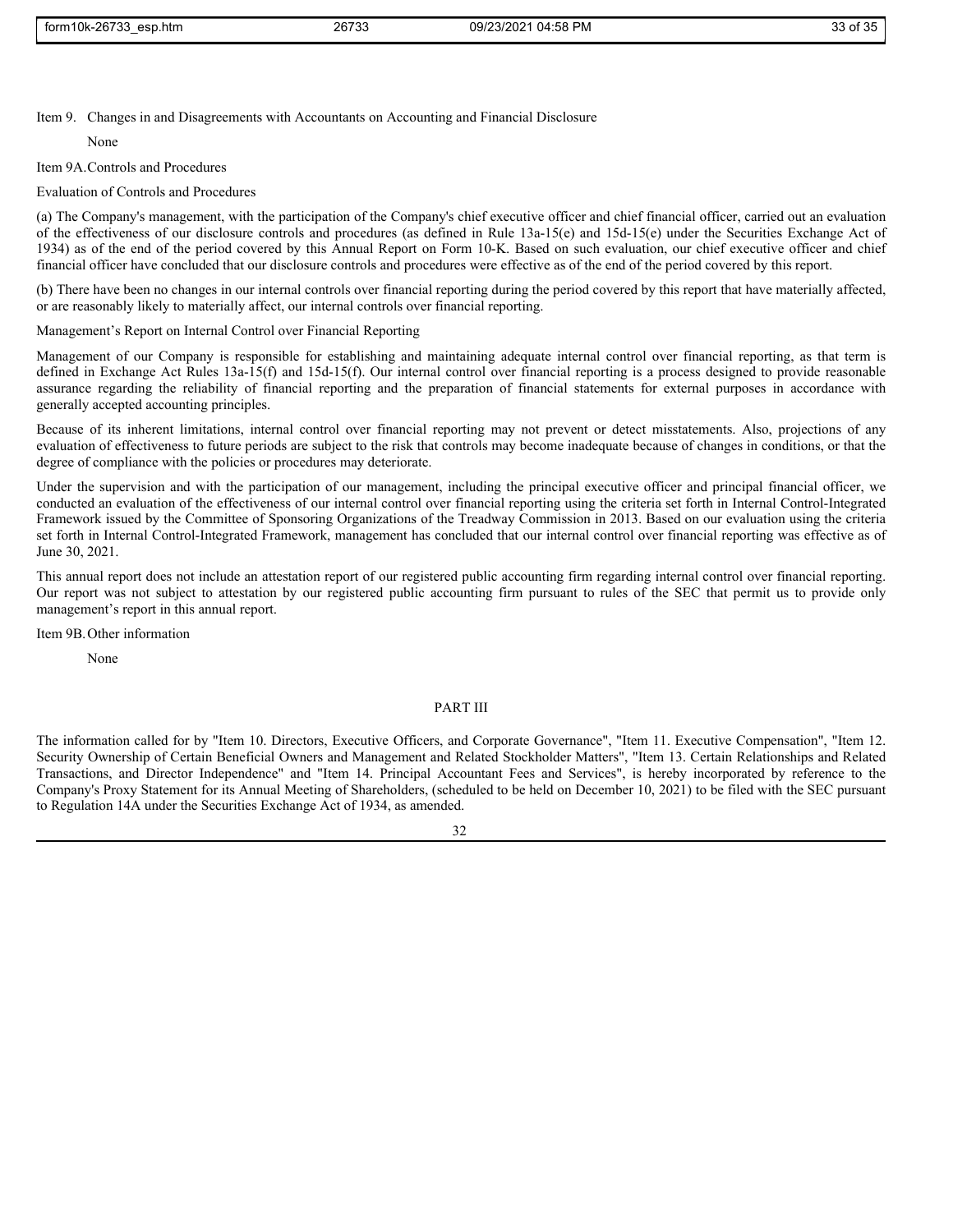| ¬^′<br>ר ה<br>10k<br>esp.htm<br>torn.<br>,,,<br>. | ,,,,,<br>,,,<br>. vv<br>. | $\sim$<br>0.207<br>04:58<br>09/2<br>` PM<br>.<br>2 U Z | $\sim$ $\sim$<br>of 35 |
|---------------------------------------------------|---------------------------|--------------------------------------------------------|------------------------|

## PART IV

Item 15. Exhibits, Financial Statement Schedules, Signatures

- 3.1 Certificate of incorporation and all amendments thereto (incorporated by reference to Exhibit 3.1 to Espey's Report on Form 10 -K for the year ended June 30, 2004 and Report on Form 10-Q for the quarter ended December 31, 2004)
- 3.2 Amended and Restated By-Laws (incorporated by reference to Exhibit 3.2 to Espey's Report on Form 8-K dated September 21, 2020)
- 4.1 Description of Capital Stock (incorporated by reference to Espey's Report on Form 8-K dated October 7, 2005)
- 10.3 2007 Stock Option and Restricted Stock Plan (incorporated by reference to Espey's Proxy Statement dated October 23, 2007 for the November 30, 2007 Annual Meeting)
- 10.4 2017 Stock Option and Restricted Stock Plan (incorporated by reference to Espey's Proxy Statement dated October 27, 2017 for the December 1, 2017 Annual Meeting)
- 10.13 Executive Employment Agreement with David O'Neil (incorporated by reference to Exhibit 10.13 on Espey's Report on Form 8 –K dated March 4, 2013)
- 10.14 Executive Employment Agreement with Peggy Murphy (incorporated by reference to Exhibit 10.14 on Espey's Report on Form 8 –K dated March 4, 2013)
- 10.16 Employment Agreement dated January 16, 2018 with Patrick Enright, Jr. (incorporated by reference to Exhibit 10.16 on Espey's Report on Form 8-K dated January 16, 2018
- 10.17 Settlement Agreement dated July 31, 2018, by and among Espey Mfg. & Electronics Corp., The Article 6 Marital Trust Under The First Amended and Restated Jerry Zucker Revocable Trust Dated April 2, 2007, and Paul J. Corr, Michael W. Wool, Barry Pinsley, Carl Helmetag, Howard Pinsley, and Alvin O. Sabo. (incorporated by reference to Exhibit on 10.16 on Espey's Report on Form 8-K dated July 31, 2018)
- 10.18 Stock Purchase Agreement dated as of December 1, 2020 between Espey Mfg. & Electronics Corp. and The Trustees of the Espey Mfg. & Electronics Corp. Employee Retirement Plan Trust (incorporated by reference to Exhibit 10.18 on Espey's Report on Form 8-K dated December 1, 2020)
- 10.19 ESOP Loan Agreement dated as of December 1, 2020 between The Trustees of Espey Mfg. & Electronics Corp. Employee Retirement Plan Trust and Espey Mfg. & Electronics Corp. (incorporated by reference to Exhibit 10.19 on Espey's Report on Form 8-K dated December 1, 2020)
- 11.1 Statement re: Computation of Per Share Net (loss) income (filed herewith)
- 14.1 Code of ethics (incorporated by reference to Espey's website www.espey.com)
- 23.1 Consent of Freed Maxick CPAs, P.C. (filed herewith)
- 31.1 Certification of the Chief Executive Officer pursuant to Rules 13a-14(a) and 15d-14(a) under the Securities Exchange Act of 1934, as adopted pursuant to Section 302 of the Sarbanes-Oxley Act of 2002 (filed herewith)
- 31.2 Certification of the Principal Financial Officer pursuant to Rules 13a-14(a) and 15d-14(a) under the Securities Exchange Act of 1934, as adopted pursuant to Section 302 of the Sarbanes-Oxley Act of 2002 (filed herewith)
- 32.1 Certification of the Chief Executive Officer pursuant to 18 U.S.C. Section 1350, as adopted pursuant to Section 906 of the Sarbanes-Oxley Act of 2002 (filed herewith)
- 32.2 Certification of the Principal Financial Officer pursuant to 18 U.S.C. Section 1350, as adopted pursuant to Section 906 of the Sarbanes-Oxley Act of 2002 (filed herewith)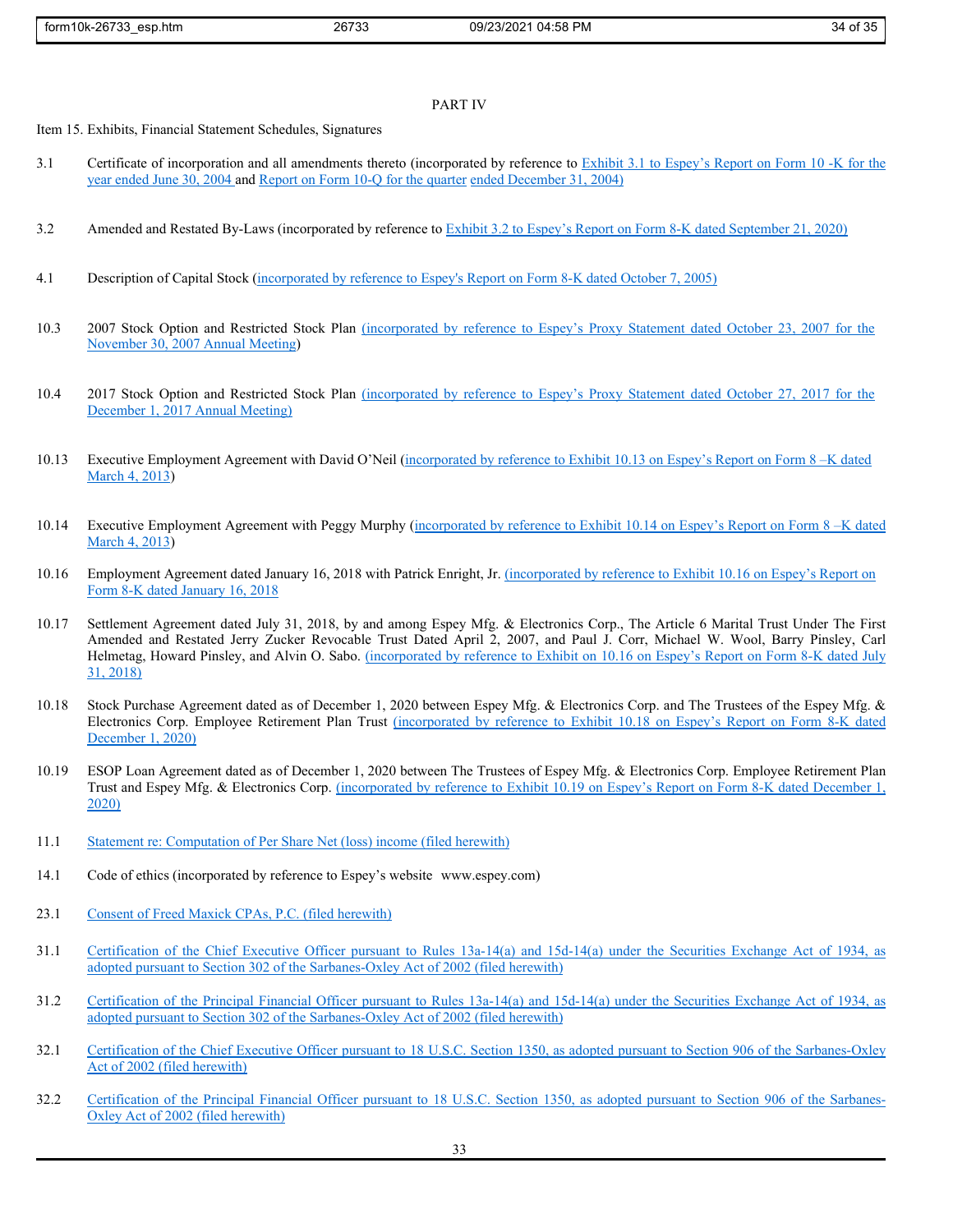| $\sim$<br>$-70c$<br>torm<br>esp.htm<br>ື | 0070c<br>טט וטב<br>. | :58 PM<br>09/<br>$\sim$<br>.<br>.<br>U41<br>.uz | 2F<br>$\sim$ $\sim$ $\sim$<br>J.<br> |
|------------------------------------------|----------------------|-------------------------------------------------|--------------------------------------|
|------------------------------------------|----------------------|-------------------------------------------------|--------------------------------------|

#### **SIGNATURES**

Pursuant to the requirements of Section 13 and 15 (d) of the Securities Exchange Act of 1934, the Registrant has duly caused this report to be signed on its behalf by the undersigned, thereunto duly authorized.

# ESPEY MFG. & ELECTRONICS CORP.

/s/Patrick Enright Jr. Patrick Enright Jr. President and Chief Executive Officer September 24, 2021

Pursuant to the requirements of the Securities Exchange Act of 1934, this report has been signed below by the following persons on behalf of the registrant and in the capacities and on the dates indicated.

/s/Katrina Sparano Assistant Treasurer Katrina Sparano September 24, 2021

Howard Pinsley September 24, 2021

/s/Michael W. Wool Director Michael W. Wool September 24, 2021

/s/Paul J. Corr Director

/s/Carl Helmetag Director<br>
Carl Helmetag Director<br>
Septemb

/s/Alvin Sabo Director<br>Alvin Sabo Director<br>Septemb

/s/Roger Sexauer Director

/s/Patrick Enright Jr. President and Chief Executive Officer Patrick Enright Jr. September 24, 2021

/s/David O'Neil Principal Financial Officer and Executive Vice President David O'Neil September 24, 2021

/s/Howard Pinsley Chairman of the Board

September 24, 2021

September 24, 2021

September 24, 2021

Roger Sexauer September 24, 2021

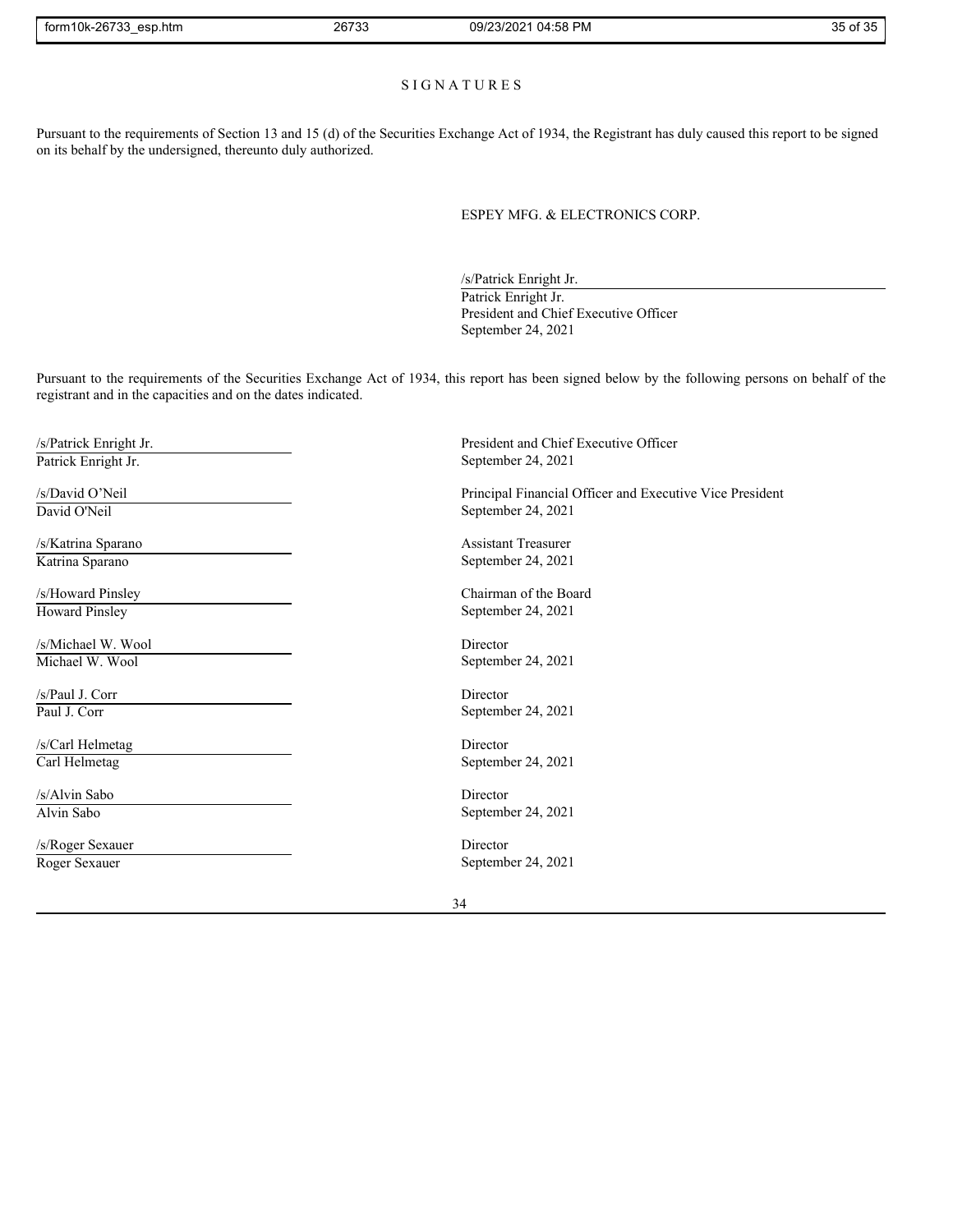| ex1<br>1.htm<br>$1 - 1$ | $\overline{\mathbf{w}}$<br>$\overline{A}$<br>ໍ^ີ<br>. | 1 of                               |
|-------------------------|-------------------------------------------------------|------------------------------------|
| EX-11<br>$-25 - 1.1$    | 26733                                                 | 09/23/2021<br>04:58 PM<br>$\cdots$ |

# EXHIBIT 11.1 ESPEY MFG. & ELECTRONICS CORP. Computation of per Share Net (Loss) Income

# Five years ended June 30,

|                                  |             | 2021       |                                             | 2020      | 2019            |              | 2018      |                           | 2017      |
|----------------------------------|-------------|------------|---------------------------------------------|-----------|-----------------|--------------|-----------|---------------------------|-----------|
| Computation of net (loss) income |             |            |                                             |           |                 |              |           |                           |           |
| per share:                       |             |            |                                             |           |                 |              |           |                           |           |
|                                  |             |            |                                             |           |                 |              |           |                           |           |
| <b>BASIC</b>                     |             |            |                                             |           |                 |              |           |                           |           |
| Weighted average                 |             |            |                                             |           |                 |              |           |                           |           |
| number of primary                |             |            |                                             |           |                 |              |           |                           |           |
| shares outstanding               |             | 2,406,345  |                                             | 2,393,207 | 2,372,945       |              | 2,333,885 |                           | 2,312,870 |
|                                  |             |            |                                             |           |                 |              |           |                           |           |
| Net (loss) income                | $\mathbb S$ | (181, 543) | $\boldsymbol{\mathsf{S}}$                   | 1,163,668 | \$<br>2,342,694 | \$           | 3,075,797 | $\boldsymbol{\mathsf{S}}$ | 1,135,736 |
|                                  |             |            |                                             |           |                 |              |           |                           |           |
| Per share-basic                  | \$          | (.08)      | \$                                          | 0.49      | \$<br>0.99      | $\$$         | 1.32      | $\boldsymbol{\mathsf{S}}$ | 0.49      |
|                                  |             |            |                                             |           |                 |              |           |                           |           |
| <b>DILUTED</b>                   |             |            |                                             |           |                 |              |           |                           |           |
| Weighted average                 |             |            |                                             |           |                 |              |           |                           |           |
| number of primary                |             |            |                                             |           |                 |              |           |                           |           |
| shares outstanding               |             | 2,406,345  |                                             | 2,396,618 | 2,389,228       |              | 2,348,307 |                           | 2,324,838 |
|                                  |             |            |                                             |           |                 |              |           |                           |           |
| Net effect of                    |             |            |                                             |           |                 |              |           |                           |           |
| dilutive stock                   |             |            |                                             |           |                 |              |           |                           |           |
| options based on                 |             |            |                                             |           |                 |              |           |                           |           |
| treasury stock                   |             |            |                                             |           |                 |              |           |                           |           |
| method                           |             |            |                                             | 3,411     | 16,283          |              | 14,422    |                           | 11,968    |
|                                  |             |            |                                             |           |                 |              |           |                           |           |
| Net (loss) income                | \$          | (181, 543) | $\mathbb{S}$                                | 1,163,668 | \$<br>2,342,694 | $\mathbb{S}$ | 3,075,797 | \$                        | 1,135,736 |
|                                  |             |            |                                             |           |                 |              |           |                           |           |
| Per share-diluted                | \$          | (.08)      | $\mathbb{S}% _{n}^{X\rightarrow\mathbb{R}}$ | 0.49      | \$<br>0.98      | \$           | 1.31      | \$                        | 0.49      |
|                                  |             |            |                                             |           |                 |              |           |                           |           |
|                                  |             |            |                                             |           |                 |              |           |                           |           |
|                                  |             |            | 35                                          |           |                 |              |           |                           |           |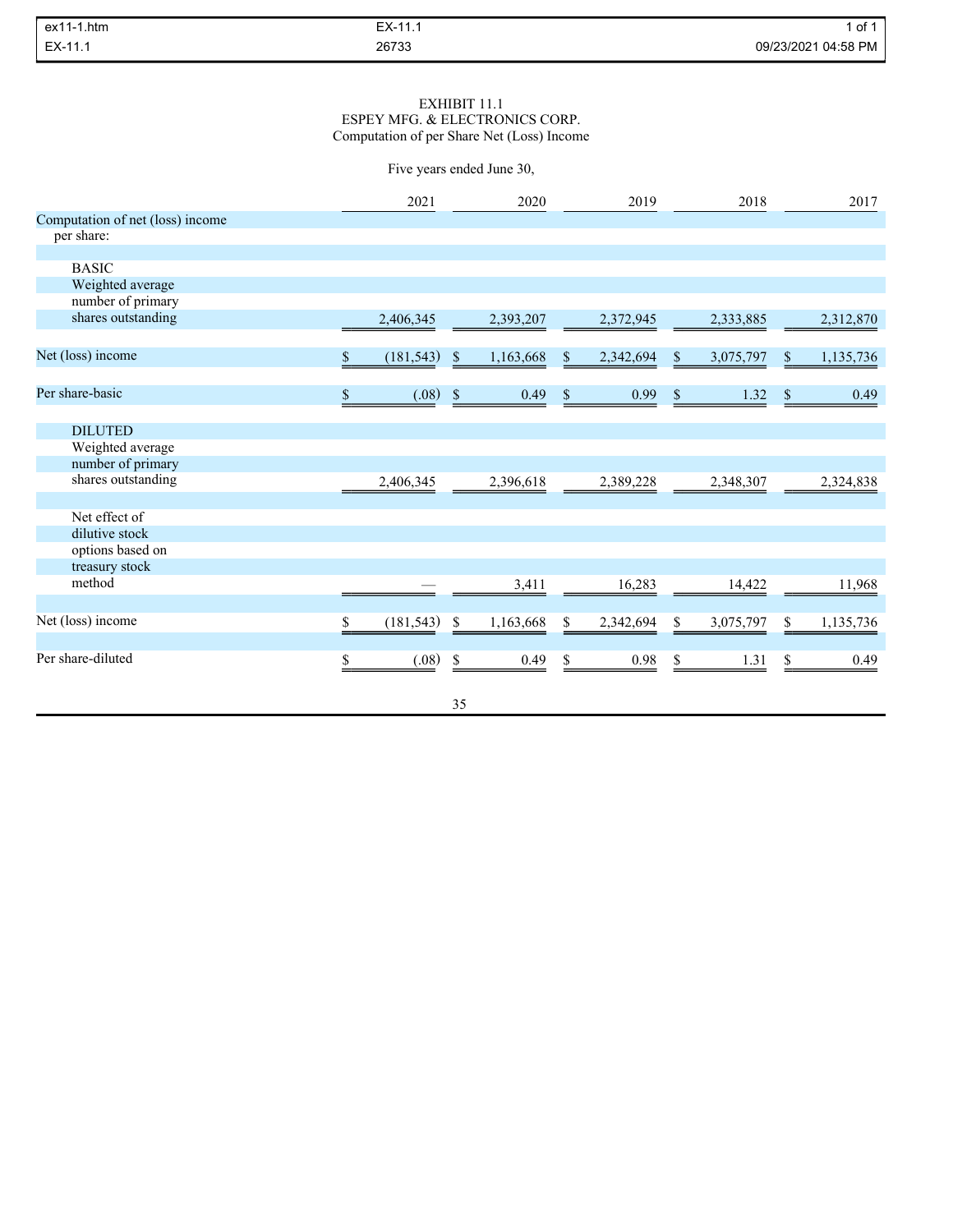#### EXHIBIT 23.1 ESPEY MFG. & ELECTRONICS CORP. Consent of Freed Maxick CPAs, P.C.

## CONSENT OF INDEPENDENT REGISTERED PUBLIC ACCOUNTING FIRM

Espey Mfg. & Electronics Corp. Saratoga Springs, New York

We hereby consent to the incorporation by reference in the Registration Statements on Form S-8 (No. 333-128922, 333-148678, and 333-221891) pertaining to the 2000, 2007 and 2017 Stock Option Plans of Espey Mfg. & Electronics Corp. of our report dated September 24, 2021, with respect to the financial statements of Espey Mfg. & Electronics Corp. included in its Annual Report (Form 10-K) for the year ended June 30, 2021, filed with the Securities and Exchange Commission.

/s/Freed Maxick CPAs, P.C. Buffalo, New York September 24, 2021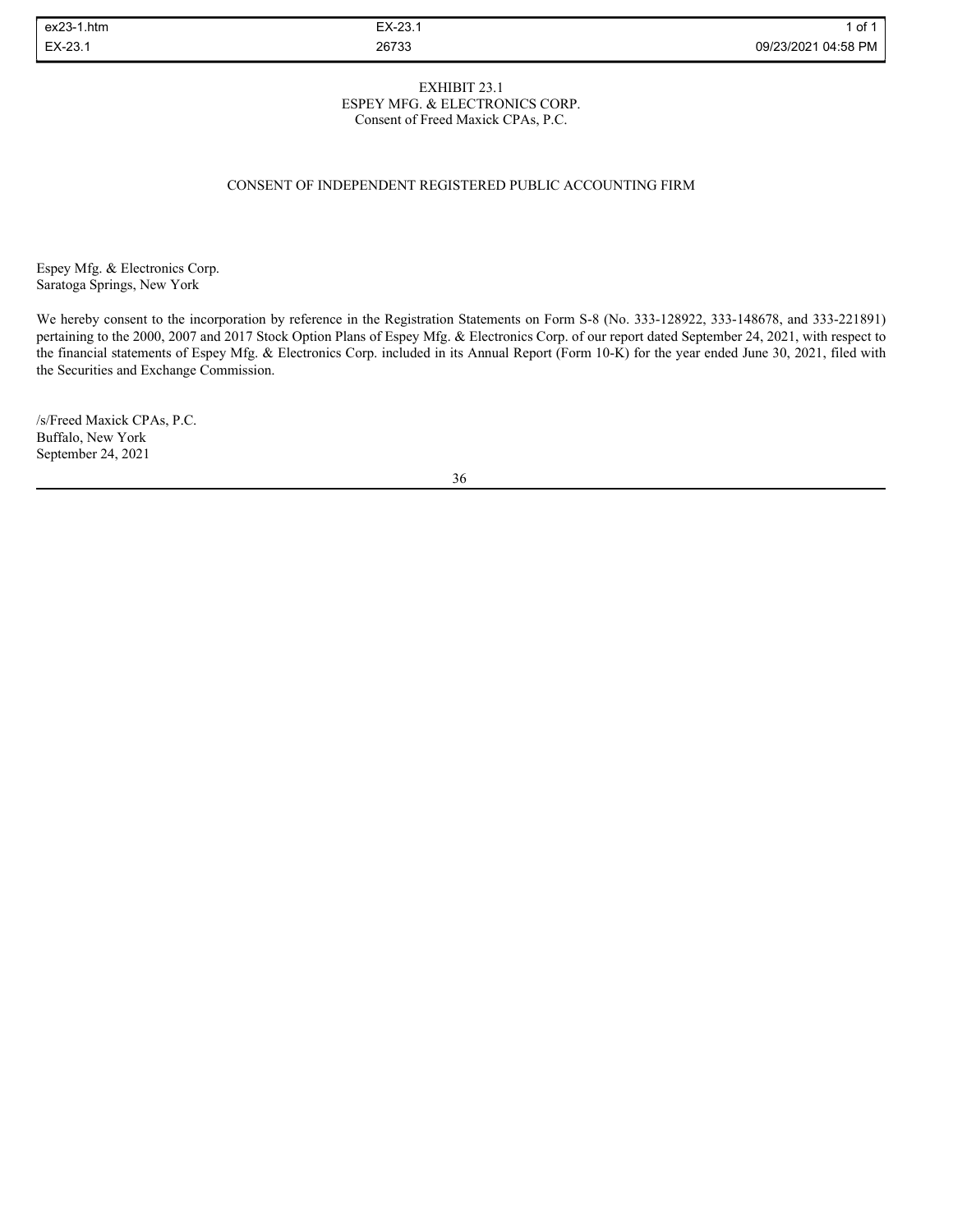# EXHIBIT 31.1

Certification of the Chief Executive Officer

Pursuant to Rules 13a-14(a) and 15d-14(a) under the Securities Exchange Act of 1934, as adopted pursuant to Section 302 of the Sarbanes-Oxley Act of 2002

I, Patrick Enright Jr., certify that:

- 1. I have reviewed this annual report on Form 10-K of Espey Mfg. & Electronics Corp;
- 2. Based on my knowledge, this report does not contain any untrue statement of a material fact or omit to state a material fact necessary to make the statements made, in light of the circumstances under which such statements were made, not misleading with respect to the period covered by this report;
- 3. Based on my knowledge, the financial statements, and other financial information included in this report, fairly present in all material respects the financial condition, results of operations and cash flows of the registrant as of, and for, the periods presented in this report;
- 4. The registrant's other certifying officer and I are responsible for establishing and maintaining disclosure controls and procedures (as defined in Exchange Act Rules 13a-15(e) and 15(d)-15(e)) and internal control over financial reporting (as defined in Exchange Act Rules 13a-15(f) and 15  $(d)-15(f)$  for the registrant and have:
	- (a) Designed such disclosure controls and procedures, or caused such disclosure controls and procedures to be designed under our supervision, to ensure that material information relating to the registrant is made known to us by others within those entities, particularly during the period in which this report is being prepared;
	- (b) Designed such internal control over financial reporting, or caused such internal control over financial reporting to be designed under our supervision, to provide reasonable assurance regarding the reliability of financial reporting and the preparation of financial statements for external purposes in accordance with generally accepted accounting principles;
	- (c) Evaluated the effectiveness of the registrant's disclosure controls and procedures and presented in this report our conclusions about the effectiveness of the disclosure controls and procedures, as of the end of the period covered by this report based on such evaluation; and
	- (d) Disclosed in this report any change in the registrant's internal control over financial reporting that occurred during the registrant's most recent fiscal quarter (the registrant's fourth fiscal quarter in the case of an annual report) that has materially affected, or is reasonably likely to materially affect, the registrant's internal control over financial reporting; and
- 5. The registrant's other certifying officer and I have disclosed, based on our most recent evaluation of internal control over financial reporting, to the registrant's auditors and the audit committee of registrant's board of directors (or persons performing the equivalent functions):
	- (a) All significant deficiencies and material weaknesses in the design or operation of internal control over financial reporting which are reasonably likely to adversely affect the registrant's ability to record, process, summarize and report financial information; and
	- (b) Any fraud, whether or not material, that involves management or other employees who have a significant role in the registrant's internal control over financial reporting.

Date: September 24, 2021

/s/Patrick Enright Jr.

Patrick Enright Jr. President and Chief Executive Officer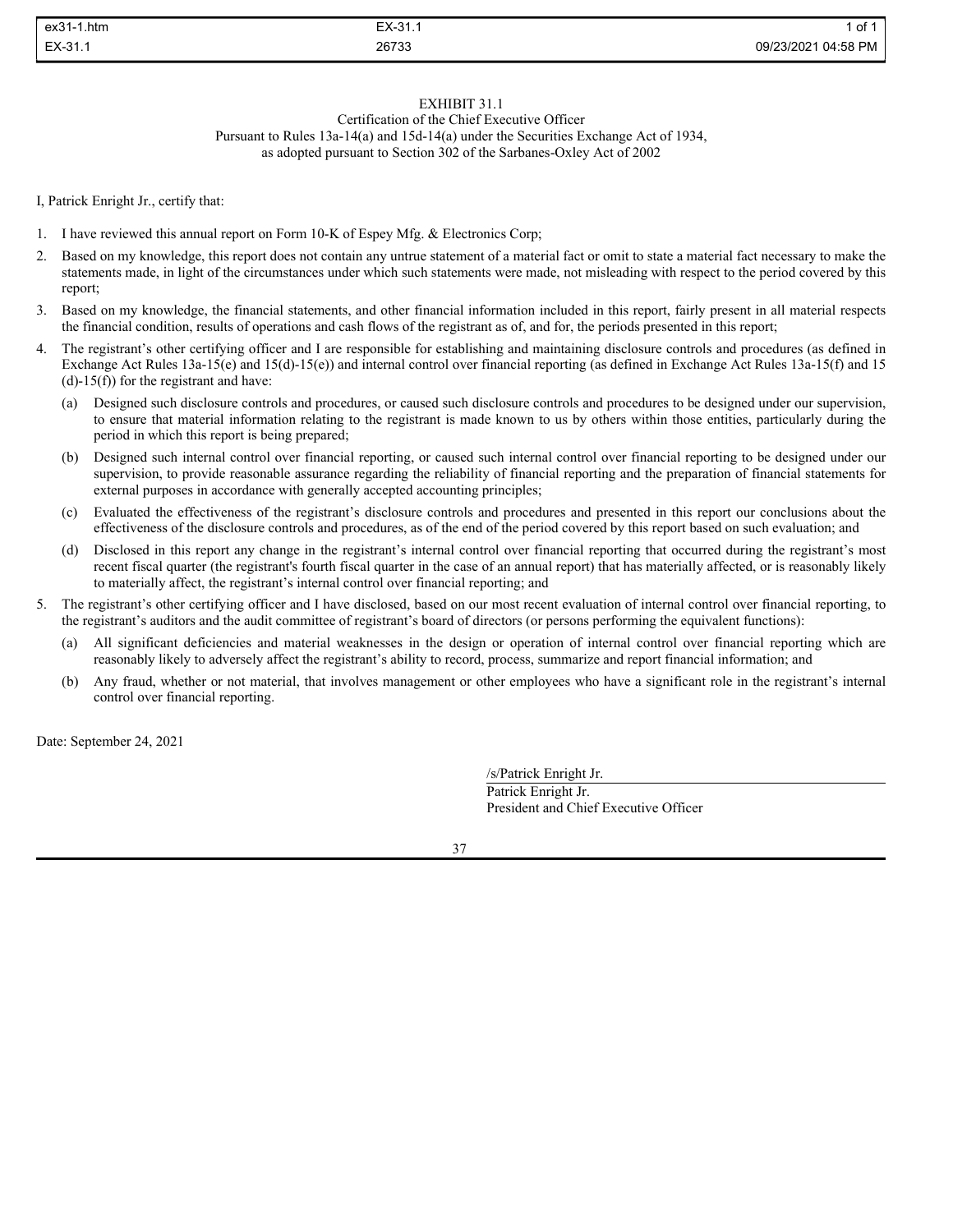# EXHIBIT 31.2

Certification of the Principal Financial Officer Pursuant to Rules 13a-14(a) and 15d-14(a) under the Securities Exchange Act of 1934, as adopted pursuant to Section 302 of the Sarbanes-Oxley Act of 2002

I, David O'Neil, certify that:

- 1. I have reviewed this annual report on Form 10-K of Espey Mfg. & Electronics Corp;
- 2. Based on my knowledge, this report does not contain any untrue statement of a material fact or omit to state a material fact necessary to make the statements made, in light of the circumstances under which such statements were made, not misleading with respect to the period covered by this report;
- 3. Based on my knowledge, the financial statements, and other financial information included in this report, fairly present in all material respects the financial condition, results of operations and cash flows of the registrant as of, and for, the periods presented in this report;
- 4. The registrant's other certifying officer and I are responsible for establishing and maintaining disclosure controls and procedures (as defined in Exchange Act Rules 13a-15(e) and 15(d)-15(e)) and internal control over financial reporting (as defined in Exchange Act Rules 13a-15(f) and 15  $(d)-15(f)$  for the registrant and have:
	- (a) Designed such disclosure controls and procedures, or caused such disclosure controls and procedures to be designed under our supervision, to ensure that material information relating to the registrant is made known to us by others within those entities, particularly during the period in which this report is being prepared;
	- (b) Designed such internal control over financial reporting, or caused such internal control over financial reporting to be designed under our supervision, to provide reasonable assurance regarding the reliability of financial reporting and the preparation of financial statements for external purposes in accordance with generally accepted accounting principles;
	- (c) Evaluated the effectiveness of the registrant's disclosure controls and procedures and presented in this report our conclusions about the effectiveness of the disclosure controls and procedures, as of the end of the period covered by this report based on such evaluation; and
	- (d) Disclosed in this report any change in the registrant's internal control over financial reporting that occurred during the registrant's most recent fiscal quarter (the registrant's fourth fiscal quarter in the case of an annual report) that has materially affected, or is reasonably likely to materially affect, the registrant's internal control over financial reporting; and
- 5. The registrant's other certifying officer and I have disclosed, based on our most recent evaluation of internal control over financial reporting, to the registrant's auditors and the audit committee of registrant's board of directors (or persons performing the equivalent functions):
	- (a) All significant deficiencies and material weaknesses in the design or operation of internal control over financial reporting which are reasonably likely to adversely affect the registrant's ability to record, process, summarize and report financial information; and
	- (b) Any fraud, whether or not material, that involves management or other employees who have a significant role in the registrant's internal control over financial reporting.

Date: September 24, 2021

/s/David O'Neil

David O'Neil Principal Financial Officer and Executive Vice President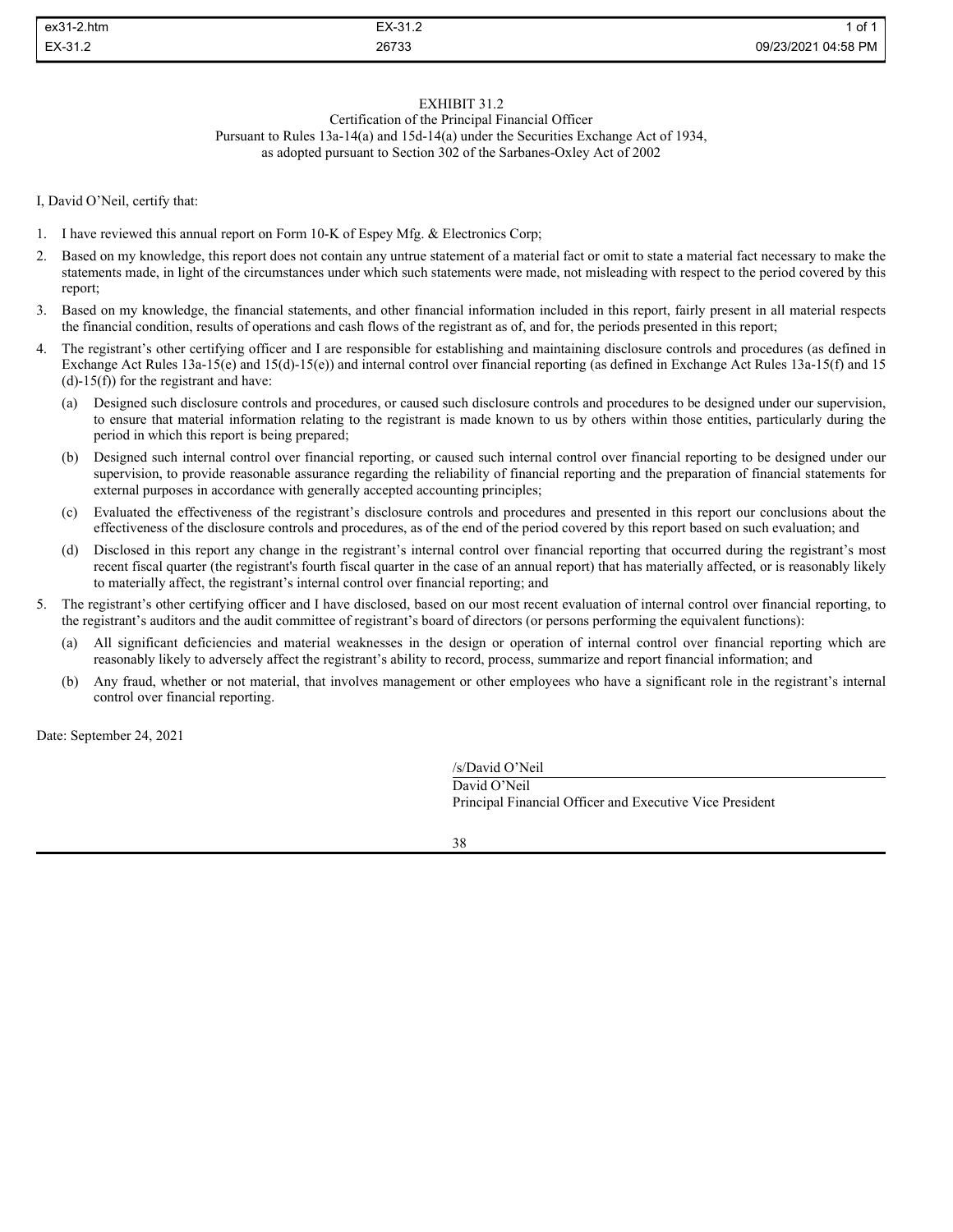| ex32-<br>$-1.htm$ | <b>LA</b> 30<br>ᆮᄉ<br>EV-95. | оt                                        |
|-------------------|------------------------------|-------------------------------------------|
| EX-32.            | 26733                        | <b>09/23/2021</b><br>04:58<br>∍⊏<br>- IVI |

# EXHIBIT 32.1

Certification of the Chief Executive Officer pursuant to 18 U.S.C. Section 1350, as adopted pursuant to Section 906 of the Sarbanes-Oxley Act of 2002

In connection with this annual report of Espey Mfg. & Electronics Corp. (the "Company") on Form 10-K for the period ended June 30, 2021 as filed with the Securities and Exchange Commission on the date hereof (the "report"), I, Patrick Enright Jr., President and Chief Executive Officer of the Company, certify, pursuant to 18 U.S.C. Section 1350, as adopted pursuant to Section 906 of the Sarbanes-Oxley Act of 2002, that to my knowledge:

- 1. The report fully complies with the requirements of Section 13(a) or 15(d) of the Securities Exchange Act of 1934; and
- 2. The information contained in this report fairly presents, in all material respects, the financial condition and results of operations of the Company.

Date: September 24, 2021

/s/Patrick Enright Jr. Patrick Enright Jr. President and Chief Executive Officer